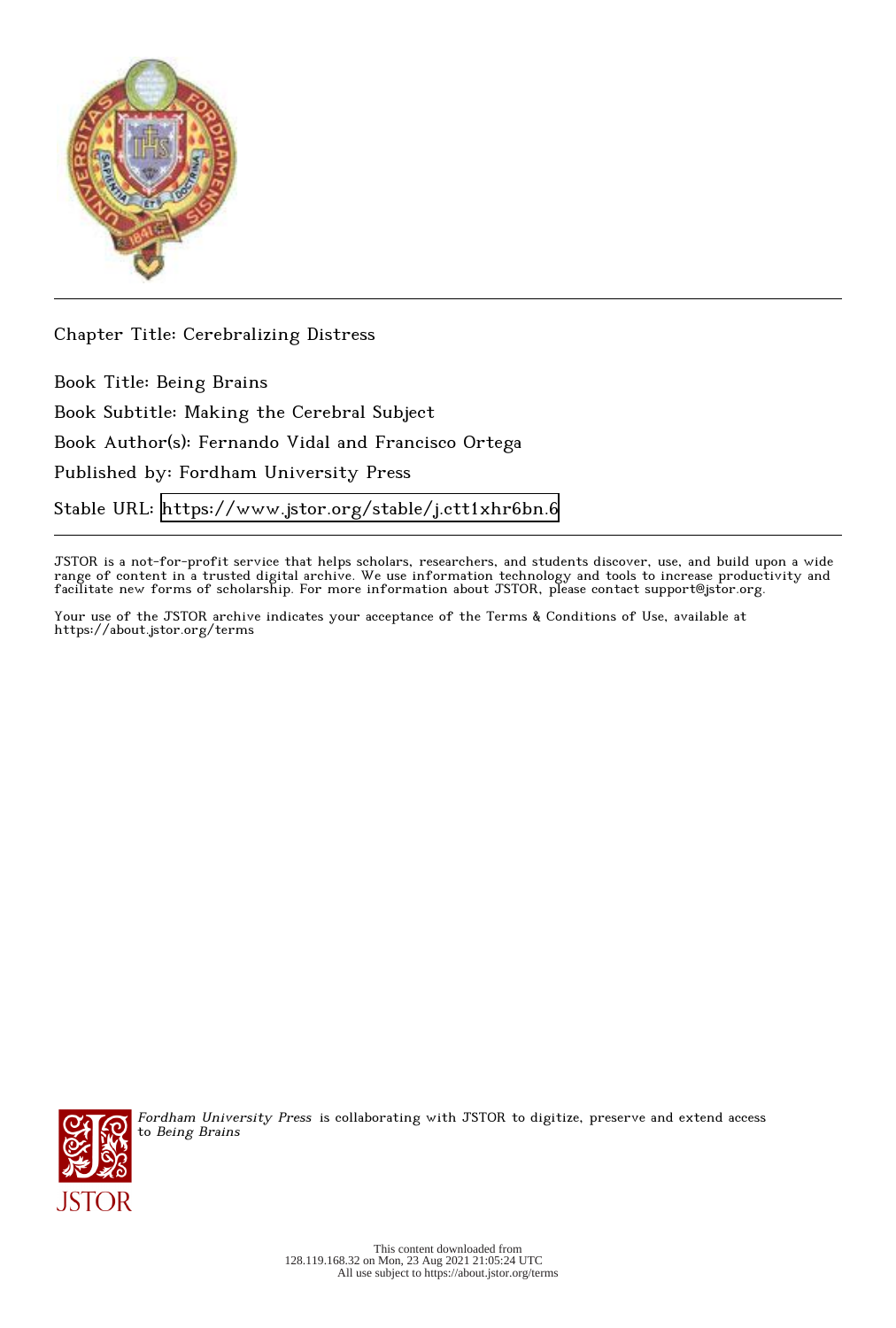THREE

#### **Ce re bralizing Distress**

From our exploration of the neurodisciplines that deal with culture and cultural productions, we concluded that "cortex without context won't do." By this we meant to sum up the observation that the methodologies that require leaving out or are incapable of taking into account contextual factors turn out to miss the objects and processes they claim to be studying—objects and processes that are intrinsically contextual. But if there is an area where the role of context has been the focus of debate, it is the understanding and management of mental distress in all its forms. (We shall retain the term "distress" even though, as we shall see below in connection with neurodiversity, not all diagnosed people agree that they suffer or that their suffering can be attributed to the diagnosed condition.) Contested contexts here include the entire range from the genetic to the biographical and the familial to the ethnic, economic, and sociopolitical. While the role of these environments in mental distress is widely recognized, the discussion hinges on their relative weight and on how best to understand their interactions. The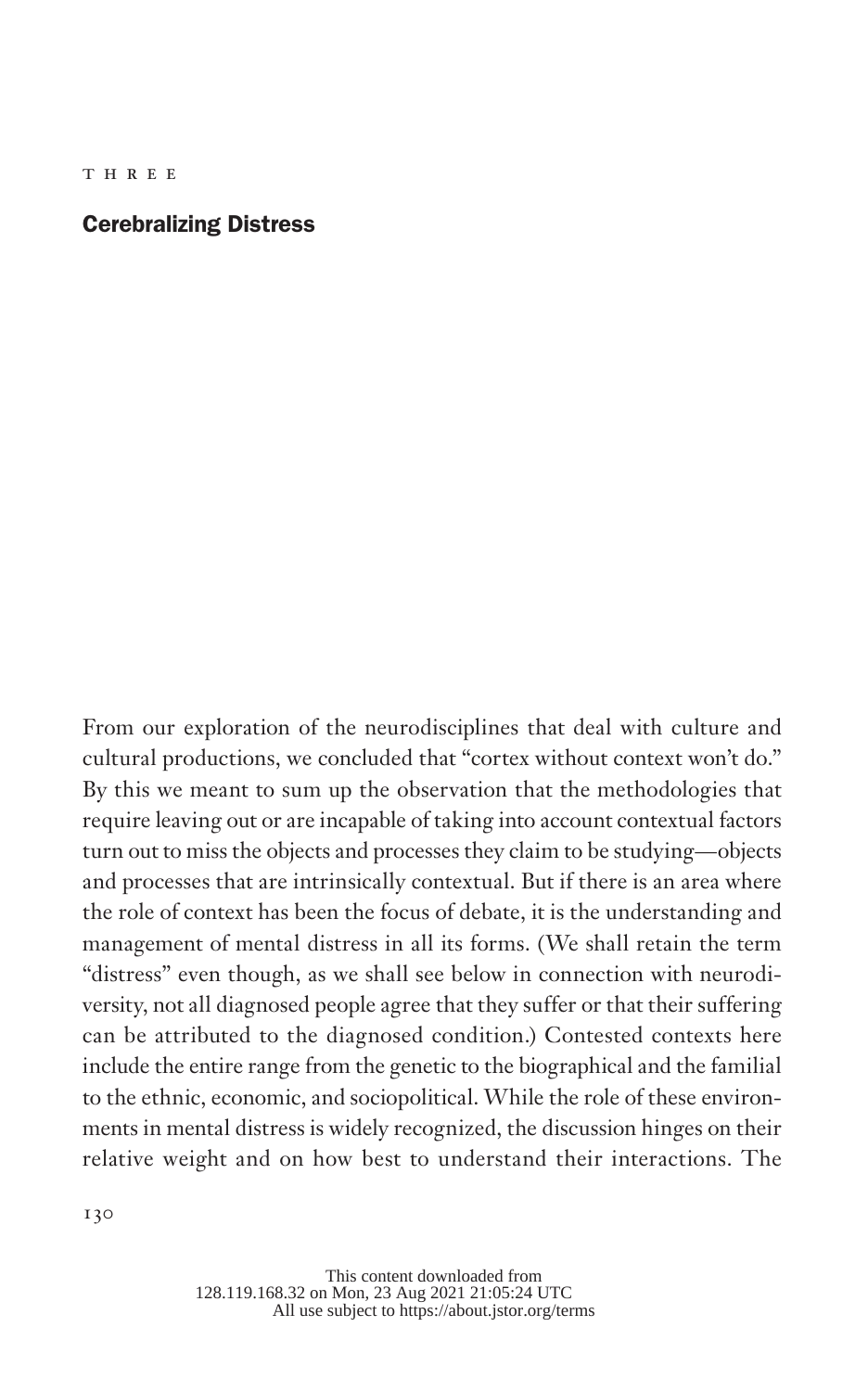"cerebralizing" of psychological suffering has long been at the heart of that discussion. While disagreements have frequently involved stark dichotomies between nature and culture or reductionistic views of different types (for reduction can be as much culturalist as genetic or neurobiological), we have here chosen to examine the ambivalent modes in which the *neuro* serves a variety of often contrary claims and purposes.

## *The Engines of Cerebralization*

In an article published in *Nature* in 2008, Steven Hyman, a Harvard professor of neurobiology and NIMH's director from 1996 to 2001, acknowledged that "despite the disease burden attributable to neuropsychiatric disorders, and despite significant research, their mechanisms of pathogenesis and precise genetic and non-genetic risk factors have remained stubbornly out of reach" (Hyman 2008, 890). Immediately following his rather bleak assessment, Hyman claimed that "this parlous state of affairs is finally beginning to improve, in part through the application of new genomic technologies coupled to advances in neuroscience." This "glimmer of light" announced a "new dawn" in the diagnosis and treatment of "neuropsychiatric disorders" (893). We could quote dozens of claims characterized by the same structure: first comes a strongly pessimistic observation about the "current" situation, then a declaration of hope in future breakthroughs in understanding pathogenesis. These breakthroughs depend on the underlying belief that psychological distress is essentially a state of the brain and must be ultimately understood and explained as such, a belief also expressed by the common use of *brain disorder* and *neuropsychiatry* to refer to what used to be called *mental disorder* and *psychiatry*.

Hyman defines "mental disorders" as a "diverse group of brain disorders" principally affecting "emotion, higher cognition and executive function." In fact, for him, the expression "mental disorders" is an "unfortunate anachronism" dating back to an era when the conditions thus named " were not universally understood to reflect abnormalities of brain structure, connectivity or function." Widespread as it is, such conviction is, as just mentioned, invariably accompanied by the equally general acknowledgment that identifying precise neural abnormalities underlying those disorders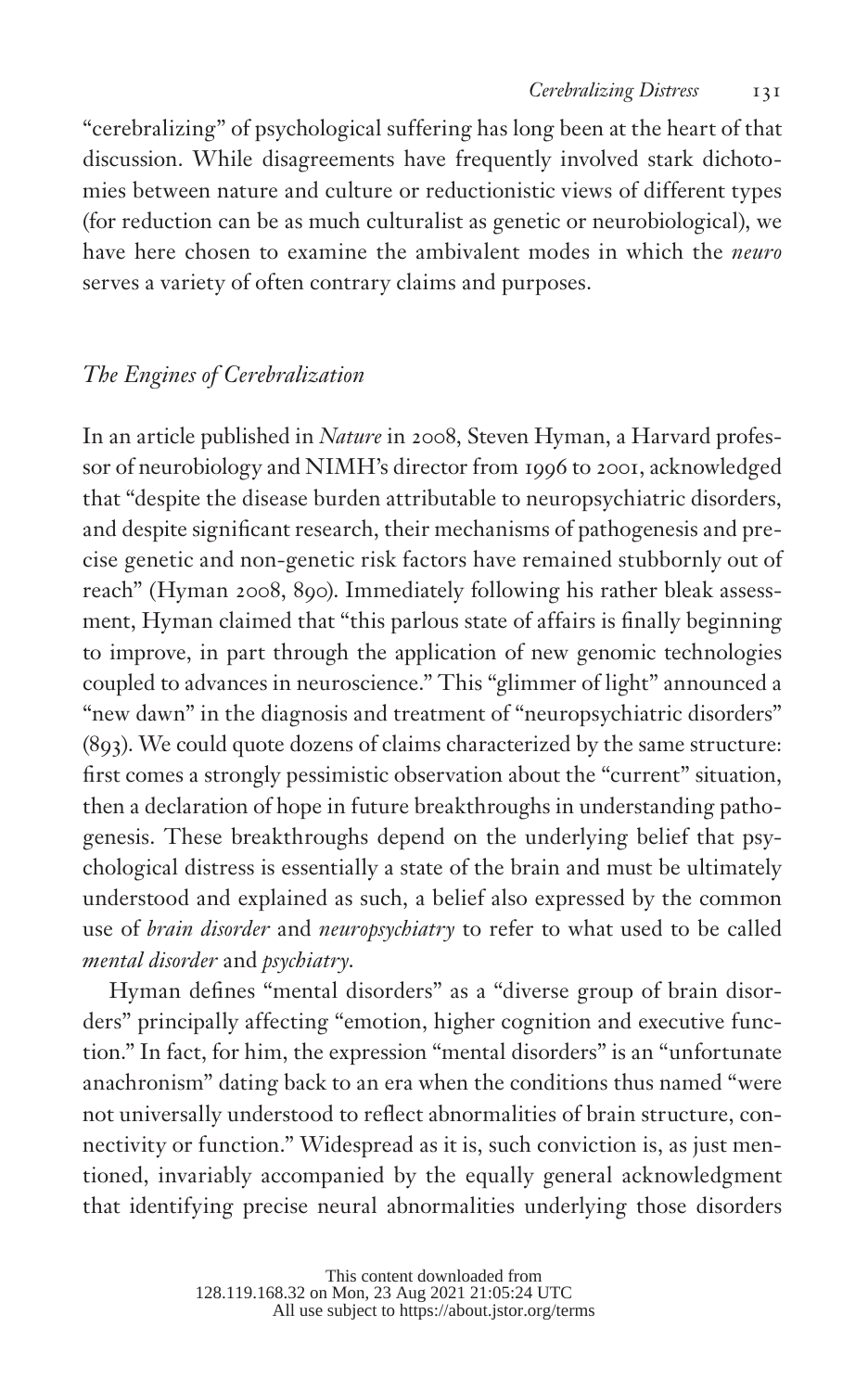has "stubbornly defied" research efforts (Hyman 2007, 725). At least since the 1990s, such ambivalence has been a central feature of the cerebralization of distress and, therefore, too, of how it has impinged on self- identity and self-understanding.

There is by now considerable anthropological and sociological work on these matters. Some of it deals with how neuroimaging, as a major vector of cerebralization, has contributed to shape subjectivities and has been integrated into the discourses and practices not only of patients but also of parent groups and health professionals (e.g., Borgelt et al. 2012; Buchman et al. 2013; Cohn 2010, 2012; Dumit 2003, 2004; Eijkholt, Andersson, and Illes 2012; Illes et al. 2008). In her groundbreaking ethnographic exploration of mania and depression in American culture, the anthropologist Emily Martin examined the spread of brain-based vocabularies in psychiatry and their impact upon issues of self- identity and self- identification (Martin 2007, 2010). The case of alcoholism (and we shall mention others) illustrates how the tendency to map personhood and illnesses onto the brain by way of a certain "folk neurology" coexists with and may preserve rather than upset older notions (Vrecko 2006).

The subjectivation processes at work in the area of mental disorders instantiate a phenomenon we noted when discussing the notion of the *cerebral subject* in Chapter 1: Neuroscientific ideas do not necessarily transform selfunderstandings in any radical manner but combine with existing perceptions and sometimes reinforce current norms. Thus, addiction understood as a brain disorder turns out to strengthen rather than weaken the appeal to individual responsibility. Maintaining a healthy brain implies a "way of life characterized by autonomous, responsible citizenship," for whose attainment an actively exerted willpower is more important than passively taken medication (Netherland 2011, 172).

In short, the cerebralization of psychological distress is no straightforward affair, and ambivalence is one of its central features. At the level of individual and group experience, interpreting mental illness as a brain condition can be liberating, but it can also generate new stereotypes and mechanisms of exclusion; it can inspire new socialities but also erect identitarian barriers. At the scientific level, it promises to be the source of progress in diagnosis and treatment, yet even its protagonists acknowledge over half a century of few advances and many failures. In this chapter, we shall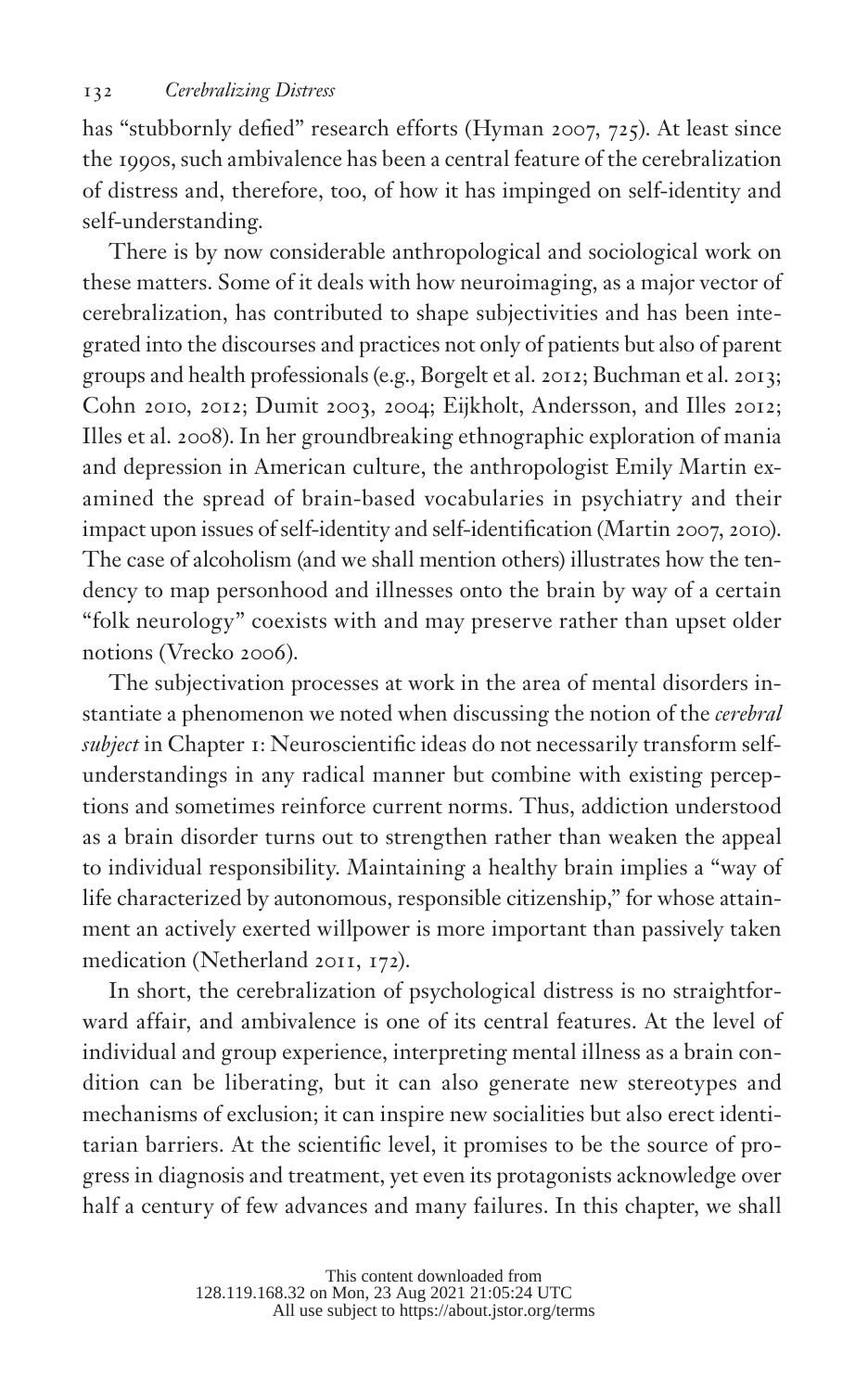explore these dynamics by way of two cases, one focused on scientific research, the other on the making of collective and individual subjectivity: the neuroimaging of depression and the claims for autism as a form of "neurodiversity." Before this, however, we must sketch some important elements of the broader contexts to which both belong, namely the emergence of the "pharma-psych nexus," the globalization of mental health, the logic of biomarkers, and the crisis of the biological model.

## *Pharma- Psych*

The expression *pharma- psych nexus* (Williams, Katz, and Martin 2011) has been used to capture the spread of psychopharmaceutical products that target the brain's chemistry. This includes, among others, the commercialization of selective serotonin reuptake inhibitors (SSRIs) for depression and anxiety- related disorders and of psychostimulants like methylphenidate (well known under the trade name Ritalin) for ADHD as well as the use of these and other substances, such as modafinil (indicated for the treatment of narcolepsy), for recreational and enhancement purposes. In his books *The Antidepressant Era* (1997), *The Creation of Psychopharmacology* (2002), *Let Them Eat Prozac* (2004), *Mania: A Short History of Bipolar Disorder* (2008), and *Pharmaggedon* (2013), the psychiatrist and historian David Healy has critically examined the collusion between medicine and the pharmaceutical industry, particularly in the domain of mental health, with depression as a major case (see also Bentall 2009, Greenberg 2010, Kirsch 2009). Healy and others have demonstrated how extensively the production of evidence in psychiatry has been co-opted by economic and marketing considerations. Pharmaceutical companies largely draw on biased ghostwriting, make sure that only positive results are published while reframing or concealing the negative outcomes of clinical trials, and exaggerate the effectiveness of medications (Angel 2004; Dumit 2012; Goldacre 2013; Gupta 2014; Healy 2004, 2008; Kirmayer and Raikhel 2009). Insofar as the drug- based approach has fueled the expansion of mental illness to its current epidemic proportions, the system sustains itself (Whitaker 2010).

The pharma-psych drive is not merely a matter of economics and medicine but also of professional ethics. The pharmaceutical industry's funding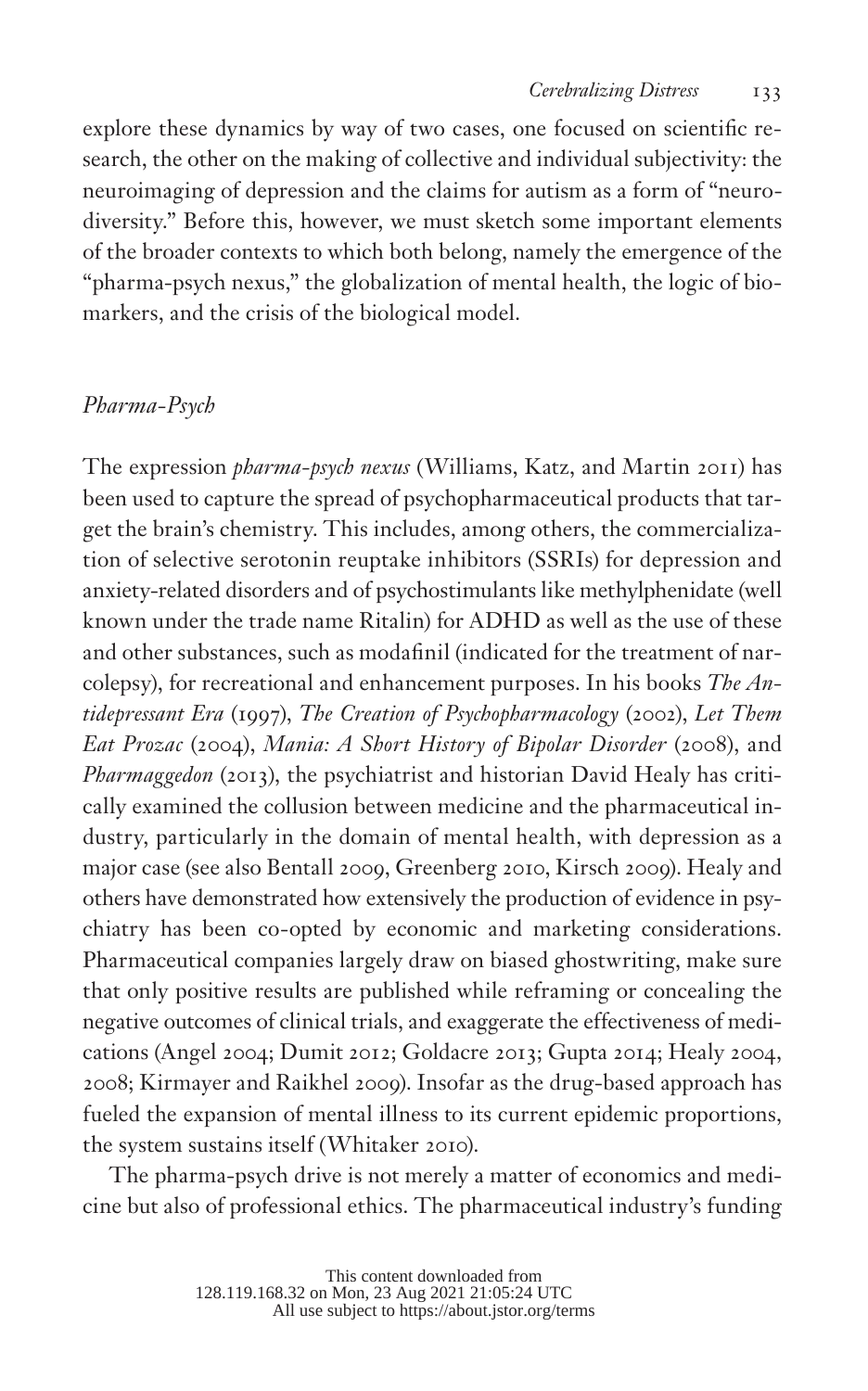of biomedical research and education generates conflicts of interest that medical doctors and researchers frequently prefer not to disclose. Companies use material incentives to increase prescription rates and encourage the adoption of new drugs over available generics; most American physicians have accepted gifts yet tend to downplay their influence (Armstrong 2012; Gibbons et al. 1998; Grande 2010; Green et al. 2012; Grande, Shea, and Mitchell 2009; Hodges 1995; Wazana 2000). This situation has led to a significant weakening of public trust and to intense discussions about how best to regulate this area of the medical profession (Grande 2010).

As reflected in hundreds of online forums, trust has also been shaken by other factors. One is increasing awareness that the spread in the use of a particular medication enlarges diagnostic boundaries and even generates new diagnostic categories. Depression, for example, has expanded to encompass sorrow, sadness, and shyness— states that, even when intense or prolonged, do not necessarily signal mental illness (Frances 2013, Horwitz and Wakefield 2007, Lane 2007). Another concerns medication. The discovery in the 1950s of the antipsychotic and antidepressant effect of certain synthetic compounds (chlorpromazine was the first) and the subsequent introduction of prescription psychotropic drugs gave rise to the claim that mental illness is caused by a "chemical imbalance" in the brain (Whitaker 2010). As far as depression is concerned, the "imbalance" view received support from the fact that SSRIs have antidepressant effects in some patients. In fact, neither the cause of those effects nor the modes of action of those drugs are known. Many call the imbalance theory a "myth," and it is clear that it should be seen at the minimum as a metaphor (Moncrieff 2008). Yet it has been uncritically conveyed by the media and successfully promoted by both psychiatrists and the pharmaceutical industry, for whom it has had a huge marketing value (Lacasse and Leo 2005, Leo and Lacasse 2008).

Contrary to the assertions of pharmaceutical advertising about the action of particular medications, psychiatric drugs lack specificity and have overlapping effects that do not correspond neatly to specific symptoms, disorders, or neurotransmitters. Pharmaceutical companies, however, have covertly and intentionally committed the "therapeutic fallacy," suggesting that the drugs they advertise are supported by a causal theory about the targeted psychopathology. The theory, however, looks valid mainly because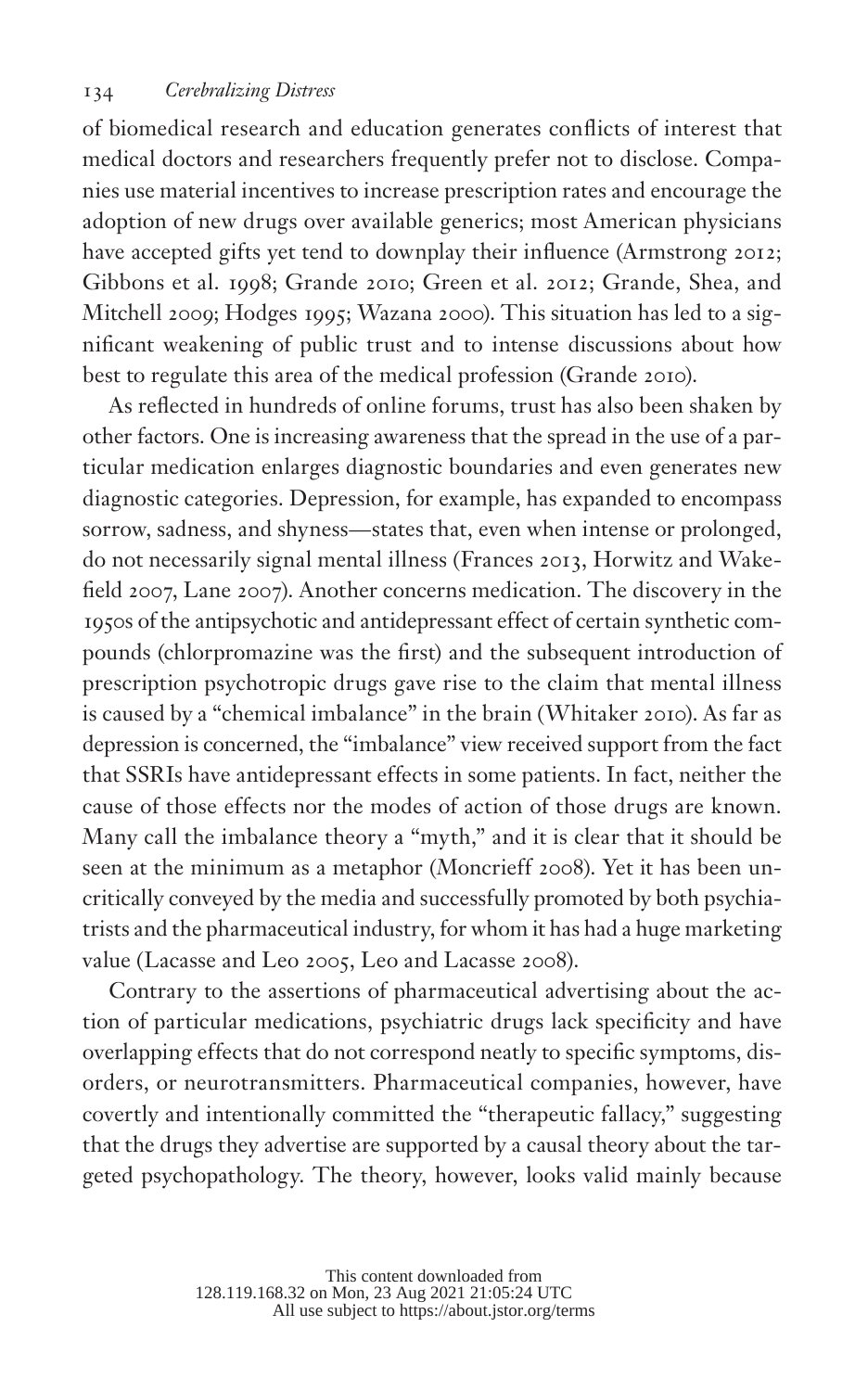the marketed drug improves certain symptoms. Recent debates about antidepressants probe three possible explanations for the effectiveness of these medications: They are effective because their active component has specific and targeted psychodynamic action (this is most commercially interesting claim), the placebo effect is responsible for the medications' effectiveness, or the drugs involve some unknown mechanism of action that provokes a nonspecific altered mental state alongside with a placebo effect (Gupta 2014, 59).

The psychiatrist and bioethicist Mona Gupta notes, "All three interpretations are plausible, but none is self- evidently true or false" (59). Now, if that is the case, then the psychiatric community has the prerogative to determine which is most likely. Professional and financial interests tend to balance the choice toward the first explanation, which presupposes specific antidepressant effectiveness. Hence, as the historian Edward Shorter (2013, 4–5) sharply put it,

 Today, with the ubiquity of the diagnosis of depression, we have the idea that low mood and an inability to experience pleasure are our main problems; we see ourselves as having a mood disorder situated solely in the brain and mind that antidepressants can correct. But this is not science; it is pharmaceutical advertising.

## *Globalization*

Psychopharmaceutical marketing has also contributed to the globalization of psychiatry and the high prevalence of depression, as documented by research in India (Ecks 2013, Ecks and Basu 2009, Sumeet and Jadhav 2009), Japan (Applbaum 2006, Kirmayer 2002, Kitanaka 2011), Brazil (Béhague 2009; Biehl 2005, 2006; Leibing 2009) and Argentina (Lakoff 2005, 2006). While ethnographic studies tend to corroborate the existence of a global psychopharmaceutical hegemony (Good 2010), the distribution of spending on pharmaceuticals is strongly asymmetric and is determined by economic incentives (Petryna and Kleinman 2006). In the area of mental health, the result is overdiagnosis and overmedication in the richest countries and dismal negligence in the poorer ones (Kleinman 2012).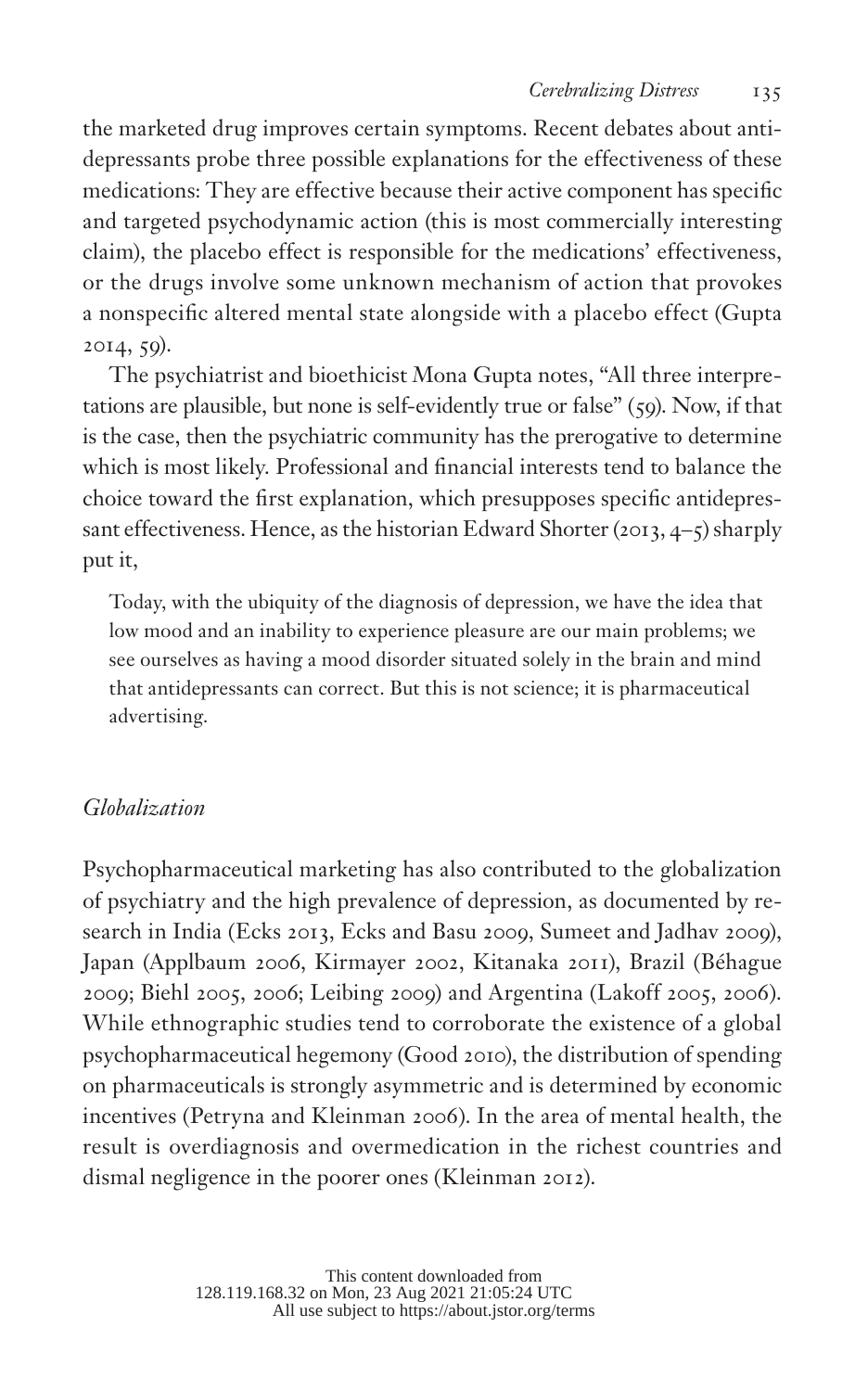#### 136 *Ce re bralizing Distress*

Such an imbalance in the distribution of resources must be placed in the framework of the discussion concerning the contribution of mental disorders to the global burden of disease (GBD) as measured in Disability-Adjusted Life Years (DALYs, or number of years lost due to ill health, disability, or early death). Neuropsychiatric conditions, including common ones such as depression and anxiety, addiction disorders (alcohol and substance abuse), and psychoses and dementia, account for up to a quarter of all DALYs and up to a third of those credited to noncommunicable diseases, with high variability among countries and income levels (Prince et al. 2007, 2014). Depression is considered to be the major contributor to the GBD and, together with anxiety disorder, accounts for between one- quarter and onethird of all primary healthcare visits worldwide (Prince et al. 2014, 103). The high burden imposed by mental disorders according to epidemiological estimates coexists with the secondary place of mental health in global health agendas and policies. The Global Mental Health (GMH) movement, which was most visibly launched by the British medical journal *The Lancet* in 2007, highlights the "treatment gap" between the need for and the availability of mental health services, especially in low- and middle-income countries. To overcome this gap, the World Health Organization (WHO) initiated in 2008 the " Mental Health Gap Action Programme" (mhGAP) (Cohen, Patel, and Minas 2014; Hanlon, Fekadu, and Patel 2014; Patel 2012; WHO 2008).

These proposals have been accompanied by controversy, for example over the validity of diagnostic instruments across different countries and the reliability of epidemiological estimates of the global prevalence of mental disorders (Mills 2014; Summerfield 2008, 2012; Watters 2010). However, disputes about technical aspects ultimately concern the conceptual framework that merges mental distress with neurological disorder, the fundamental assumption that mental illnesses are essentially disorders of the brain. Inherent in the cerebral localization of mental distress is the epistemic hierarchy we noticed in the previous chapter: It is believed that only the discovery of neurobiological causes will satisfy the ambition to "define true madness" and that thereby will the "real" contribution of mental disorder to the GBD be established (Rose and Abi-Rached 2013, 130).

Such convictions about causality (to which we shall return) are relevant for the quest, present in the GMH movement, to reconcile biological universality and cultural particularity. Different cultures have different beliefs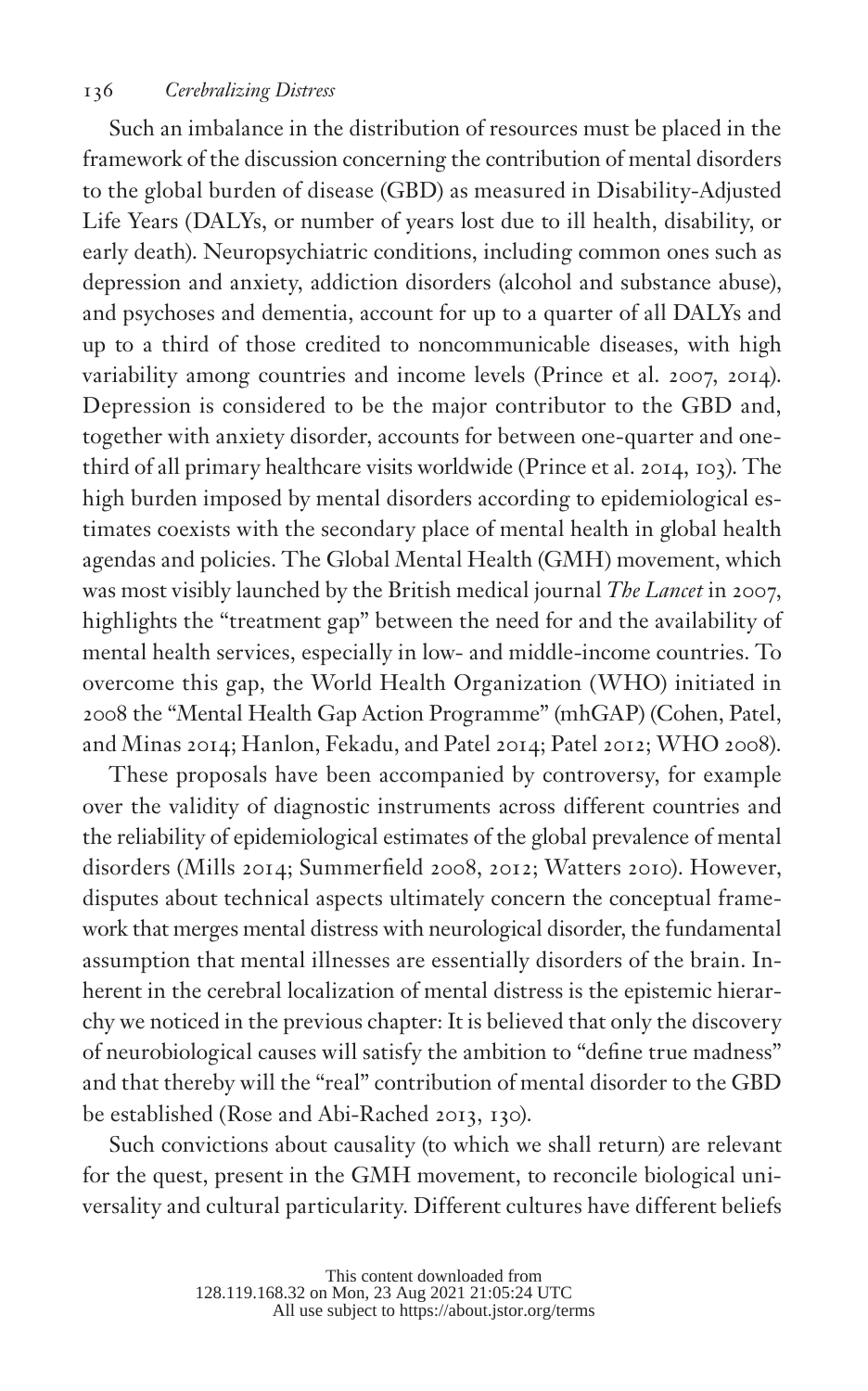about the meaning of *mind* and mind-body relationships, but it is accepted that brains are basically the same across the entire human species. The 2001 World Health Report states: "Mental disorders are not the exclusive preserve of any social group; they are truly universal. Mental and behavioural disorders are found in people of all regions, all countries and all societies" (WHO 2001, 23). The universality of disease is in this case sustained by a universal neurobiology, which justifies introducing in different cultural contexts transcultural intervention packages and modes of diagnosis while at the same time acknowledging variation at the level of the expression and triggers of psychopathology (Cohen, Patel, and Minas 2014; Patel 2012; WHO 2013).

Since the mid-1990s, however, and at least within the GMH movement, the universality of disease has become dissociated from the globalization of nosologies and even from the global use of the very notion of "mental disorder." Primary care workers in developing countries are uncomfortable with that notion and "contend that the use of symptoms to diagnose mental disorders, without consideration of context . . . essentially flags non- clinically significant distress" (Jacob and Patel 2014, 1433). Thus, noticing, for example, that in low-and middle- income countries "very few patients report feeling depressed" and that most interventions targeting depression avoid the use of the label, two major actors of GMH have advocated not just dimensional approaches to distress but the abandonment of prevalent international classifications in favor of new bottom-up taxonomies that would be elaborated independently of specialist perspectives (Jacob and Patel 2014; compare with Patel and Winston 1994).

#### *Biomarkers*

At the research level the assumption that mental distress involves brain anomalies fuels the quest for biomarkers that can distinguish better between normality and pathology, grasp etiological factors, and aid in the development of treatments that will be effective because they hit the targeted abnormalities. Yet even the staunchest advocates of the neurobiological approach acknowledge that biomarkers remain "stubbornly out of reach" (Hyman 2008, 890). In 2002, in a contribution to the preparation of the fifth edition of the *DSM*, the American Psychiatric Association's *Diagnostic and*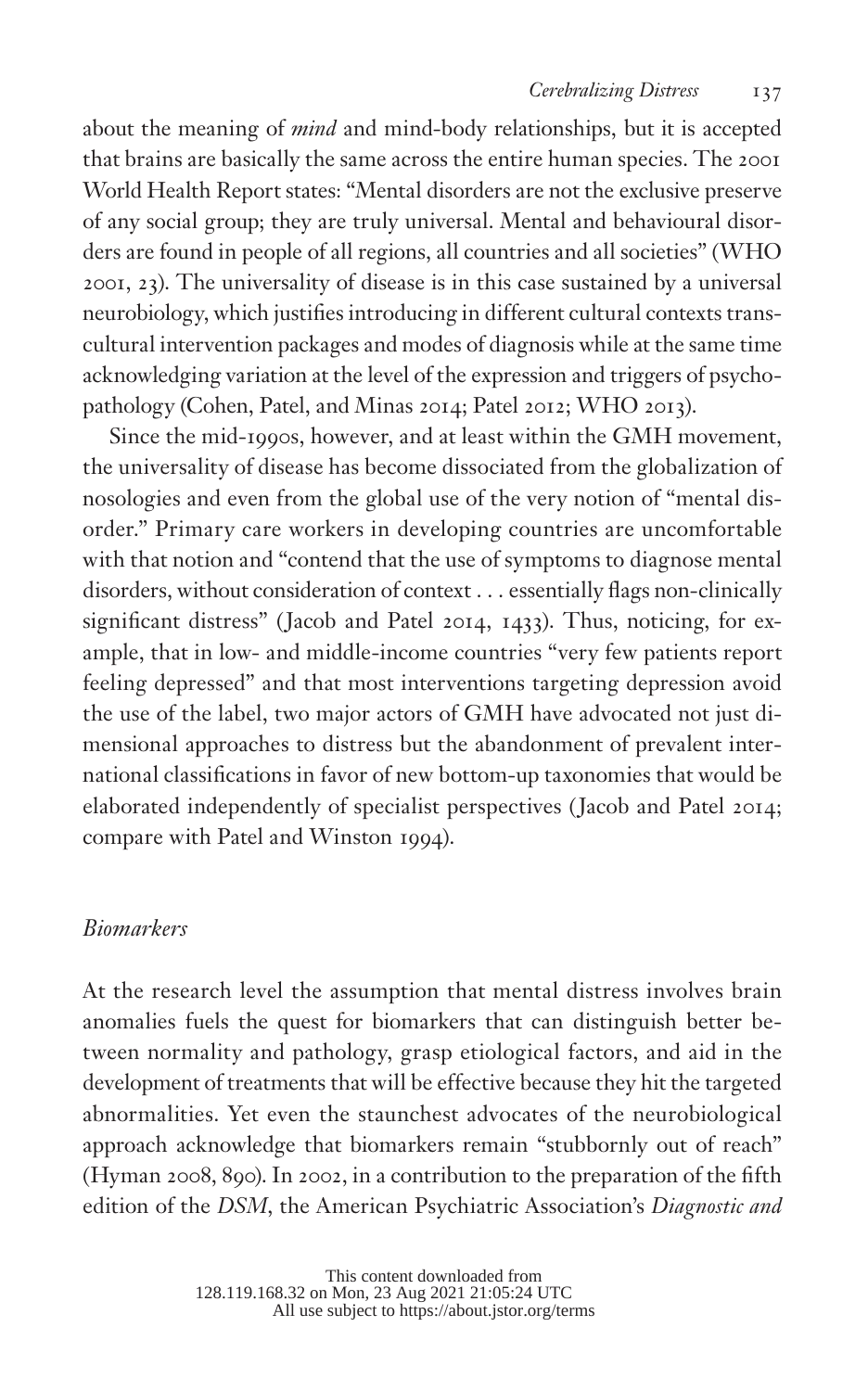#### 138 *Ce re bralizing Distress*

*Statistical Manual of Mental Disorders* (released in 2013), a group of prominent biological psychiatrists remarked that psychiatry had "thus far failed to identify a single neurobiological phenotypic marker or gene that is useful in making a diagnosis of a major psychiatric disorder or for predicting response to psychopharmacologic treatment" (Charney et al. 2002, 33). Over a decade later the situation has not changed.

Thus, an article from 2011 on the challenges involved in searching for autism biomarkers concluded that "despite huge advances in the basic scientific understanding of autism, comparatively little has been achieved to date with regard to translating the resulting evidence into clinically useful biomarkers" (Walsh et al. 2011, 609–610). And in 2014, the Emory University neuropsychiatrist Helen S. Mayberg, a major figure in the field of depression neuroimaging, pessimistically admitted that "the claims of clinics that they can reliably use structural or functional brain scans" for diagnostic and treatments goals "is without medical or scientific support." Even worse, such claims are "beyond the scope of current research and give false hope to patients and their families" (Mayberg 2014, S34).

The reason for such failures reside, partly at least, in the categories for which the biomarkers are being searched, which are those provided by the *DSM* and the *ICD* (the WHO's *International Classification of Diseases*).1 Possibly there are no biomarkers for the symptom clusters these classifications identify as diagnostic categories. Hence the NIMH initiative, launched in 2011, to turn away from *DSM* categories and develop "Research Domain Criteria" (RDoC) aimed at transforming psychiatric diagnosis via the convergence of genetics, neuroimaging, and cognitive science (Insel et al. 2010; Insel 2013; Kapur, Phillips, and Insel 2012).

RDoC represent a new angle in the search for neurobiological markers but not a radical new departure. In fact, they maintain intact the established neurobiological view of mental disorder, with its focus on discrete biological mechanisms at the expense of a more integrated "ecosocial" approach (Kirmayer and Crafa 2014). In RDoC, biomarkers will no longer be coupled with *DSM* categories, but mental illnesses will remain defined as "biological disorders involving brain circuits that implicate specific domains of cognition, emotion, or behavior" (Insel 2013). The problem is that elucidating the etiology of those disorders demands "trust in the brain, not in DSM" (Rose 2013b, 10), yet trust in the brain has so far produced virtually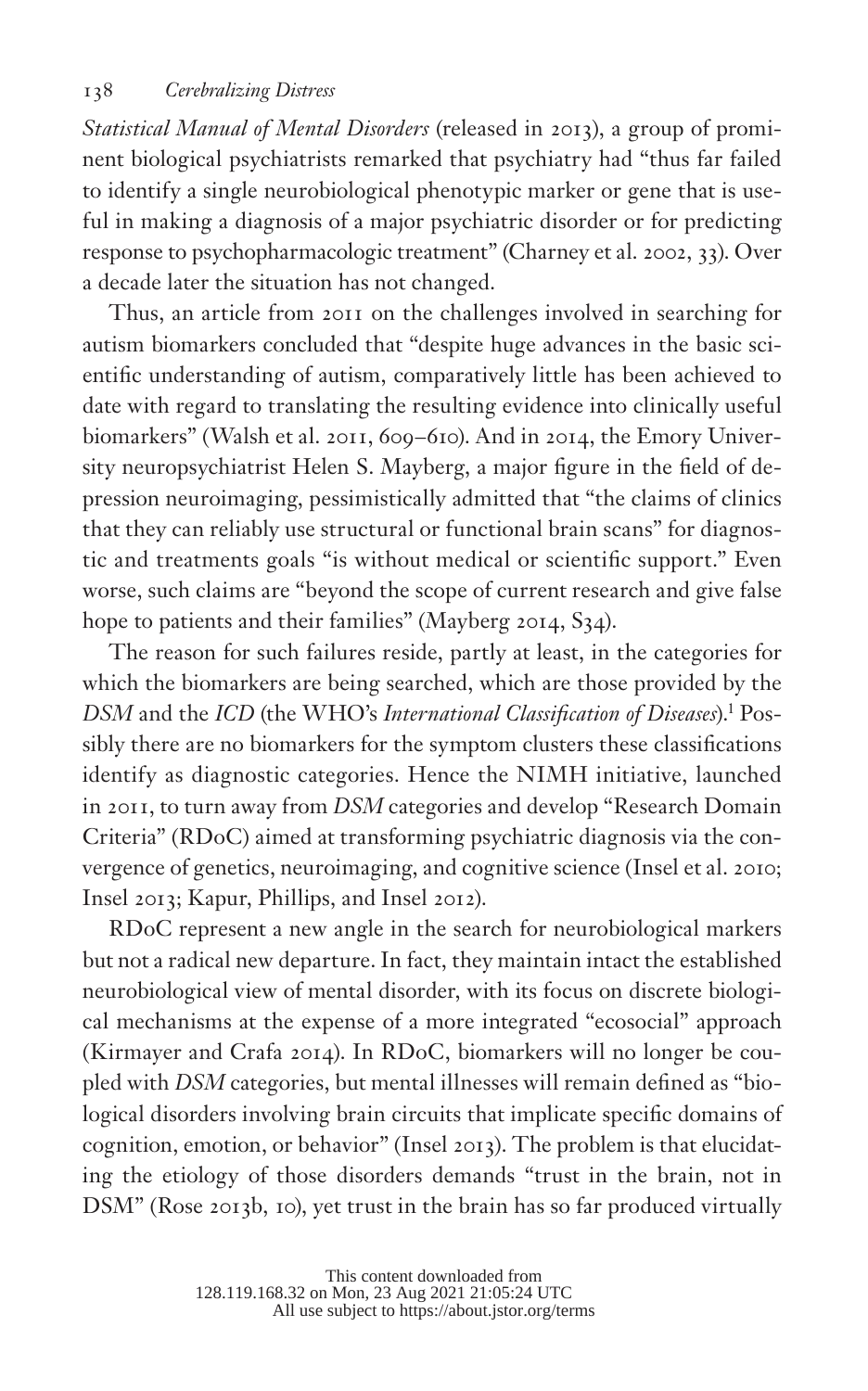no results of clinical or diagnostic utility. Various neuroimaging findings have been said to correlate with learning and performance in children and adults, criminality, health-related behaviors, and responses to treatments, and it has been claimed that insofar as they may function as neuromarkers, they may contribute to personalize practices in those domains (Gabrieli, Ghosh, and Whifield- Gabrieli 2015). Yet the situation remains as Nikolas Rose and Joelle Abi- Rached (2013, 138) described it, namely, "Each of the pathways that neuropsychiatry has attempted to trace through the brain seems to run, not into the bright uplands of clarity, but into the murky, damp, misty, and mysterious forest of uncertainty." Perhaps the reason is that RDoC are based on the brain- disease model of mental health just at a time when the "bio-bio-bio" model (Read 2005; Read, Bentall, and Fosse 2009), which combines neurobiology, genetics, and pharmacology, has come under attack at the epistemic, ontological, sociomoral, and cultural levels.

## *Crisis of the "Bio- Bio- Bio" Model?*

What are the grounds for criticism of the "bio-bio-bio" model? First, recent and in principle better-targeted medication has not worked as anticipated. The new generations of antipsychotics are not more effective than older and (by now) much cheaper drugs like Thorazine, a trademark of chlorpromazine. The new drugs, moreover, have been related to sudden cardiac death, cardiovascular risk, weight gain, and the development of diabetes (Álvarez- Jiménez et al. 2008; Foley and Morley 2011; Luhrmann 2012; Ray et al. 2009; Weinmann, Read, and Aderhold 2009). The pharmacological disenchantment matches the failure to identify genetic and neurobiological biomarkers and is reinforced by evidence about the role of culture in the prevalence and prognosis of disorders such as schizophrenia (Luhrmann 2007, 2012; but as Cohen and Gureje 2007 document, producing and assimilating evidence about these matters in ways that are not heavily determined by interests and preconceived views is as difficult in relation to culture as in relation to biology).

Second, psychological therapies have made a comeback. The cerebralization of psychiatry has conflicted with psychodynamic, mainly psychoanalytic approaches, around issues of efficacy, diagnostic validity, and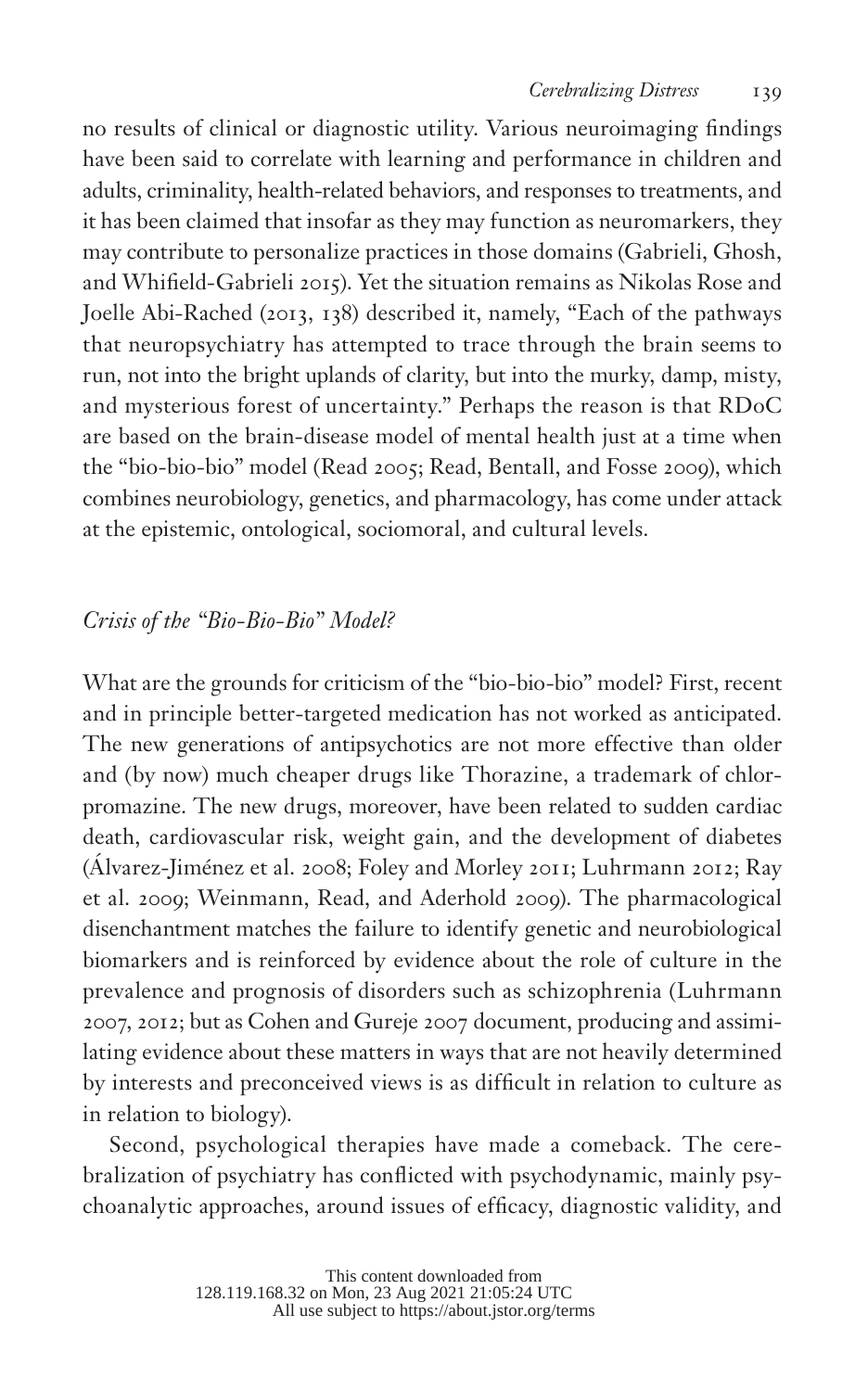prevalence. Current debates around GMH and the articulation of universality and particularity in mental disorders constitute the most recent chapter of this ongoing tension, which seems to be entering a new phase. Indeed, as we shall see below, the recent retreat from prevalent contemporary classifications is at bottom a move toward "denosologizing" mental illness altogether, that is, giving up diagnostic categories as we know them, to focus instead on dimensions that can be variously combined and treated in context-sensitive ways at the behavioral and psychological level.

Given the evidence that the efficacy of antipsychotics has been overestimated— and their toxicity underestimated—as well as emerging data regarding alternative treatment options, it has been argued that patients should be given more choice concerning medication and therapy. A 2012 editorial in the *British Journal of Psychiatry* argued that nonadherence and discontinuation of medication by some psychotic patients may "represent a rational informed choice rather than an irrational decision due to lack of insight or symptoms such as suspiciousness" (Morrison et al. 2012, 83). The authors emphasized the significance of evidence- based alternatives to antipsychotic medication, mainly psychosocial interventions. Studies show the efficacy of cognitive behavioral therapy (CBT) in reducing psychotic symptoms compared to other psychological methods (Turner et al. 2014) and conclude that it "seems to be a safe and acceptable alternative for people with schizophrenia spectrum disorders who have chosen not to take antipsychotic drugs" (Morrison et al. 2014, 1395).

While CBT has been recommended in the United Kingdom for new cases of schizophrenia, long-term psychotherapy has become standard in some parts of Scandinavia (Balter 2014). Contrary to widespread skeptical or negative perceptions about psychodynamic therapies, assessments using randomized control trials support their effectiveness (Bhar and Beck 2009; Fonagy et al. 2015; Leichsenring and Klein 2014; Leichsenring and Rabung 2008, 2011; Rosenbaum et al. 2012; Shedler 2010; Thoma et al. 2012). Carried out in the context of a generalized turn to evidence- based practices in insurance and healthcare policy making, these studies are encouraging for both CBT and psychodynamic therapies and contribute to the credibility of psychological approaches to severe mental disorders at a time when the search for biomarkers and the use of antipsychotics as a first option seem to have stalled. As far as depression is concerned, CBT has become less and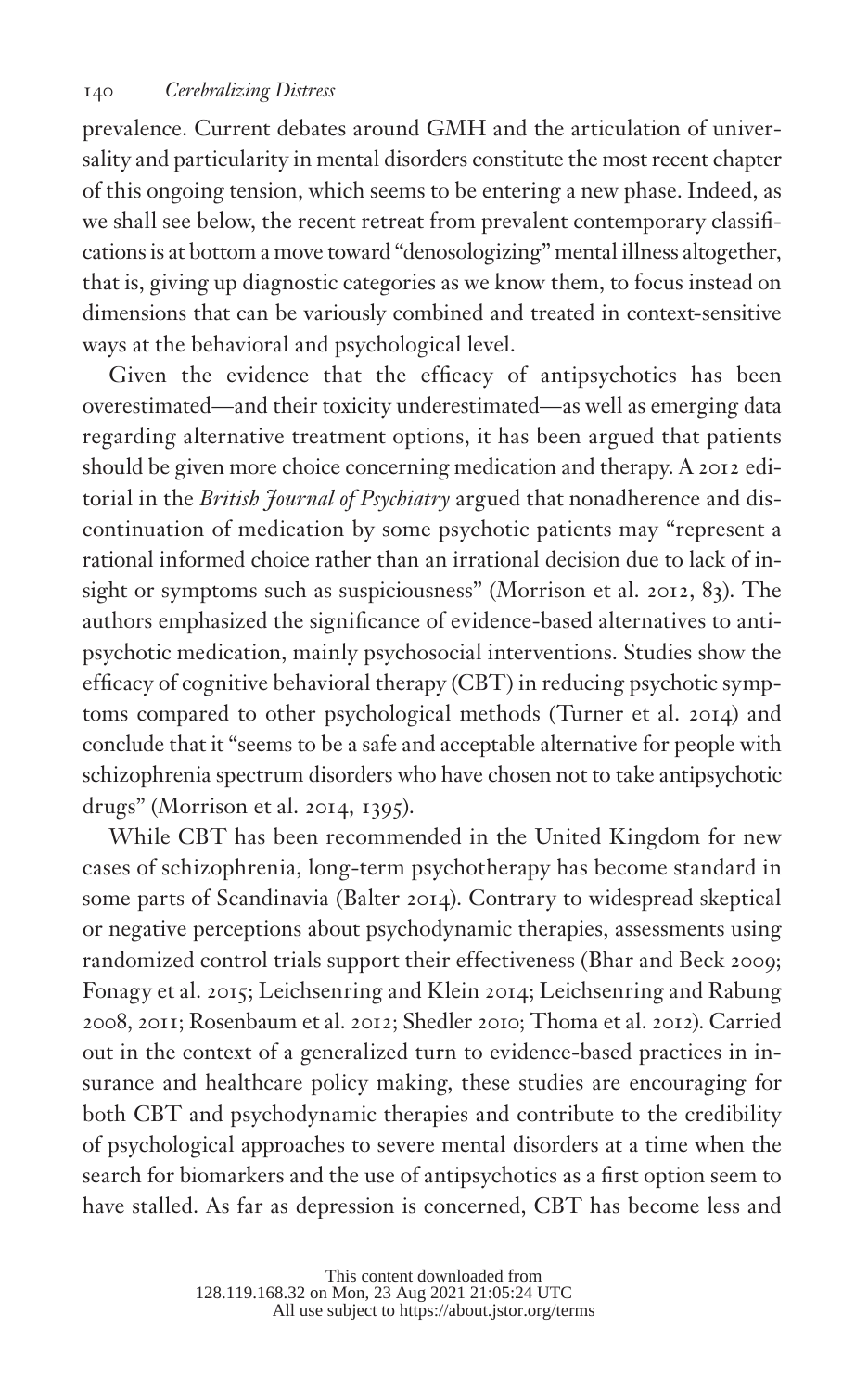less effective, its effect size falling by half since 1977 (Johnsen and Friborg 2015).

Yet the evidence-based conditions under which psychotherapy is being validated have themselves raised objections. Thus, the emphasis on probabilistic outcomes has been criticized as a threat to the psychotherapeutic focus on the specificity of each patient's experience (McKinley 2011); the generalized use of treatment-as-usual (TAU) as a control condition is problematic, given that in each case TAU encompasses diverse treatments and that its composition varies in ways that affect assessment outcomes in uncontrolled manners (Löfholm et al. 2013); and the real- world *effectiveness* of depression treatments that demonstrated *efficacy* in strict randomized control trials criteria has for the most part not been assessed (Balt 2014, Blais et al. 2013).

In short, the therapy wars are not about to end (Burkeman 2015), and the fact that they likely never will points to a further consideration relative to criticism of the bio-bio-bio model since the late twentieth century. Advocates of psychotherapy do not defend a purely psychological understanding of mental disorders, and the backlash against the model does not deny the etiological role of genetics or neurobiology. Rather, it reflects the emergence of a more systematic focus on the interactions among biological, social, and cultural factors. Epigenetics has come to provide not only empirical data but also a model, insofar as it concerns the study of changes in the regulation of gene activity and expression that do not depend on gene sequence but are heavily influenced by the environment (Carey 2012; Meloni 2013, 2014a, 2014b; Rose 2013b). The epigenetic approach has profound implications for research, mental health services, and prevention, as it replaces the earlier focus on genetic predispositions and inborn susceptibility or vulnerability and opens ways for showing how an adverse social environment "gets into the mind" and "under the skin" (Hyman 2009) and affects mental health (Toyokawa et al. 2012).

For example, while there is evidence of a relationship between childhood trauma and subsequent psychosis, understanding it requires integrating biological and psychosocial paradigms, and that is likely to be done largely via the identification of epigenetic processes (Larkin and Read 2008; Read, Bentall, and Fosse 2009). In the case of schizophrenia, nutritional intake (an environmental factor) can affect epigenetic processes associated with the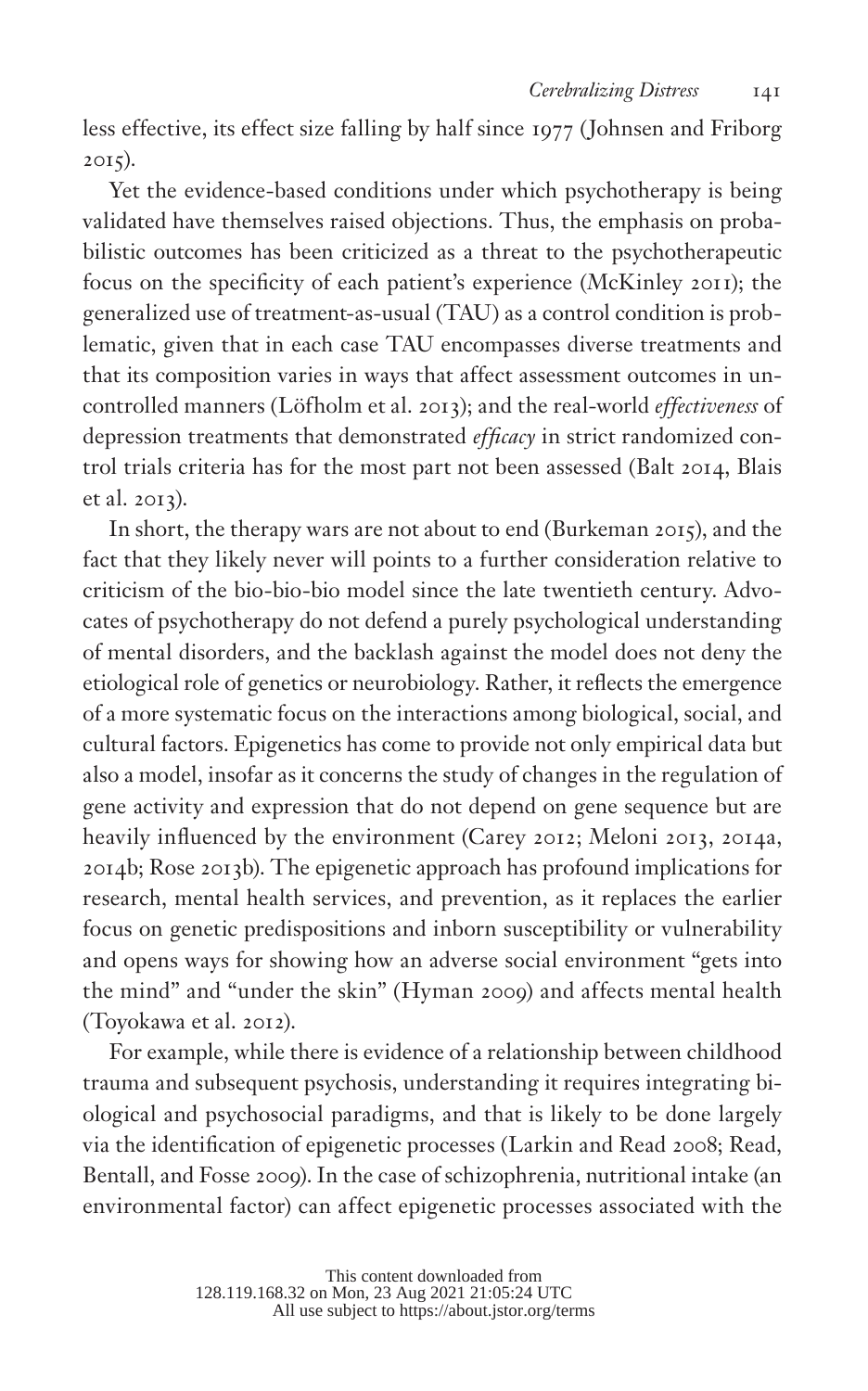disorder. The study of survivors of the Dutch "Hunger Winter" of 1944 and of the Great Chinese Famine of 1959–1961, both of which implied prenatal food deprivation, revealed a twofold increase in the cumulative risk of schizophrenia in the birth cohort. The effect of such deprivation on the *IGF2* gene, which provides instructions for making a protein that plays an essential role in prenatal development, offers a plausible epigenetic mechanism for the environmental roots of schizophrenia (Toyokawa et al. 2012). Epigenetic differences linked to susceptibility to psychiatric disorders might arise through exposure to stress- related factors during critical developmental periods, and various models propose to explain how epigenetic regulatory mechanisms contribute to behavioral phenotypes in schizophrenia and depression, drug addiction, and fear- related anxiety disorders (Dudley et al. 2011). Models are also being developed for gene- environment interactions accounting for the well-documented effects of early life stress (childhood abuse, neglect, and loss) as a risk factor for the later development of depressive disorders (Heim and Binder 2012).

In short, by aiming to give equal weight to genetics and the environment, the epigenetic trend instantiates a sort of social turn in the biological sciences (Meloni 2014a) and, in any case, represents the breakdown of the bio-biobio model as far as the understanding of psychic distress is concerned.

Finally, there have been new departures with regard to the moral and political effects of the pure biomedical approach. As long as it was believed that reframing mental illness as brain disease reduced stigma, the bio-biobio model could be perceived as nourishing acceptance, diversity, and human rights. Biological explanations seemed to exempt individuals from responsibility for their disease (Corrigan et al. 2002, Lopez-Ibor 2002). Claiming that mental disorders are diseases "like any other," antistigma campaigns espoused cerebralization in the belief that public acceptance of biological causality would inspire more tolerant attitudes (Cheek 2012). Even scholars who debunked the chemical imbalance theory of mental disorders saw in it a "convenient" way of helping to destigmatize psychiatric illness (Angell 2011).

It turns out that this destigmatizing effect has been exaggerated and that the biological conception of mental illness has sometimes even provided new grounds for intolerance (Angermeyer and Matschinger 2005; Bennett, Thirlaway, and Murray 2008; Phelan 2005; Read and Harré 2001; Schnittker 2008). The idea that individuals are not responsible for their disorders and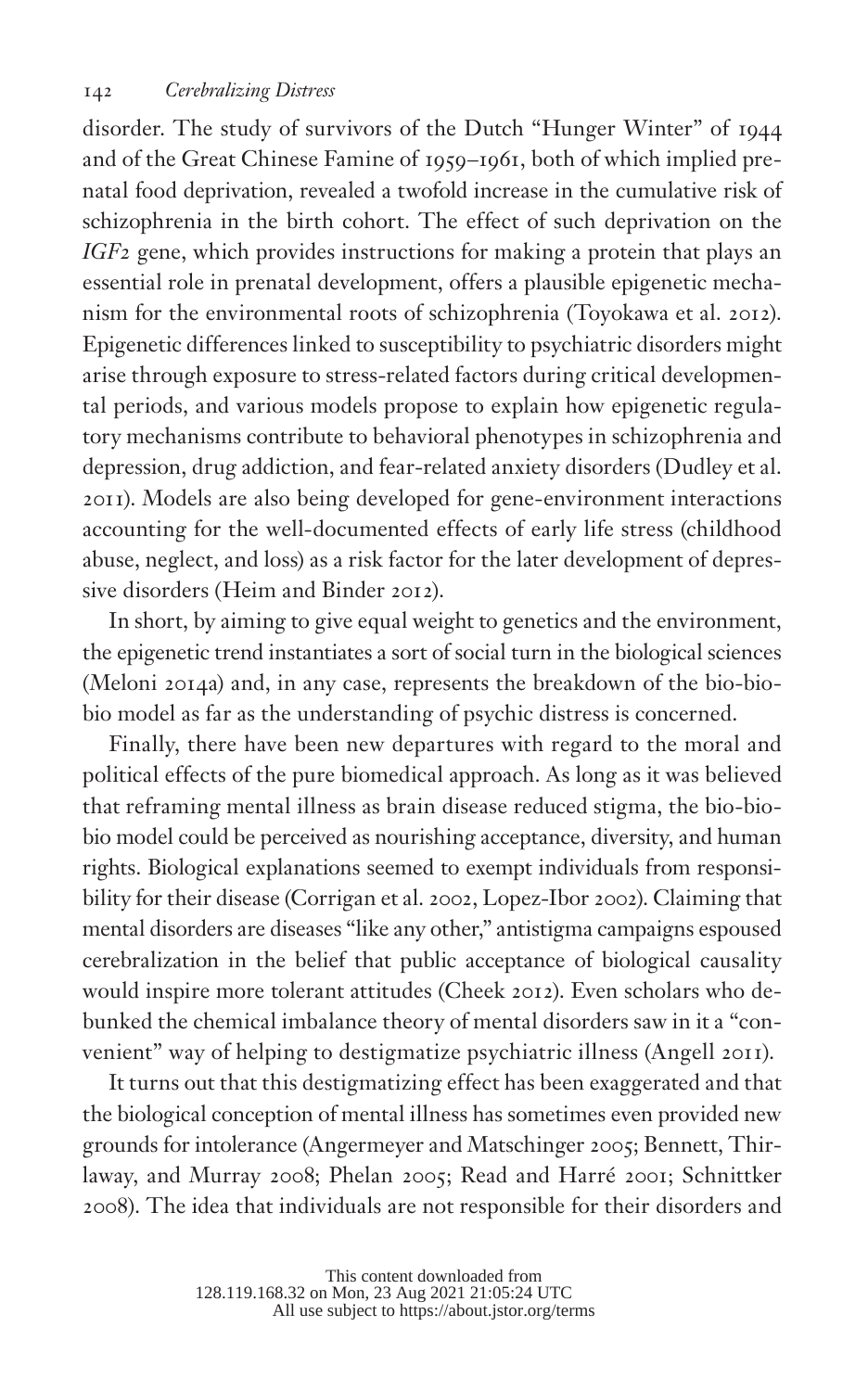that, therefore, their brain is to be "blamed" can promote further stigma. Neurobiologization can heighten the perception that mentally ill individuals are dangerous, precisely because they lack control and appear unpredictable. In addition, it contributes to erect boundaries between "healthy" individuals and mental health sufferers, now seen as biologically different. Thus, 42 percent of people interviewed in a Canadian survey would no longer socialize with a friend with mental illness, and 55 percent would not marry someone suffering from a mental disorder (Cheek 2012). Other research suggests that attributing mental illness to genetic or biological underpinnings increases public stigma and social distance and that "people who are the intended beneficiaries of stigma reduction campaigns . . . may internalise a stigma- reduction message while the society around them fails to do so" (Buchman et al. 2013, 71). If the biomedical model of illness ever had a moral justification, it is also now largely gone.

The situation we just sketched is complicated. Different factors drive both the cerebralization of distress and its critique, and they may interlock in various ways. It is therefore more productive to map that complexity than to reproduce dichotomies that are not confirmed in the field. For example, it may seem that the cerebralization of mental distress goes hand in hand with the reification of nosological categories— that, to put it bluntly, neuroimaging and the *DSM* express the same epistemic outlook on mental illness. However, as we saw, while constituting a move away from *DSM* categories, the Research Domain Criteria program pursues the search for neurobiological markers and strengthens the brain model of mental distress. Such ambivalence, we propose, is an essential feature of the cerebralization of psychic distress and therefore also of the processes whereby human experience and views about personhood sometimes come to embody ways of "being brains."

## *Depression*

Perhaps more than any other psychiatric condition, depression remains torn between biomedical and psychological accounts, between neurobiological causes and contextualized explanations. Though generally understood as involving an array of factors, from genetic predispositions to environmental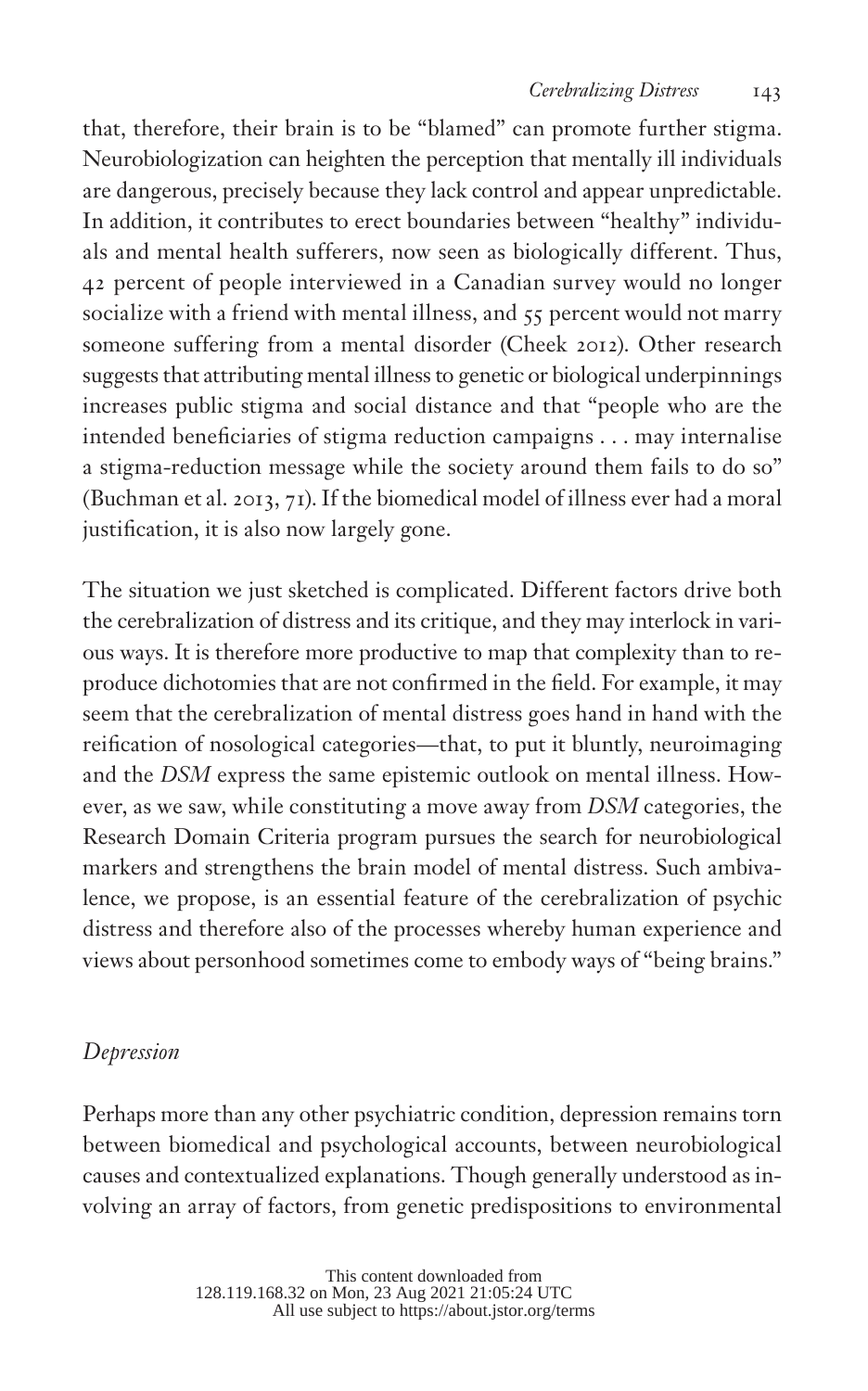circumstances, it has turned out to be impossibly challenging to bring these factors together. The stakes of the challenge are considerable, since (in 2010) major depressive disorder (MDD) ranked as the second leading cause of disability worldwide and as the eleventh leading cause of global burden of disease (Ferrari et al. 2013). Depressive disorders have therefore become a global health priority, and the WHO recurrently calls for coordinated global action.2

At the same time, there have been intense debates over whether depression is overdiagnosed and antidepressants overprescribed (Reid 2013, Spence 2013) as well as over the efficacy of antidepressants (better than placebo? only in severe cases? Fournier et al. 2010, Gibbons et al. 2012, Kirsch et al. 2008, Turner et al. 2008). The difficulties of seeing clearly in this domain are compounded by the fact, mentioned above, that drug manufacturers withhold negative data and that only positive data tends to be published. A significant turn occurred around 2011, when major companies including Novartis, GlaxoSmith-Kline, AstraZeneca, Pfizer, Merck, and Sanofi decided to stop investing in research on drugs for brain disorders and redirected their efforts toward genetics (see Tracy 2016 on the "neuro funding rollercoaster"). The decision was motivated by commercial considerations: Because many generic psychiatric drugs are available, because new medications do not work better than the older ones, and because most candidates aimed at new brain targets fail after years of clinical trials, companies concluded that there are better chances of identifying genetic biomarkers than neurobiological ones (Abbott 2011). This crisis joins the weakening of trust sketched above, rooted in the practices of industry and the failure to globalize psychiatric diagnoses and classifications effectively.

Again, however, the situation is complex. In the overall picture, the calls for abandoning the bio-bio-bio model and for elaborating local idioms of psychic distress coexist with programs that variously pursue the model as a means to revamp classification so as to make it truly universal and fully transcultural. Our focus here will be on neuroimaging as a major player in this context. As elsewhere, the uses of neuroimaging in the field of depression and the claims that are made for its significance encapsulate epistemic and moral as well as social and psychological mechanisms involved in bringing about cerebral subjects.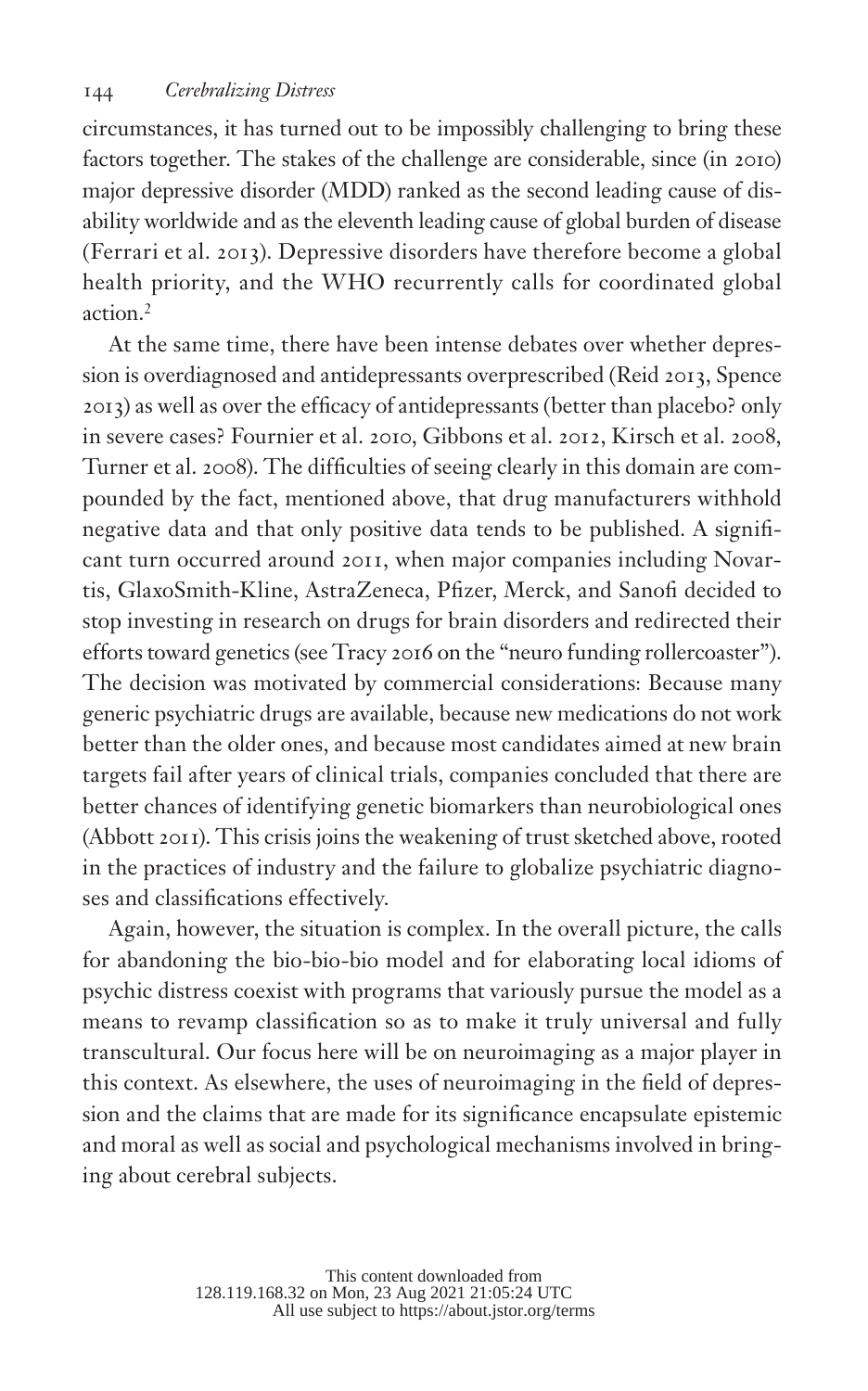## *Just Like Diabetes?*

Even a superficial look at the successive editions of the *Handbook of Depression* (Beckham and Leber 1985, 1995) demonstrates that, like most psychological and psychiatric entities, depression is not a single thing and that no single approach may be considered simultaneously necessary and sufficient for understanding and treating the condition.3 In the *Handbook*'s most recent edition, thirty chapters address four main areas (Gotlib and Hammen 2014). Part 1 reviews "descriptive aspects" such as the epidemiology, course, outcome, and assessment of depression as well as issues in methodology, classification, and diagnosis (for example, the relations between personality and mood disorders or the comparison of unipolar and bipolar depression). Part 2 moves from the genetics of major depression to the interpersonal and social environment of the condition, dealing along the way with the contributions of neurobiology and affective neuroscience as well as with depression and early adverse experience, children of depressed parents, and the cognitive aspects of depression. Part 3 examines depression in specific populations (with a chapter on understanding the condition across cultures), and Part 4 considers prevention and treatment, not only pharmacological but also cognitive, behavioral, and psychosocial.

Obviously, neuroimaging is used in only a few of these areas. Given the vastness of the field of depression, the condition's high degree of comorbidity with other psychiatric disorders, the heterogeneity of the category, and the diversity of possible approaches, it is one element in a wider framework of investigative, therapeutic, and economic practices and interests. Neuroimaging, however, is not just one more approach in research and assessment. As we shall see, it is endowed with a certain methodological and epistemic primacy and thereby with the authority to prove that, by virtue of actually being brain disorders, mental disorders, depression included, are "just like diabetes."

Depression is of course an organic illness. It is in general reasonable to admit that mental disease is in important ways "like any other medical disease." To begin with, since "all diseases involve the self," the self-affecting aspects sometimes said to be unique to mental disorders are in fact not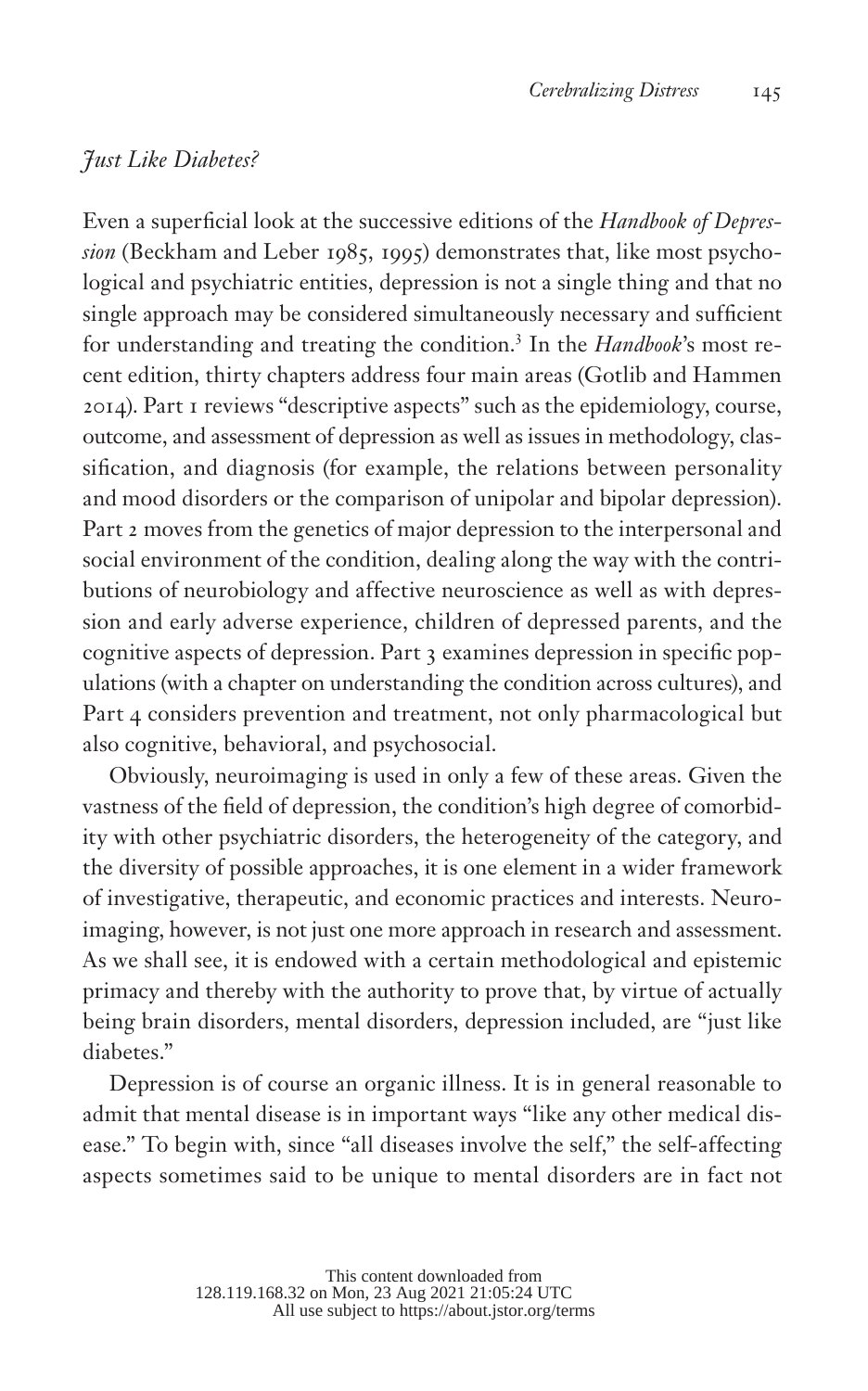exclusive to those conditions (Hofmann 2015). But is depression *just like* an organic illness? Maybe yes, in the trivial sense that it is a biochemical state with potentially discoverable causes. Nevertheless, in addition to being neurobiological and having a cause, depression is a state with contents and "reasons," and it can be judged to be warranted or unwarranted, desirable or undesirable, meaningful or meaningless. You may accept that your depressive symptoms are neurochemical, but if you are told that they are "just like diabetes," you might feel that they are not acknowledged as being also warranted and meaningful (Arpaly 2005).

Less phenomenologically, imagining that depression *is just like diabetes* involves a fundamental confidence in the possibility of discovering biomarkers that will enable diagnoses of the condition according to purely biological criteria. Such redefined criteria might ultimately contribute to "denosologize" psychiatry in the following sense: Presently, categories such as "major depression disorder" are defined on the basis of syndromes, or collections of behavioral *signs* (what is observed) and *symptoms* (the patient's complaints). A denosologized psychiatry would focus on symptoms that, instead of being linked to particular conditions envisaged as discrete entities, would be shared by several conditions (as currently defined) and correlate with *dimensions*, such as aggression, anxiety, or mood. An instance, provided by Herman van Praag, a Maastricht University psychiatrist who has long criticized his field's "nosologomania," is the stress- inducible, "anxiety/aggression- driven depression" (van Praag 2005; on denosologizing, van Praag et al. 1987; van Praag 2000, 2010). For van Praag (2008, 31), the reason why half a century of intensive research has failed to elucidate the biology of depression is that "insufficiently specified diagnostic constructs" will not turn out "to be caused by specific, well-definable pathological processes."

Though not always so strongly formulated, the trend in biological psychiatry moves toward dissolving current nosographic categories and toward identifying the neurogenetic factors involved in depressive symptoms (e.g., Scharinger et al. 2011), diagnostic biomarkers, and biomarkers that will make it possible to prognosticate the illness's evolution and predict treatment efficacy and clinical response. Genetic findings and neural circuit maps link different syndromes or distinct subgroups within syndromes. This is the Research Domain Criteria perspective sketched above. In contrast, diagnosing mental disorders on the basis of clinical observation and patients' reports is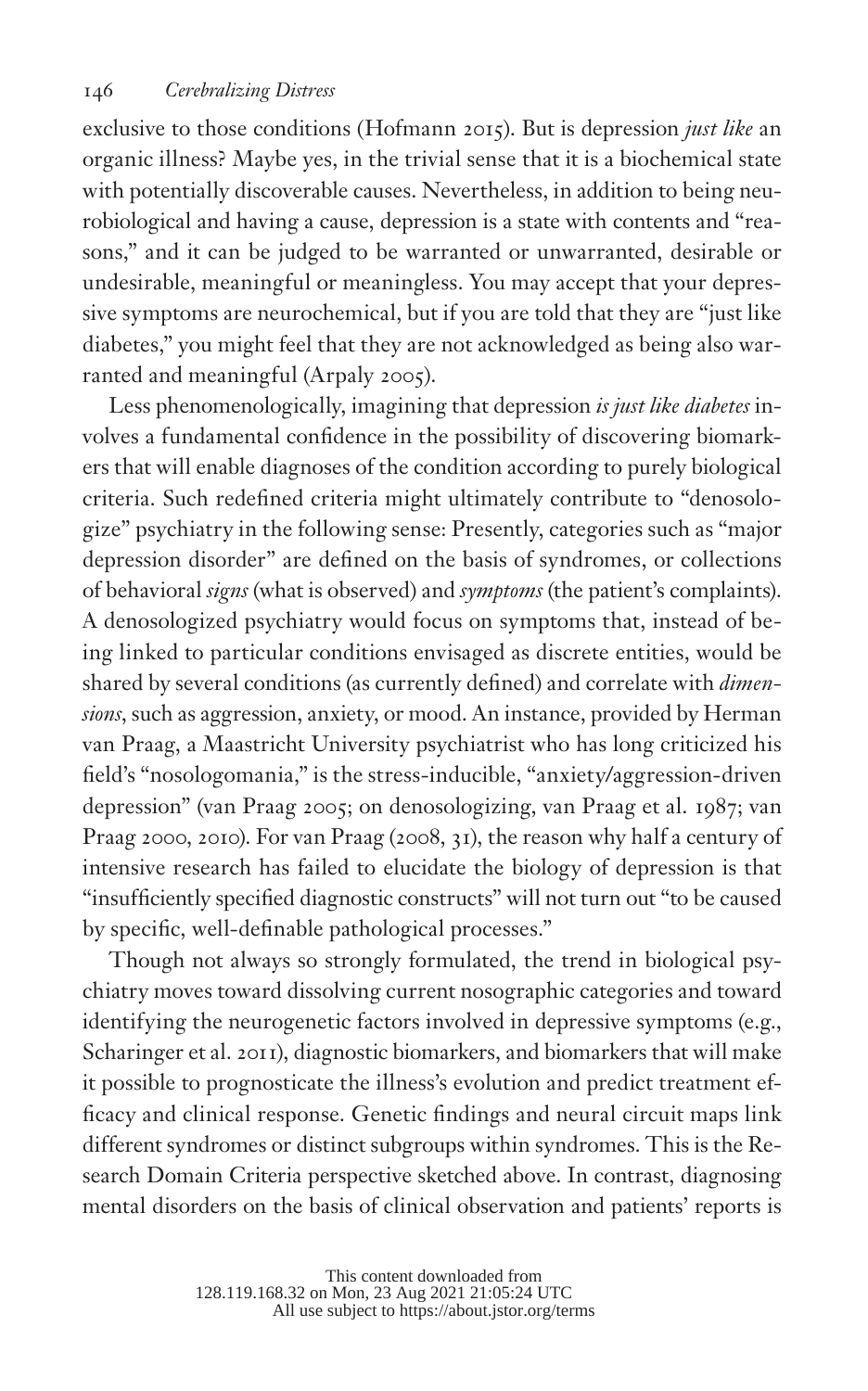seen as implying that the syndromes embody "unique and unitary disorders" and thus as undercutting the possibility of identifying illnesses linked to pathophysiology.4 The assumption here is that clinical heterogeneity maps onto biological heterogeneity and that the only way out of the nosographic mess is to replace the examination of clinical symptoms by the identification of biomarkers.

Biomarkers are to be understood in terms of vulnerability and susceptibility, risk and probability; moreover, since they are based on groups, their predictive power as risk factors for individuals is low (Singh and Rose 2009, Walsh et al. 2011). Neuroimaging depression research is essentially about the identification of such biomarkers, which in its case take the form of patterns of neural activation that systematically correlate with a diagnosis (major depression disorder, bipolar disorder), with particular symptoms, or with treatment outcome. The neuroimaging of depression thus looks like the neuroimaging of any other "brain disorder." But there are some significant differences.

In schizophrenia, as we mentioned, social and experiential indicators, such as adversity, stressful life events, or childhood abuse and trauma, have been correlated with chances of developing the disorder; conversely, psychological and social interventions play a role in its management. Nevertheless, more than biopsychosocial models, which emphasize factor interdependence, it is the diathesis- stress model, according to which a stressor may trigger an initial illness episode in persons with a genetic predisposition *(diathesis)*, which seems to have become the predominant framework for thinking about the condition (see Jones and Fernyhough 2007 for a discussion of the neural version of this model). In spite of the epigenetic turn and the awareness that culture matters, schizophrenia remains depicted primarily as a brain disease.

The diathesis- stress model is also central in depression research. The etiology of depression, both unipolar ("major" depression) and bipolar (the former "manic depression"), is generally thought to include a significant genetic component in the determination of risk, and the condition correlates with changes in neurotransmitter systems involving serotonin, norepinephrine, and dopamine. Nevertheless, while giving considerable weight to biological factors, depression studies tend to underline the interdependence of a multiplicity of risk and etiological mechanisms. It seems more difficult to turn depression into a purely organic illness than it has been to isolate the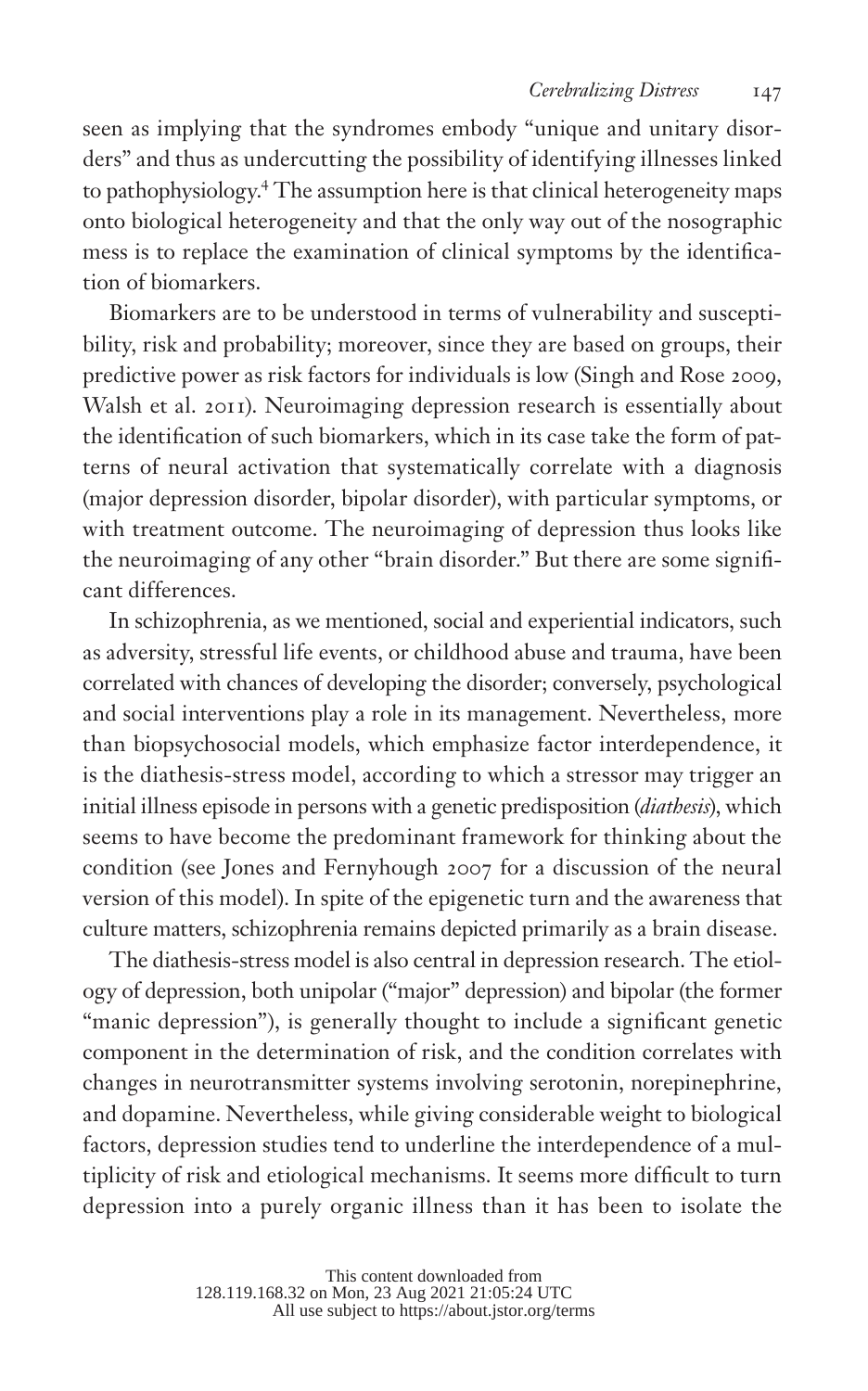purported neural correlates or "signatures" of schizophrenia or autism spectrum disorder (on the former, see Cabral et al. 2013 and Hart et al. 2013; on the latter, Ecker et al. 2010 and Deshpande et al. 2013, both accompanied by considerable media coverage misleadingly suggesting that henceforth diagnosis can be made on the basis of brain scanning).

Cultural and historical factors hint at the sources of the difficulty. While there is debate on whether depression overlaps with melancholy and on how much continuity there might be between psychiatric categories and the *melancholia* that the Western tradition links to genius and to a superior manner of being in the world, depression sometimes retains the dark luster of the ancient black bile and is often accompanied by an exceptionally penetrating reflexivity.<sup>5</sup> The comparative literature scholar Matthew Bell (2014, xi) insightfully notes:

One distinctive feature of Western culture is the high status that it has accorded to self- consciousness. Melancholia, or at least the psychological symptoms of melancholia as reported from Hippocrates right down through Western history, depends upon the West's peculiarly introspective culture. The psychological symptoms of melancholia are, to put it crudely, a disorder of malignant self-consciousness.

Certainly some depressed people associate their distress to a large spectrum of causes and reasons, from the random to the meaningful, from the reductively genetic to the deeply psychoanalytic. Nevertheless, in diverse, often contradictory ways, personal accounts by hitherto unknown patients, movie stars, famous writers, diagnosed academics, or mental health professionals have contributed to the modern persona of the depressive and the public image of the condition.

Such autobiographical narratives neither counterbalance nor contradict neurobiological explanations (Dumit 2003). Nevertheless, the evocation of contexts, moments, relationships, and inner lives gives depression cultural resonance as well as meanings that function as a kind of causal interpretation. For the authors of depression memoirs (admittedly a minority of the diagnosed population) such elucidations make more existential sense than the demonstrations of biological psychiatry. Self-reflexive depressed persons may be fascinated by brain scans and acknowledge that depression is biological (Buchman et al. 2013, Cohn 2010, Martin 2010). However, as autobio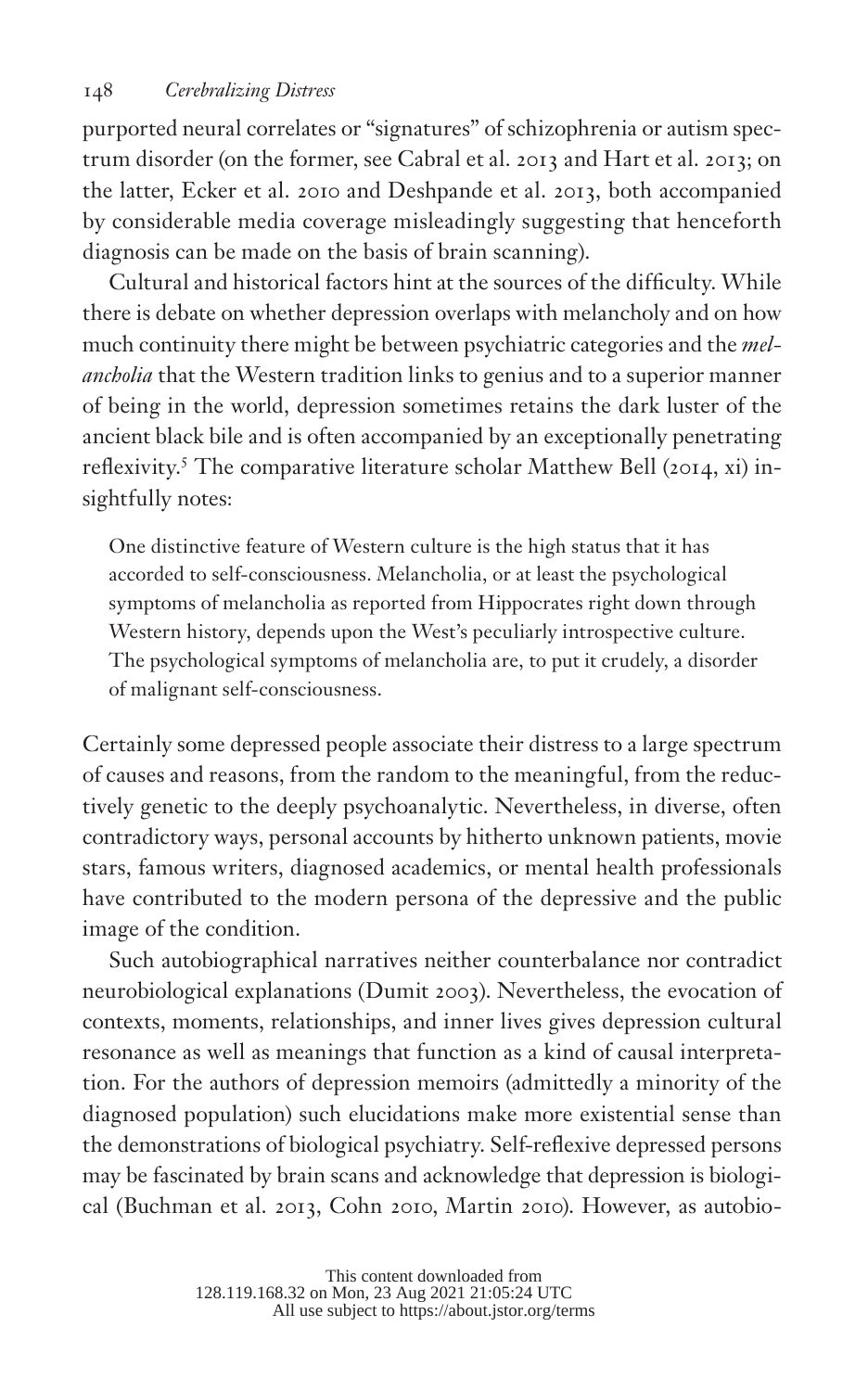graphical writings show, they wish primarily to understand contextual and relational factors that neuroimages and correlations can hardly reveal and illuminate. While organic explanations of autism or schizophrenia may satisfy the persons concerned (patients or caregivers), they seem intrinsically insufficient to those directly or indirectly touched by depression. For them, depression is not just like diabetes.

#### *Neuroimaging Depression*

In 2005, an article in the *New York Times* noted that brain scans, long celebrated as "snapshots of the living human brain," had been counted upon to illuminate the mystery of mental illness but that the promise had not been fulfilled (Carey 2005). The neuroscientists' response, expressed in that article by Steven Hyman, was that those who oversold the technology forgot that "the brain is the most complex object in the history of human inquiry." For him, the key consisted of pursuing the same line of research. Since that is indeed what happened, it is appropriate to ask what kind of progress has been made.

Meta- analytic analyses of neuroimaging publications, which seek to identify consistent patterns and results across a large number of studies, appeared both before and after the *New York Times* asked, "Can Brain Scans See Depression?" In 1998, Wayne C. Drevets, who later became senior investigator at the Neuroimaging Section of the NIMH Mood and Anxiety Disorders Program in Washington, D.C., reviewed the contributions of functional neuroimaging to knowledge of the pathophysiology and "anatomical correlates" of major depression (Drevets 1998, 341). He hoped that such neurocorrelational studies would "ultimately localize specific brain regions for histopathological assessment, elucidate anti- depressant treatment mechanisms, and guide pathophysiology- based classification of depression" (342). At the time, Drevets noted that the capabilities of neuroimaging to determine diagnosis or guide treatment had not yet been established. Functional imaging seemed nonetheless a promising approach: The fact that some depressive symptoms could be experimentally induced in nondepressed subjects opened the way for depressed-control comparisons of the changes in cerebral blood oxygenation and glucose metabolism "associated with" depression.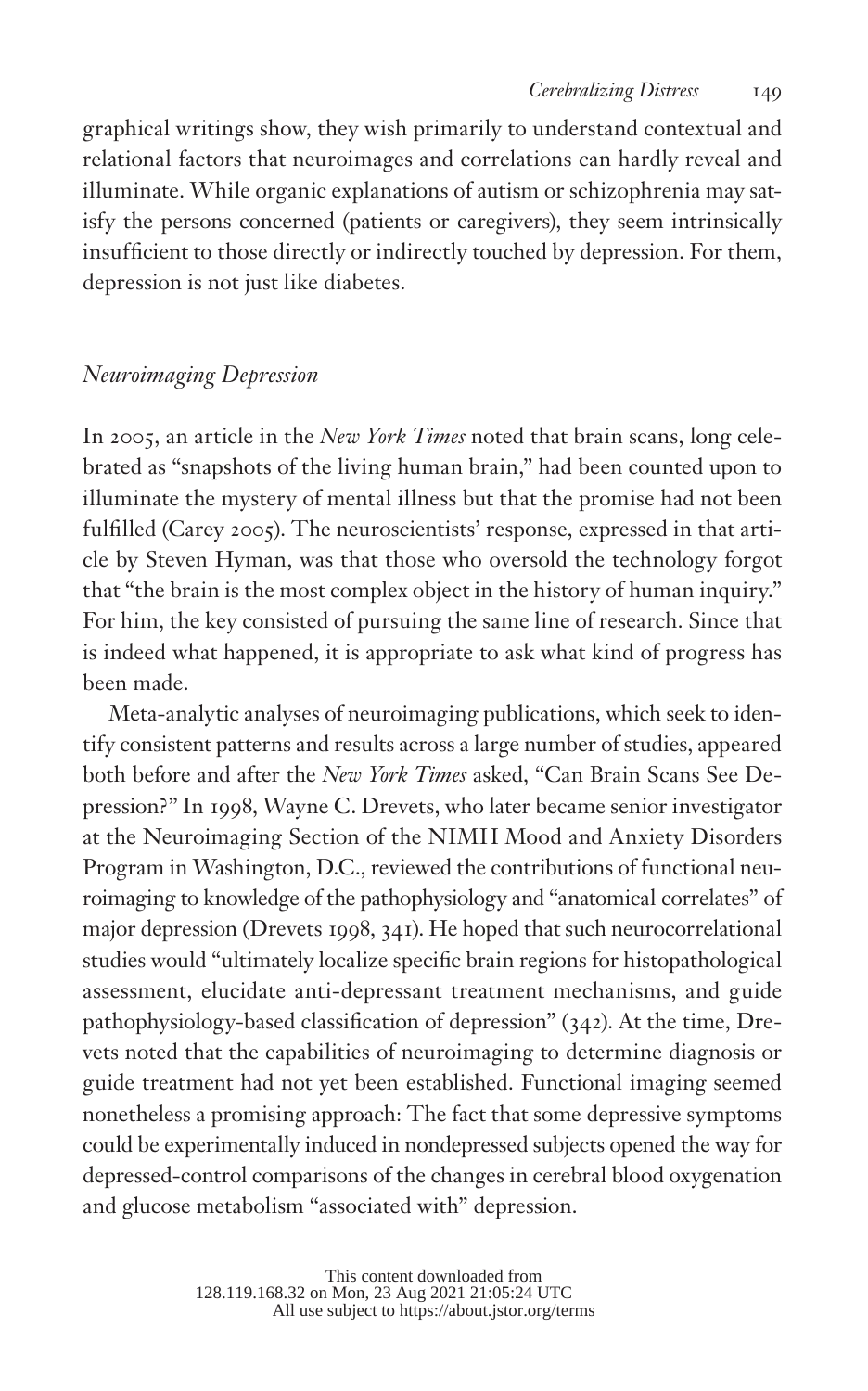#### 150 *Ce re bralizing Distress*

However, the exact nature of the association remained nebulous. For example, nondepressive conditions sometimes present in depressed patients can affect functional brain imaging measures; regional blood oxygenation or metabolic differences between depressives and control subjects "may thus reflect either the physiological correlates" of depression "or pathophysiological changes that predispose subjects to or result from affective disease" (Drevets 1998, 342). In short, as a 2008 review of biological vulnerability factors in early- onset depression put it, the quest for the "neurobiological roots" of the condition is obscured by the fact that, when assessing differences in brain function or activity between patients and controls, "it is unclear whether we are measuring causal factors making an etiological contribution to the illness, or, conversely, consequences or associated factors of the illness" (Nantel-Vivier and Pihl 2008, 105).

What are these authors saying? On the one hand, their language remains ambiguous: Is *may* freely conjectural or more or less rigorously hypothetical? On the other hand, it conveys ambiguity concerning the nature of the results. The language avoids causal connectives, employing *predispose* and *result* in the context of a speculative remark, yet at the same time, it suggests a capacity to detect and measure causal factors.

On its first page, the review we just quoted explains that the "putative biological, psychological, and environmental etiological mechanisms" of pediatric depression are "intrinsically linked, interactive, and complementary." Starting with the second page, however, it becomes clear that the analyzed research concerns "biological correlates" supposedly pointing the way to a better understanding of "etiological roots" (Nantel-Vivier and Pihl 2008, 103–104). The authors claim that, by studying pediatric populations, they "significantly decrease the likelihood of the occurrence of confounding factors and can therefore more clearly investigate causative neurobiological forces by getting closer to their etiological roots" (105). One of the main goals of "disentangling the neurobiological factors" is to develop a "biological etiology" and, on that basis, a taxonomy of illness that will yield "more homogenous diagnostic categories" (106). But if some factors are "confounding," then they are not "intrinsically" linked to the others. In fact, the purpose of the study is to isolate the "forces" to which causal efficacy can be attributed, that is, the neurobiological ones. As far as we can tell, such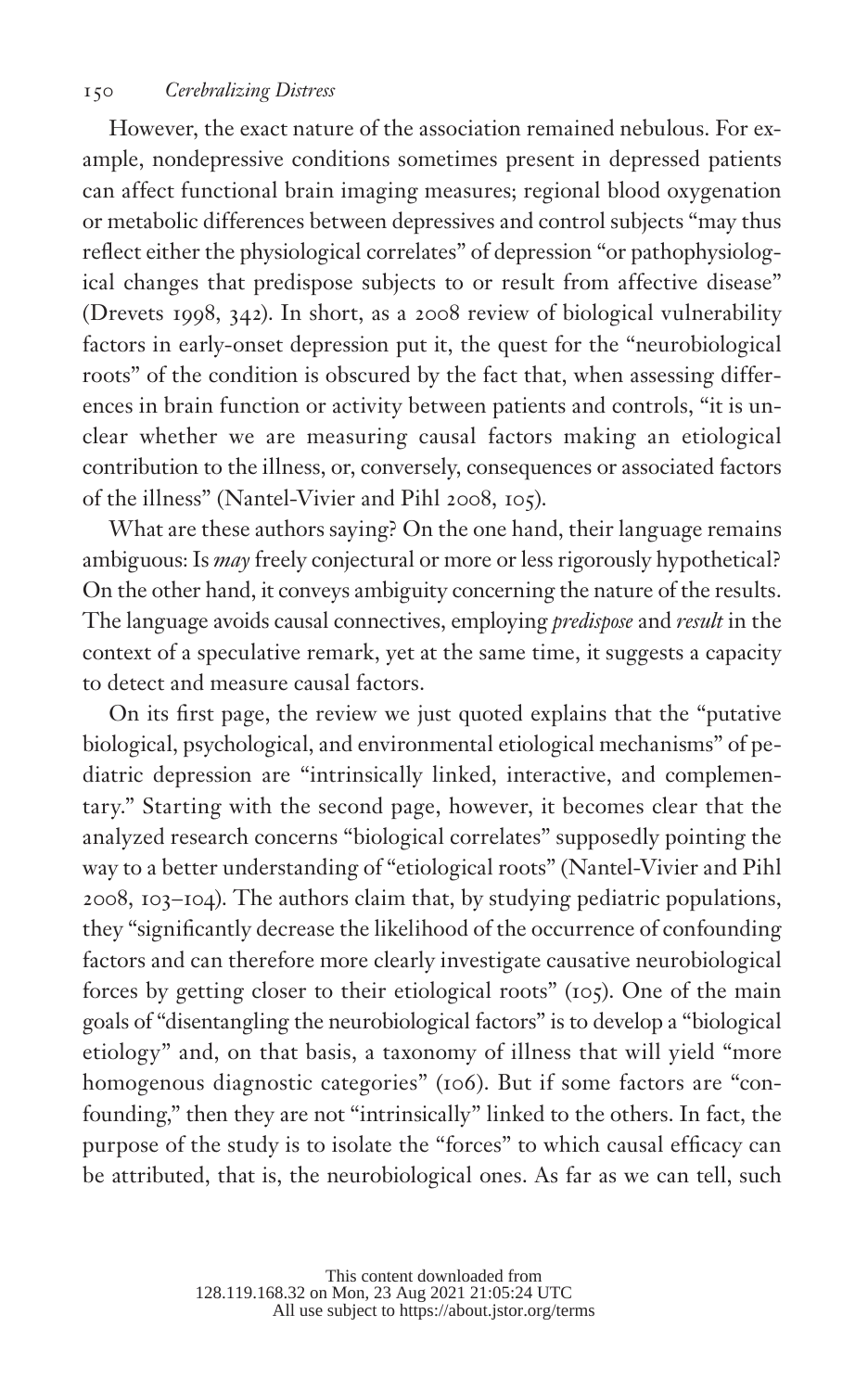ambiguities in language, as well as the slippage from correlation to causation, are commonplace in neuroimaging depression research and characterize the field of psychiatric neuroimaging as a whole (Boyce 2009).

The same can be noted about the prevalent attitude vis-à-vis the variability of research results. The clinical heterogeneity of depression and the anatomical differences across individuals are major sources of variability; such heterogeneity, as Drevets (1998, 343) explained, also implies that "diverse signs and symptoms may exhibit distinct neurophysiological correlates." "Localization," he wrote, "is now limited as much by the anatomical variability across individuals as by the spatial resolution of imaging technologies" (345). At the time, a related source of confusion came from the fact that imaging results did not differ significantly between subjects with primary depressive syndromes and those whose similar syndromes derived from neurological conditions such as Parkinson's or Huntington's disease (353).

The two chief explanations for the inconsistency of the data (low spatial resolution and the secondary nature of the symptoms) were placed on the same level. Yet, while imaging resolution can improve, as it indeed has since the 1990s, variations in anatomy and brain circuitry are not limitations to be overcome. It is nevertheless hoped that they will cease being an obstacle when the clinically based nosography that still frames neuroimaging studies is replaced by a "pathophysiology- based classification." The stated hope is to refine "our understanding of the anatomical correlates" of depression (358), with the ultimate goal of integrating imaging, neurochemical, and anatomical data so as to move from physiological correlates to anatomopathological localizations. At the same time, the data Drevets reported seemed to support a "circuitry model in which mood disorders are associated with dysfunctional interactions between multiple structures, rather than increased or decreased activity within a single structure" (355). A vocabulary of localization thus coexisted, and still does, with an emphasis on brain circuitry.

In 2002, a shorter overview of depression neuroimaging noted the lack of a "general theory" to integrate the findings about functional abnormalities in the amygdala and hippocampus and reached circular conclusions of confounding generality: Since the medial prefrontal cortex is connected to areas where neuroimaging uncovers structural and functional abnormalities,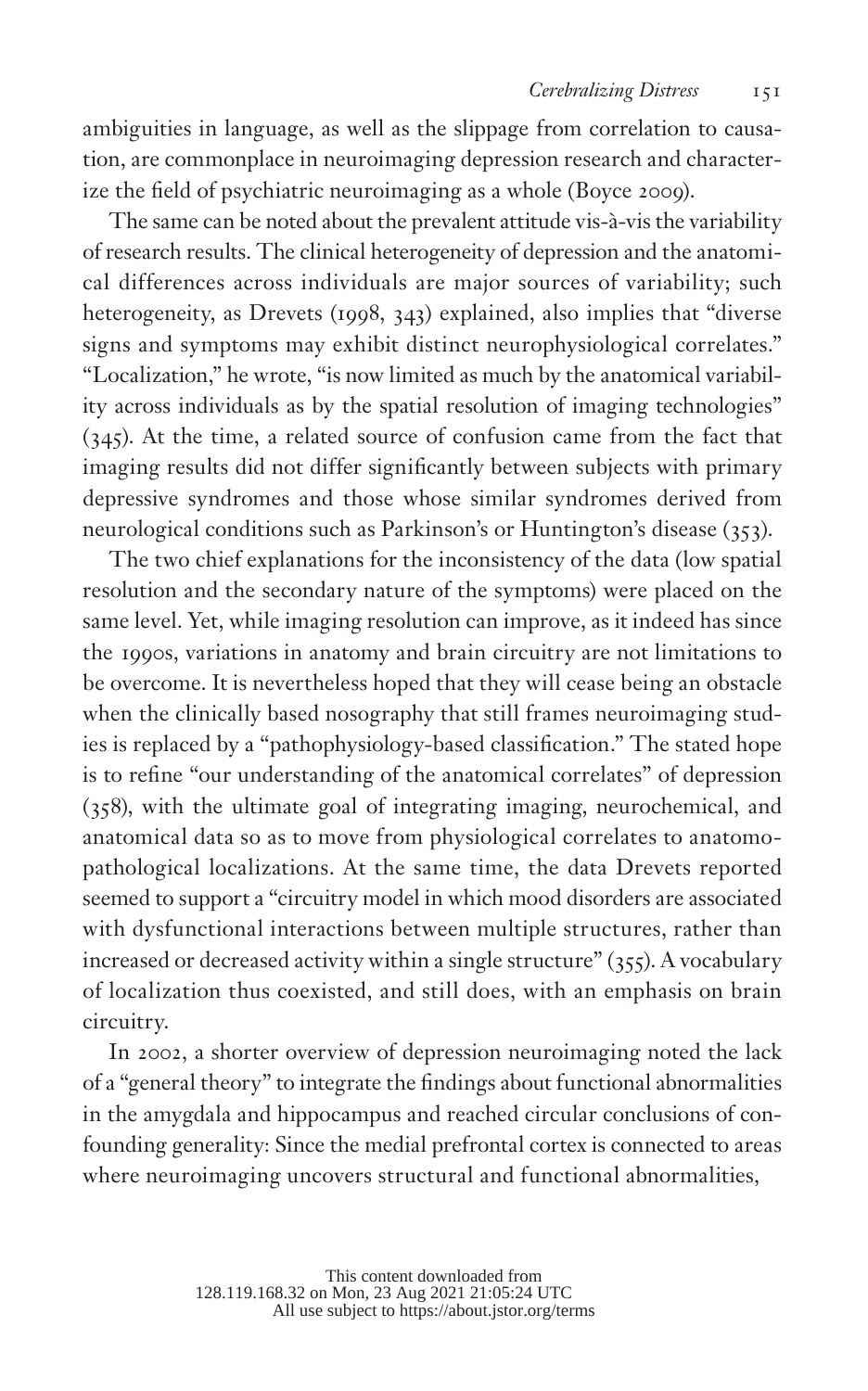#### 152 *Ce re bralizing Distress*

dysfunction in this region may be fundamental to depression. . . . These results thus support a neural model of depression in which dysfunction in regions that modulate emotional behavior may result in the emotional, motivational, cognitive and behavioral manifestations of depressive disorders. (Erk, Walter, and Spitzer 2002, 67)

The recurrent *may* is the hopeful expression that the cause-and-effect connections here envisaged as *possible* will turn out to be true. The ambiguous, evocatively rather than assertively causal language is the same as in Drevets, but Erk and colleagues add an element of self-evidence, since dysfunction in regions that modulate emotion necessarily affect emotion. Insofar as the nosography of depression includes emotional signs, depression necessarily involves brain areas implicated in emotion.

# *A Quest for "Objectivity"*

Also in 2002, an extensive review was coauthored by Richard J. Davidson, the high- profile director of the Laboratory for Affective Neuroscience at the University of Wisconsin–Madison. As a scientist with noticeable media presence and a well-publicized connection to the Dalai Lama, Davidson has been described as "a veritable rock star in the world of neuroscience" (Smith 2009) and was one of the world's hundred most influential people in *Time*'s 2006 ranking.

One of Davidson's best- known messages is that meditation alters the brain. The observation is trivial, since any human activity whatsoever involves and affects the brain. It could be scientifically interesting to know what exactly appears to be altered. In 2003, Davidson and colleagues reported increases in left- sided anterior activation, a pattern associated with positive affect, as well as increases in antibody titers following influenza vaccination in meditators compared with a nonmeditators control group (Davidson et al. 2003). A decade later, Esch (2014) reviewed the effects of meditation and mindfulness that can be detected in the brain as functional and structural alterations, especially in areas related to attention and memory, interoception and sensory processing, and self-regulation, including control of stress and emotions.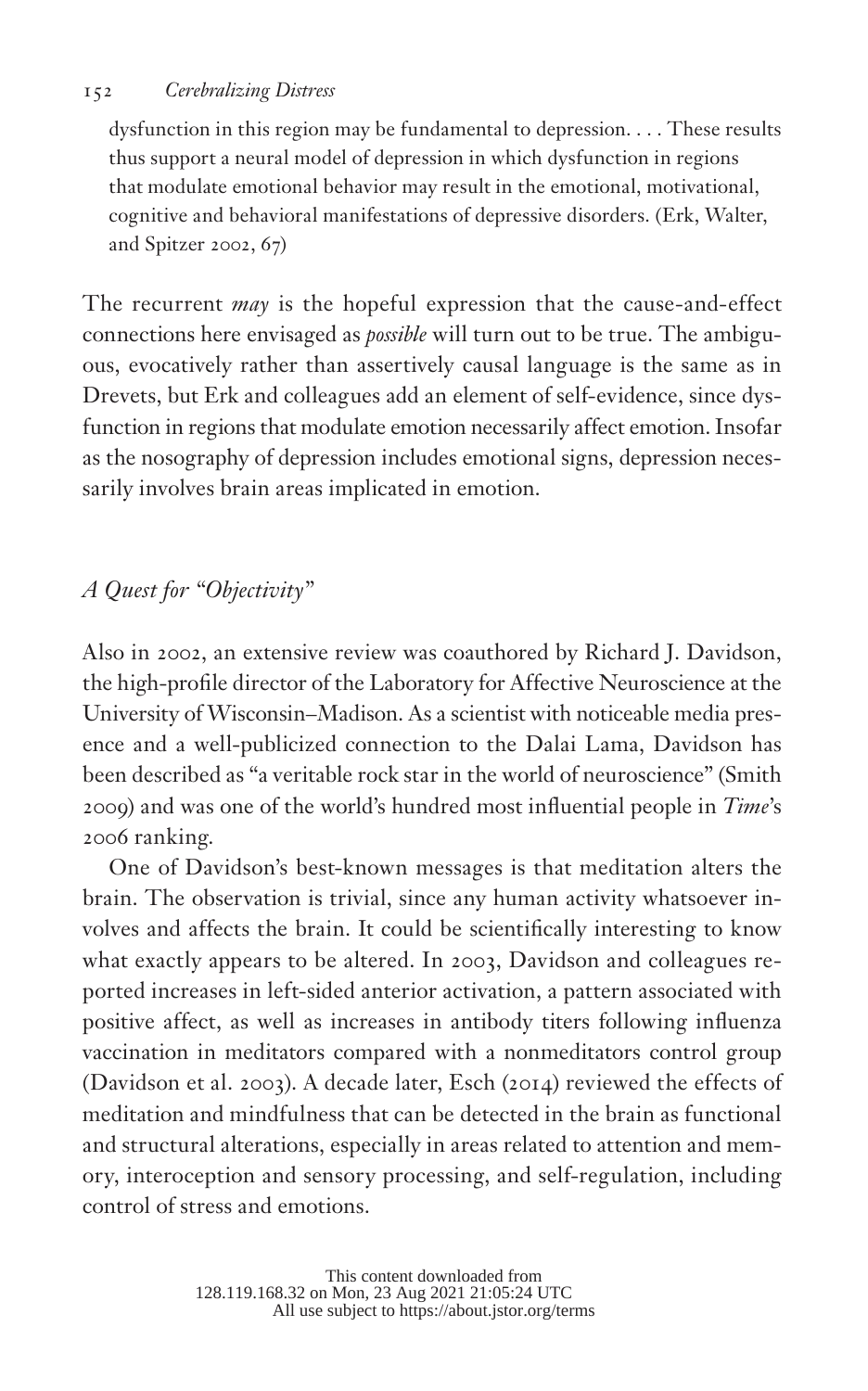While the results are far from surprising and don't really require neuroscience, Davidson's ultimate purpose is to demonstrate that meditation can be put to useful social and psychological uses, such as reducing stress for all or making life easier in maximum- security prisons. Similarly, Tania Singer, the director of the Max Planck Institute for Human Cognitive and Brain Sciences in Leipzig, wishes her neuroimaging research into compassion and empathy to inspire a more peaceful world (Kupferschimdt 2013). In a review of "social influences on neuroplasticity," Davidson and McEwen (2012, 693) write:

It has also been claimed for thousands of years that specific forms of mental training can produce robust beneficial and enduring effects on behavior. The rigorous investigation of such effects and the neural mechanisms responsible for producing them has only recently become a serious focus of neuroscientific study. The findings that we discuss underscore the structural plasticity of emotional circuitry in response to both acute and chronic stress, particularly alterations of spine density and dendritic length and branching in hippocampus, amygdala and prefrontal cortex.

The modern confirmation of ancient wisdom, lyrically celebrated as "a confluence of streams and a flowering of possibilities" or more soberly as "the convergence of science and the contemplative traditions" (Kabat-Zinn and Davidson 2011, 3) is surely worthwhile for those engaged in the growing enterprise of mindfulness neuroscience (Tang, Hölzel, and Posner 2015) but does not call for spending hundreds of thousands of dollars on brain scans. The empirical results add pieces to our knowledge of the brain, and it is probably relevant to investigate kindness, compassion, and well-being with the same tools that have been used to study hostility, aggression, and suffering. However, the effects of meditation, empathy training, or cognitive therapy do not become more real because they are shown to have neural correlates, nor does knowing that experiential factors shape neural circuits help promote positive social behavior.

Davidson declares that the best way to study the mind is to study the brain (Redwood 2007). Yet neither the neurosciences in general nor neuroimaging in particular can tell us anything about the psychological or social effects of meditation. That is why, when asked about "the link between compassion for others and a sense of personal happiness," Davidson referred to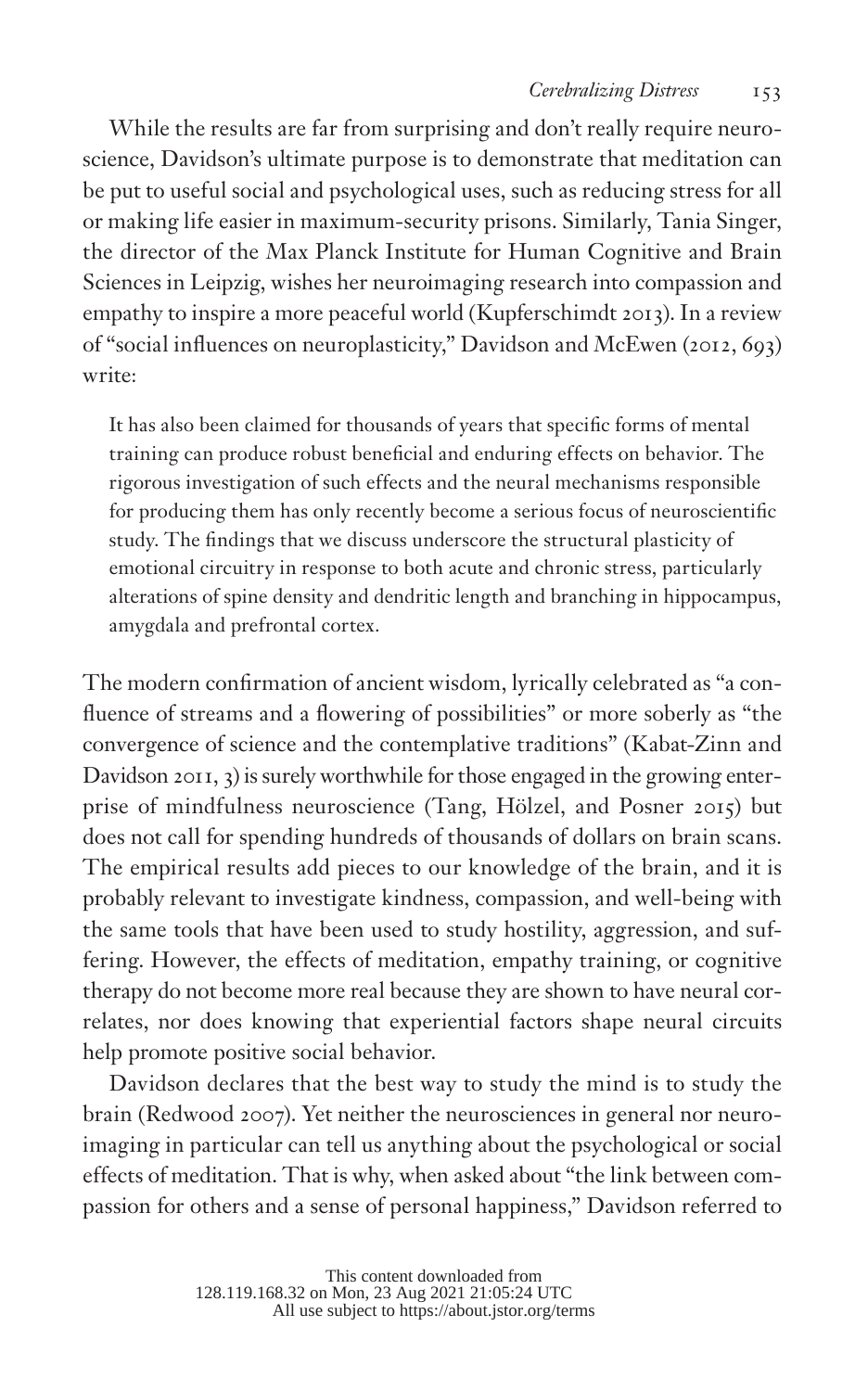psychological, not neuroscientific data, citing the well-known experiment "in which participants were given \$50 to spend. Half were instructed to spend it on themselves, half to spend it on others. Those who bought gifts for others reported feeling happier after the exercise" (Smith 2009). Illustrating claims for neuroscience by discussing psychological rather than neuroscientific results is a widely shared strategy among neurocultural actors— and one through which they involuntarily reveal the limitations of their own cause (see for example Frith 2007 and the critique by Tallis 2007).

Davidson's 2002 review of affective neuroscience perspectives on depression focused on research about the representation and regulation of emotion in the brain (Davidson et al. 2002a, almost identical to Davidson et al. 2002b). It illustrated a growing emphasis on the brain circuitry "underlying" mood, emotion, and affective disorders and how it coexisted (as it still does) with a focus on brain structures (prefrontal cortex, anterior cingulate cortex, hippocampus, and amygdala). It also illustrated the ultimate goal of the majority of such studies, namely to redefine depression subtypes without relying "on the descriptive nosography of psychiatric diagnosis" but "on a more objective characterization of the specific affective deficits in patients with mood disorders" (Davidson et al. 2002a, 546). In other words, the goal is to deconstruct complex processes into "elementary constituents that can be studied in neural terms" and "examined with objective laboratory measures" instead of self-reports  $(546)$ .

The heterogeneity of mood disorders is one of the "crucial issues" that the neurologizing of clinical concepts aims to resolve. Symptoms are broadly similar, but the proximal causes can be extremely varied, and even "the underlying mechanisms may differ"  $(547)$ . Indeed, symptoms come in clusters whose specific features "are likely mediated by different neural circuits despite the fact that they culminate in a set of symptoms that are partially shared" (547). Since descriptive phenomenology does not yield a "clean separation of underlying neural circuitry," one should move beyond it, "toward a more objective, laboratory-based parsing of affective processing abnormalities" (547).

The claim to "objectivity," here identified with what happens in a laboratory, bolsters the ultimate goal of reevaluating the relationships between etiology and nosography by defining symptom clusters "that may arise as a consequence of dysfunctions in specific regions" and thus of offering "sug-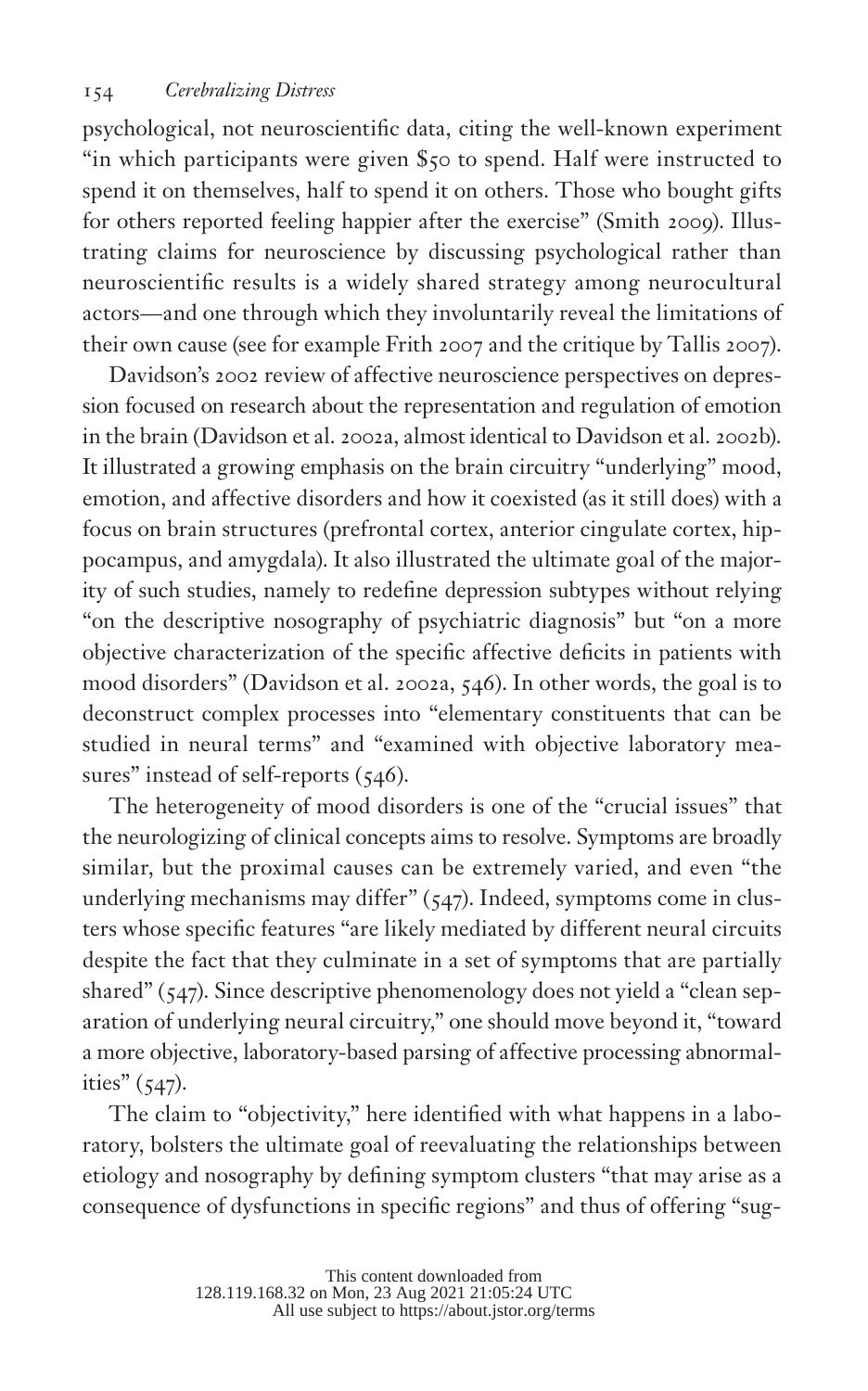gestions for different ways of parsing the heterogeneity of depression in ways that more directly honor the circuitry of emotion and emotion regulation in the brain" (547). Depression types and symptom profiles "should vary systematically with the location and nature of the abnormality"  $(565)$ . Thus, the "delineation of brain- based illness models . . . is seen as a promising strategy for redefining our depression nosology" (Mayberg 2007, 729), and neural markers of "at-risk individuals may prove to be more sensitive predictors of subsequent depression and sensitivity to treatment than the clinical predictors we have at present" (Keedwell 2009, 97). From a developmental viewpoint, "identifying depression subtypes based on age of onset and neurobiological characteristics may provide us with more etiologically consistent and uniform diagnostic categories" (Nantel-Vivier and Pihl 2008, 111). We have provided many quotations to show how the usual language, floating between the normative and the expectant (*should*), the permissible, the possible, and the hoped-for (*may*), contrasts with the methodological and empirical technicalities of the research, implicitly favors biological causality over integrative models, and conflates "objectivity" with laboratory research and anatomical description.

# *A Desire for Causality*

In the early 2000s, Davidson and his colleagues' expression "may arise as a consequence of" was as far as they advanced toward understanding the causal mechanisms of depression. In connection with the prefrontal cortex, for instance, they observed that some types of depression "may be caused" by abnormalities in the circuitry that implements positive affect-guided anticipation; similarly, anatomical differences in the brains of patients with mood disorders "might account" for some of the detected functional differences (Davidson et al. 2002a, 548, 550). The existence of hippocampal- dependent Pavlovian conditioning (in the form of an association between places and fear responses) "has important implications for our understanding of the abnormalities that may arise as a consequence of hippocampal dysfunction" (556).

Davidson, however, noted: " Whether hippocampal dysfunction precedes or follows onset of depressive symptomatology is still unknown" (557). "We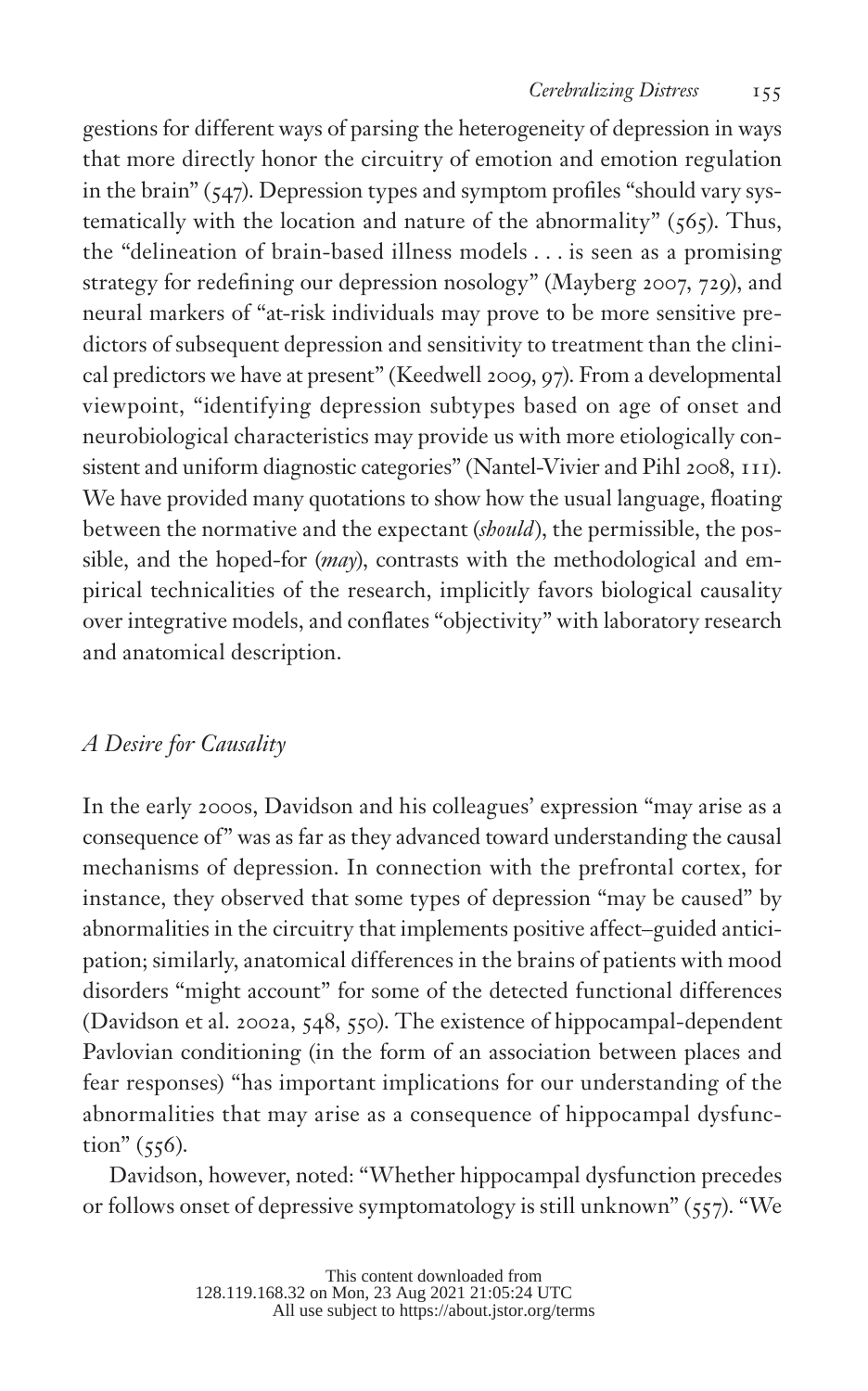do not know," he added, if any of the discussed functional and structural abnormalities "precede the onset of the disorder, co- occur with the onset of the disorder, or follow the expression of the disorder"  $(565)$ . Such remarks highlight the limits of neurocorrelational research, which is by definition unable to fulfill its own stated goal of differentiating between causes and consequences. By the end of the decade, neither the updated version of the same review (Davidson, Pizzagalli, and Nitschke 2009) nor any of the brainrelated articles in the new *International Encyclopedia of Depression* (Ingram 2009) offered a different view or evidence of progress toward the longedfor knowledge of causes and causal mechanisms.

While the scientific literature invariably underlines progress in knowledge of the brain structures said to "subserve" or be involved in depression, it also acknowledges persistent ignorance about causality and localization. In 2008, for example, an article in *Current Directions in Psychological Science* reviewed the status and unresolved issues in neuroimaging and depression. It summarized neurocorrelational research, assessing the role of several brain structures in major depression, and concluded that heightened activity in the limbic structures engaged in emotional experience and expression dampens activation in the dorsal cortical structures involved in affect regulation. The article devoted different sections to distinct structures or systems (the amygdala, the subgenual anterior cingulate cortex, and the dorsolateral prefrontal cortex) and pointed out that identifying "the patterns of functional connectivity that characterize the depressive neural network" was still a challenge for future work (Gotlib and Hamilton 2008, 161).

As the authors made clear, the fact that "neural abnormalities" accompany depression was known before the advent of neuroimaging. But they also recognized that determining the timing of those abnormalities, as can be done by means of activation patterns (for instance, greater-than-normal amygdala reactivity to affective stimuli during a depressive episode), has so far not illuminated their actual connection to the disorder. The results concerning the temporal relation between neural activation and depression as well as the etiological role of neural dysfunction "are complex and do not cohere to tell as clear a story as we would like" (162). Indeed, anomalies can be present in a diagnosed person's brain or precede the onset of the disease "without being involved in its development" (162).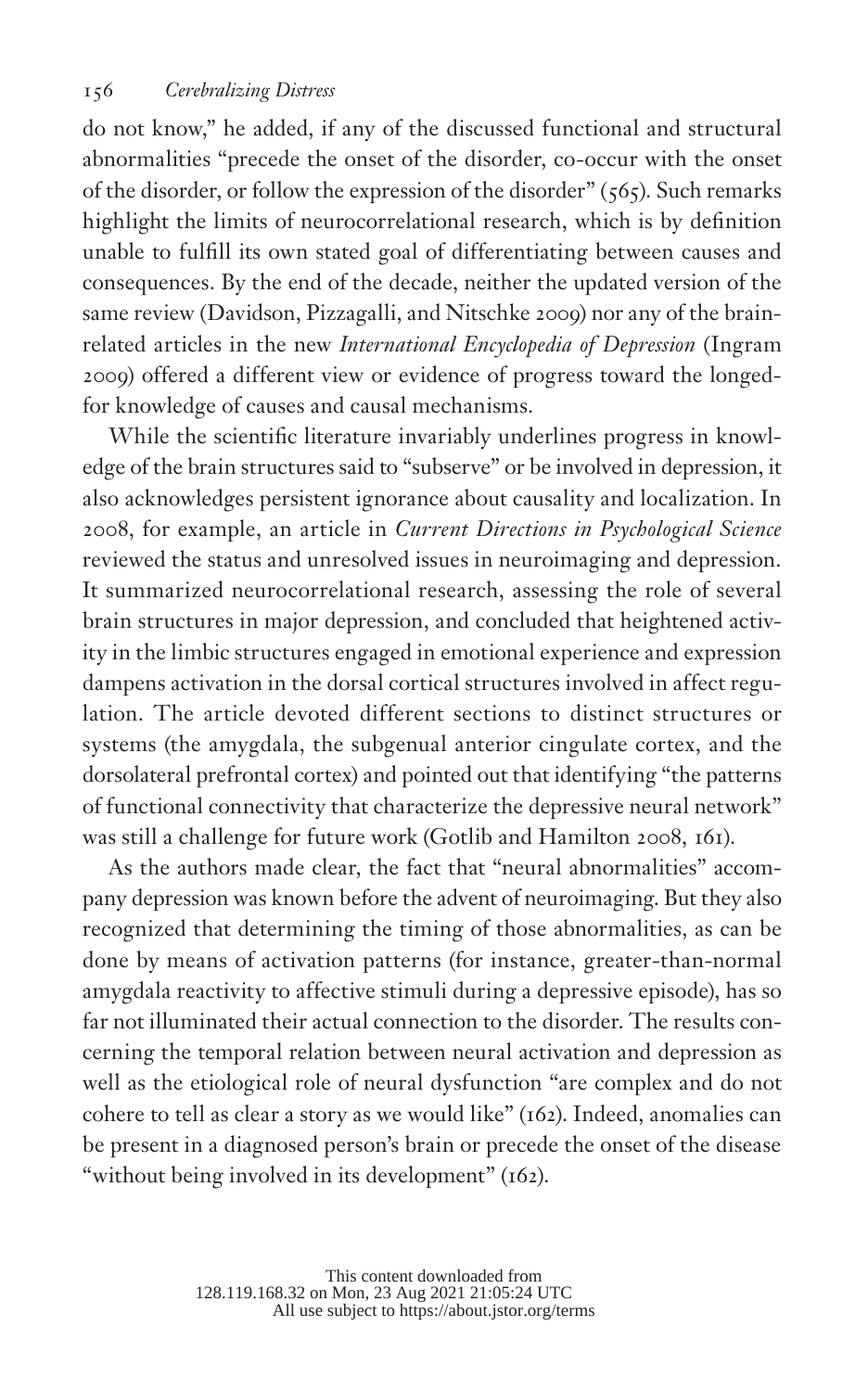As in earlier literature, the findings discussed in the 2008 Current Direc*tions* article "underscore the fact that 'depression' refers to a heterogeneous group of disorders that are not carved at their neurobiological joints in *DSM-IV*"; hence the desire to define depression subtypes and symptom profiles "that are related systematically to neural functional and structural abnormalities" (162). In other words, one should go beyond correlations, establish causal links, and amend the nosology of depression on the basis of the disorder's neural substrates. The goal of deconstructing present diagnostic entities in that way is widely shared among researchers in psychiatric neuroimaging (Abou-Saleh 2006). A more recent overview notes again that "the current classification of depression is essentially clinical and aetiological and pathophysiological factors do not play a significant role"; it also comments that thanks to the development of operational criteria, diagnosis has become "reasonably reliable" but that "doubts about validity can be resolved only by a better understanding of pathophysiology" (Cowen 2013, 11).

It is revealing that the metaphor of "parsing" is applied to the *heterogeneity* of depression. It implies that depression *should* not be heterogeneous or not in the present manner—but, rather, that it should be reconceptualized so as to facilitate its breakdown into clear- cut brain- based nosographic types and components (for example, patterns of brain activation that correspond to individual differences in severity, accompanying symptoms, or treatment response, though some studies also seek biomarkers to differentiate established categories, such as major depression and bipolar disorder; see Kempton et al. 2011).

The main research operation always consists in *correlating*, but the ultimate aim is to *relate causally*. Hence the problem of what to do with the observation (one among dozens of similar ones) that positive correlations between increased functional connectivity in the amygdala network and Geriatric Depression Scale scores in elderly patients with amnestic mild cognitive impairment "suggest" that connectivity in those areas "is related to the degree of depression." It seems impossible to go beyond hazy general conclusions—in this case, that there is an "interactive neural mechanism" between the dysfunction of emotional processing (supported by the amygdala) and cognitive and memory functions (Xie et al. 2008, T259). Although the predominant "functional connectivity" strategy aims at extracting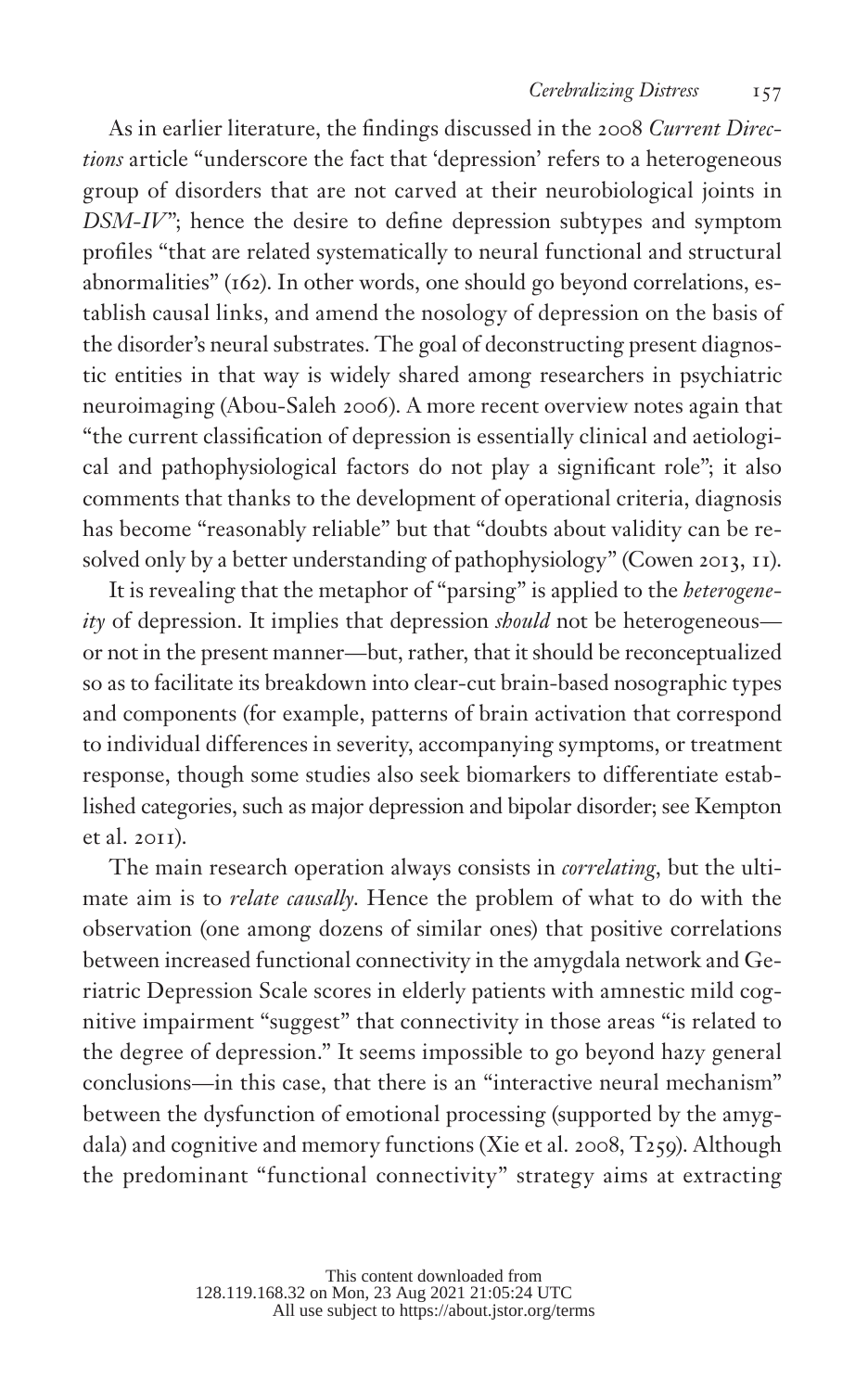patterns of covariance, it is assumed that the "activity changes in different locations influence one another" (Mayberg 2007, 729).

The same language that is used when neurobiological interactions and associations are inferred from statistical covariance characterizes a more recent application in psychiatric imaging research, namely diffusion tensor imaging (DTI) studies of white matter hyperintensities. White matter hyperintensities appear on magnetic resonance images as ultrawhite patches that indicate injury to axons. DTI produces neural tract images on the basis of the diffusion of water in tissue (such as the axons in white matter). The variation of diffusion along different spatial directions provides information about diffusion anisotropy (the direction preference of the diffusion process); the results are couched in terms of "fractional anisotropy" (FA), that is to say in degrees of anisotropy (from 0 for isotropic, or homogenous in all directions, to 1 for fully anisotropic). The technique is used to investigate tissue structure and connectivity between regions or points in the brain. While DTI is different from fMRI and other imaging technologies, its basic goal—to correlate pathologies with cerebral locations and circuits continues to illustrate the assumptions, promises, and limitations of the neurocorrelational logic.

In the field of depression, white matter hyperintensities have been found consistently in elderly unipolar patients. A DTI study of 2009 established that, in comparison with controls, patients with major depressive disorder tend to show lower FA values in the left sagittal stratum; the implied structural changes "may contribute" to the previously detected dysfunction in the limbic-cortical network in depressive patients (Kieseppä et al. 2009, 5). Another meta-analysis of MRI studies of brain volume in MDD observed that some of the areas "involved in" emotion regulation and stress responsiveness exhibit volume reduction. The authors concluded that the integration of MRI and DTI measurements "may improve our understanding of the neural circuitry involved in MDD" and that their own meta-analytic results "strongly suggest that studying brain structure in MDD will contribute to understanding the pathogenesis of this disease" (Koolschijn et al. 2009, 11, 13). They do not explain, however, how pathogenesis can be inferred or demonstrated without some sense of causality or at least temporal direction (see Smith 2015 for numerous other references on white matter hyperintensities).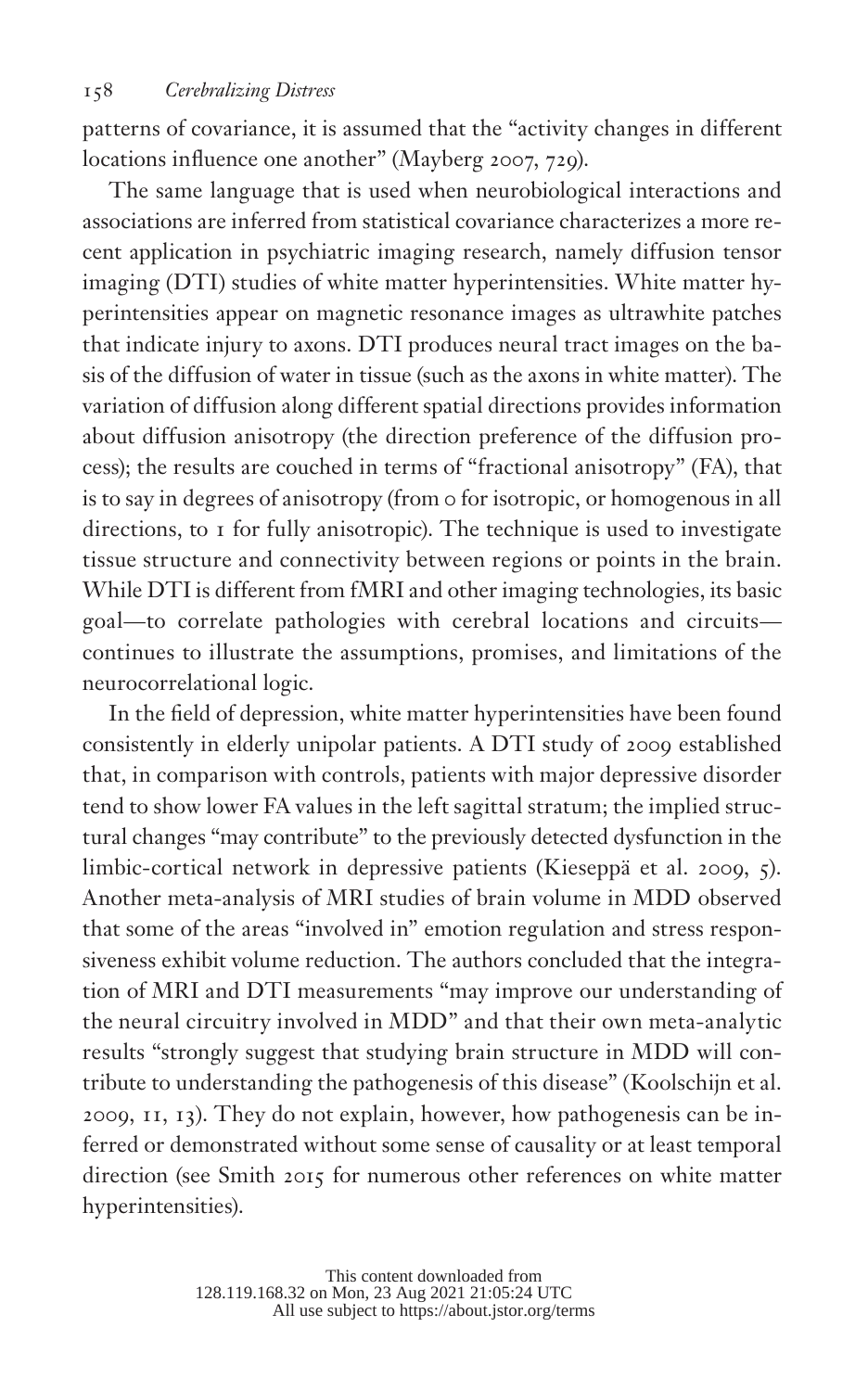A 2008 meta-analysis of structural imaging studies remarked that after twenty-five years of scanning bipolar patients and generating over seven thousand MRIs, brain regions "affected in" the disorder remained illdefined. Given the number of studies considered, significant findings were surprisingly few. There are in fact only three, all "regionally nonspecific." First, bipolar disorder is "associated" with lateral ventricle enlargement and (second) with increased deep white matter hyperintensities; third, lithium use is "associated" with increased total gray matter volume. Conclusion: " There may be genuinely limited structural change in bipolar disorder, or between- study heterogeneity may have obscured other differences" (Kempton et al. 2008, 1026). Regarding major depressive disorder ("unipolar" depression), meta- analytic studies are just as inconclusive: "we still lack information concerning the extent to which structural and functional changes co- occur in a depressed brain," and the "essential neural correlate characteristics for the phenotype of a depressive episode" are still to be discovered (Sacher et al. 2012, 142, 146–147). The high inter-and intrastudy heterogeneity, and the fact that individual investigations are chronically underpowered (that is, they have a small probability of detecting a statistically significant effect), mainly because of excessively small samples, are crucial for understanding such limited achievements. Nevertheless, however much they may be explained by deficient sampling, the occurrence of false positives and false negatives, insufficient control of intervening variables (such as medication), or discrepant nosologies, it is likely that the results also express a variability that is a characteristic feature of the objects and phenomena studied rather than a methodological artifact. (See also Fitzgerald et al. 2008, as well as Hasler 2010, who highlights "the most limited overlap of findings" from functional imaging.)

Neuroimaging depression research has kept looking for treatment- specific biomarkers capable of predicting an individual's improvement in response to a particular treatment and nonresponse to an alternative treatment. For example, it has been suggested that neural response to emotional stimuli in visual cortical areas might be a useful biomarker for identifying patients who will respond favorably to scopolamine (Furey et al. 2013). Similarly, in 2012 another study confirmed earlier suggestions that decreased reactivity to negative words in the subgenual anterior cingulate cortex (sgACC) predicts outcome in cognitive therapy for depression (Siegle et al. 2012; cf. Greicius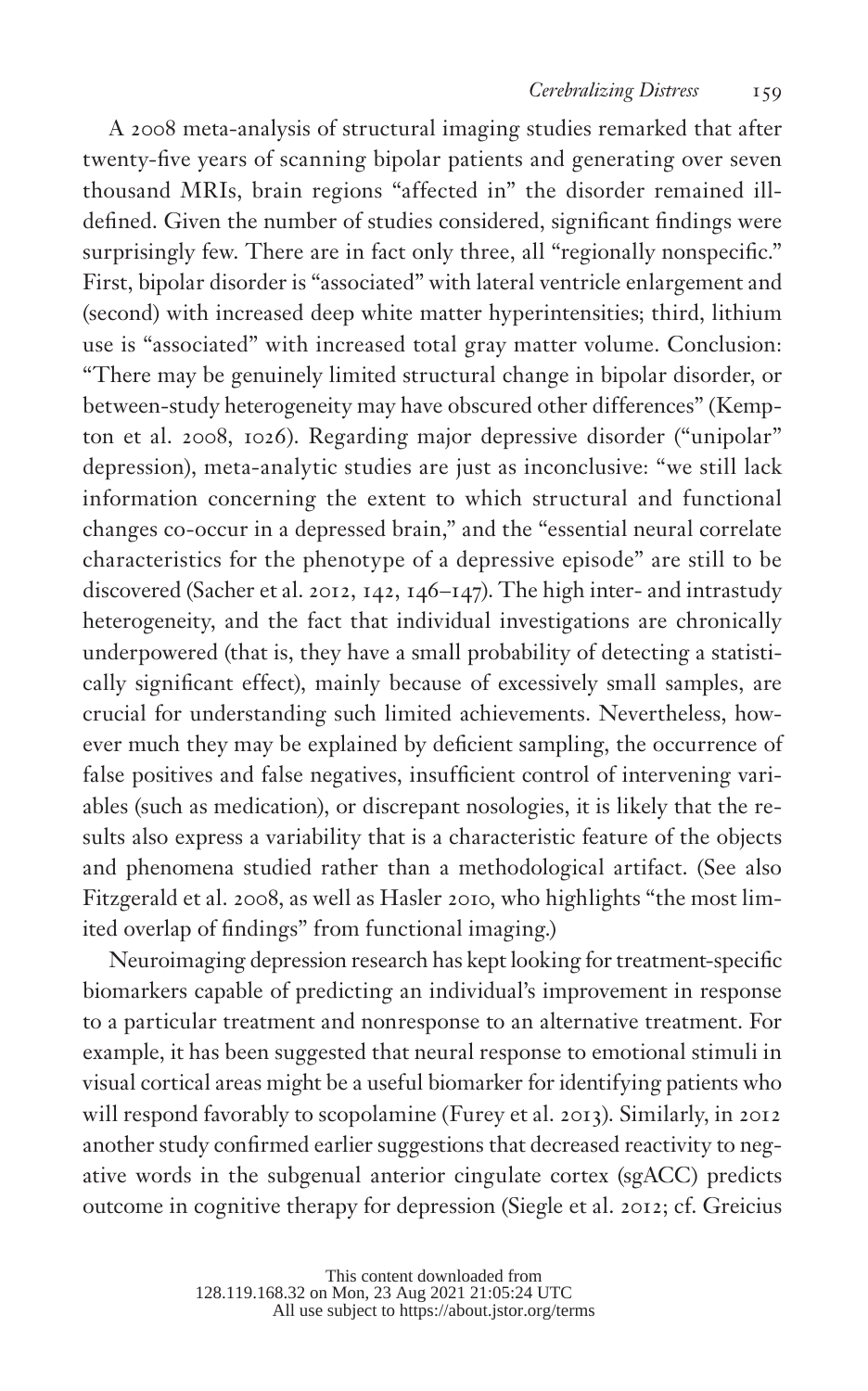et al. 2007). And research published in 2013 found that insula hypometabolism is associated with good results for cognitive behavioral therapy and poor response to escitalopram (a selective serotonin reuptake inhibitor), and insula hypermetabolism, with remission to escitalopram and poor response to the same kind of therapy (McGrath et al. 2013).

Functional, structural, and postmortem studies suggest that sgACC abnormalities are the most solid finding in connection with MDD. This was probably to be expected, given the role of sgACC as a crossroads in a network of structures involving the control of mood, memory, appetite, and sleep. These findings led Helen S. Mayberg, already introduced as a leading figure in depression neuroimaging, to try deep-brain stimulation (DBS) of sgACC as a treatment (the pioneer study was Mayberg et al. 2005; for recent reviews, see Anderson et al. 2012 and Schlaepfer et al. 2014). The apparent discovery of a "depression switch" (Dobbs 2006) received glowing media coverage, with most journalists preferring to ignore Mayberg's failure to disclose her financial ties to medical technology manufacturers (Bass 2010). The hype was dampened in 2013, when the U.S. Food and Drug Administration suspended a trial because it failed the "futility analysis," which monitors whether an experimental treatment has reasonable chances of being shown to be significantly better than the control treatments (Horgan 2014).

While treatments for such devastating conditions as depression are to be welcomed, the cautionary value of the DBS story can be extrapolated to the entire field of predictive neuroimaging and the goal of revamping nosology on purely neurobiological bases. The identification of diagnostic biomarkers is supposed to help redefine bipolarity "in terms of different underlying pathophysiological processes that are likely to include abnormalities in neural circuitry" (de Almeida and Phillips 2013, 115). It is hoped that, in combination with genetics (and taking environmental factors into account), neuroimaging will reveal "neural predispositions" that increase the probability of developing some form of depression (Northoff 2013a). Patients should in the future be "managed" according to "algorithms" based on brain states rather than on clinical examination and patient or professional preference (McGrath et al. 2013). As we saw above, this goal has been a response to the limited efficacy of antidepressants, which is in turn widely attributed to the heterogeneity of the condition and rests on the conviction that "depression" likely refers to multiple diseases, "each with a distinct neurobiology"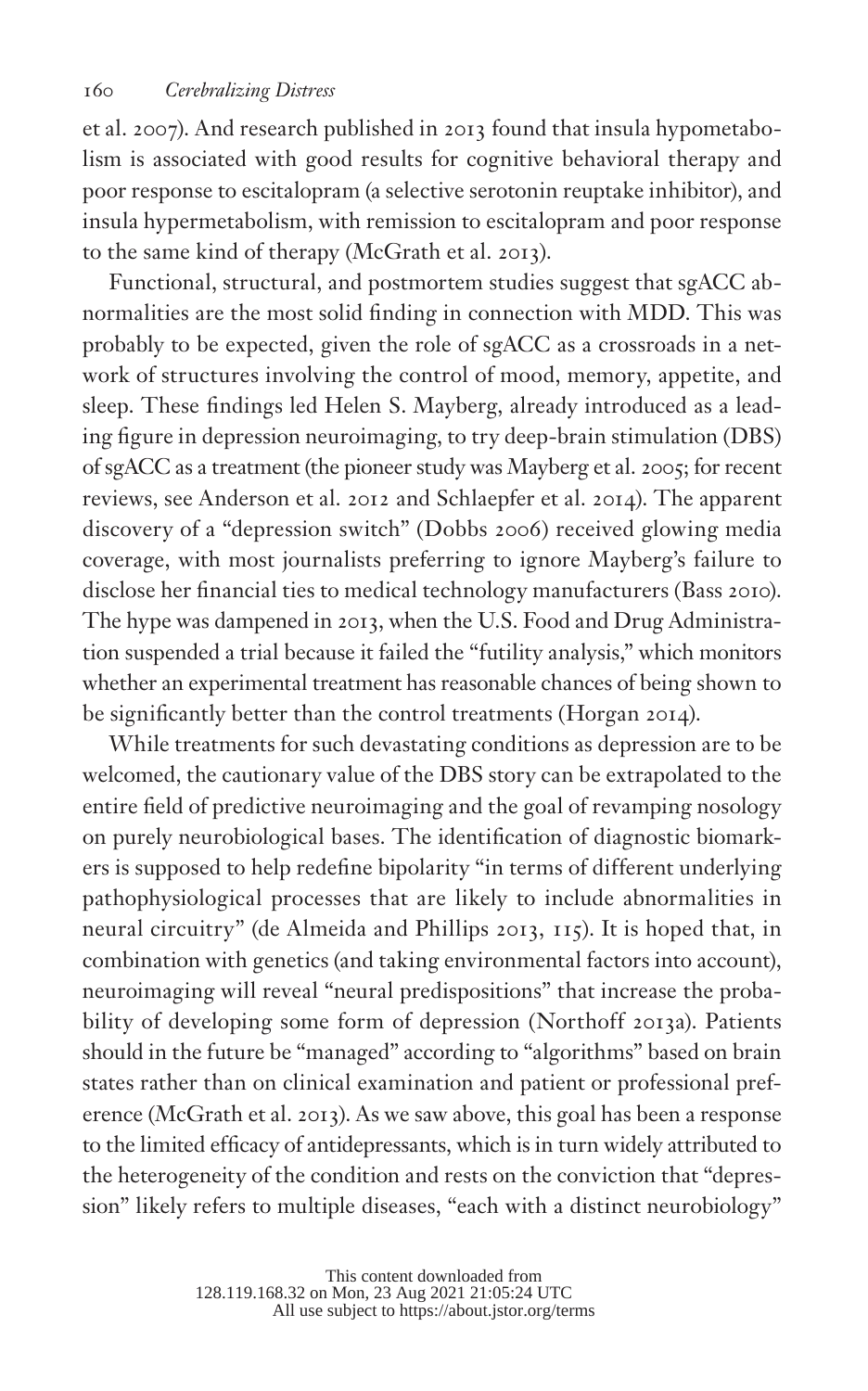(Holtzheimer and Mayberg 2011, 4). However, as meta-analytic studies demonstrate, not only have even the most apparently foundational neuroimaging results been challenged, but the dominant region-of-interest approaches ignore activity (and hence potential anomalies) in regions currently not considered "of interest" for the study of depression, thus sorely weakening the significance of the obtained results (Hamilton et al. 2012).

# *Again "Just Like Diabetes"*

Awareness of these limitations has reinforced the view that abnormalities in neural networks rather than in discrete brain structures underlie psychiatric disorders. It has also contributed to move psychiatric neuroimaging research toward resting-state models (Broyd et al. 2009) and to come in line with emerging approaches to brain connectivity (Price and Drevets 2010) and the concurrent transformation of fMRI research (and brain science in general) into a big- data worldwide endeavor (Lohmann et al. 2013, Thompson et al. 2014). Launched by Marcus Raichle in 2001 (Raichle et al. 2001, Raichle and Snyder 2007), the notion of a "default mode" of brain function has come to describe a "resting state" characterized by very slow neural oscillation (see Callard and Margulies 2011 for a history and larger significance of these notions). The resting state is the "state" of large- scale networks that are active when the subject is awake but not focused on the external environment; their activity is therefore driven neither by tasks nor by external stimuli. Neuroimaging studies of the relationship between the default mode network and mental disorder began in the early 2000s and have shown, for example, that the network is functionally overactive in schizophrenia and hypoactive in Alzheimer's disease (Buckner et al. 2008).

Resting- state research has also gained momentum in the field of depression neuroimaging. A 2012 review of sixteen resting- state fMRI studies published between 2005 and 2011 described various default mode network "abnormalities" in major depression (Wang et al. 2012; see also Veer et al. 2010, not included in the review, as well as the meta-analysis by Alcaro et al. 2010). What is supposed to be their role? The most ambitious restingstate model of major depressive disorder (Northoff et al. 2011) does not aim at "denosologizing" the category. Rather, it preserves *major depressive disorder*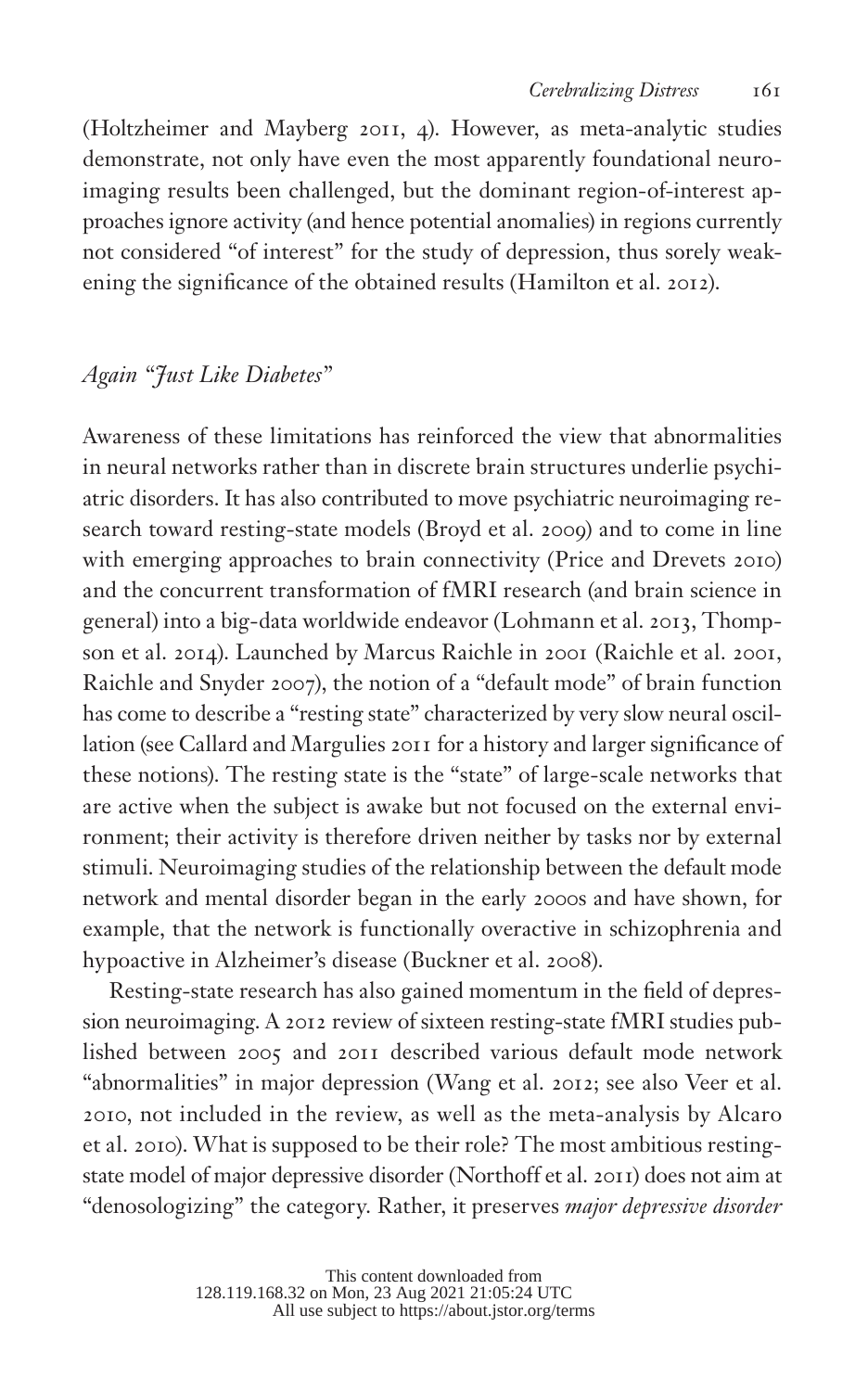(MDD) in all its heterogeneity—at the level of its symptoms, the affects it encompasses (anxiety, sadness, grief, panic, pain), the bodily systems it involves (from the vegetative and endocrine to the cognitive), the neuroanatomical regions observed to be "abnormal" in the condition, and the biochemistry pertaining to each of those systems and regions. It then seeks to correlate those different levels, mustering a vast amount of neuroanatomical, psychopathological, and biochemical information to turn major depression into a specific brain system– network disorder.

MDD turns out in this model to be characterized by a subcortical- cortical imbalance, with resting- state hyperactivity in some regions and hypoactivity in others. Certain subcortical and cortical regions are hyperactive in the resting state, while others (especially cortical) show hypoactivity. Such abnormal resting-state patterns "may strongly impact the neural processing of external stimuli" in the regions concerned, and that "may enable and predispose the occurrence" of major depression symptoms (7). Higher affective and cognitive functions are "highjacked [sic]" by subcortical primary-process emotional systems (1, 11). For example, depressive hopelessness arises by way of a "psychopathologically specific" relationship with resting-state activity in the ventromedial prefrontal cortex (VMPFC). On the one hand, in depressed individuals, elevated resting- state activity in the perigenual anterior cingulate cortex (PACC) and the VMPFC has been found to correlate with high scores on a self-report inventory known as the Beck Hopelessness Scale. On the other hand, in "healthy" subjects, PACC and VMPFC are associated with the slowing of time in subjective perception. The "abnormally elevated" VMPFC resting-state activity therefore "seems to impair anticipation and hence one's experience of extending hopes into the future" and "to block the ability of MDD patients to project hope into the future, thereby promoting hopelessness and ultimately helplessness" (10).

The authors of the model acknowledge that such causal pathways are speculative. For us, the most revealing feature of their work is that they offer as primarily predictive and etiological a neuroanatomical model very largely based on correlational neuroimaging data. For example: "One could expect that elevated resting- state activity in these regions *would lead* to an increased self-related processing and hence to abnormally increased personal concerns in MDD patients" (11). A study actually shows that, in MDD patients as compared to "healthy" subjects, increased self-focus in connection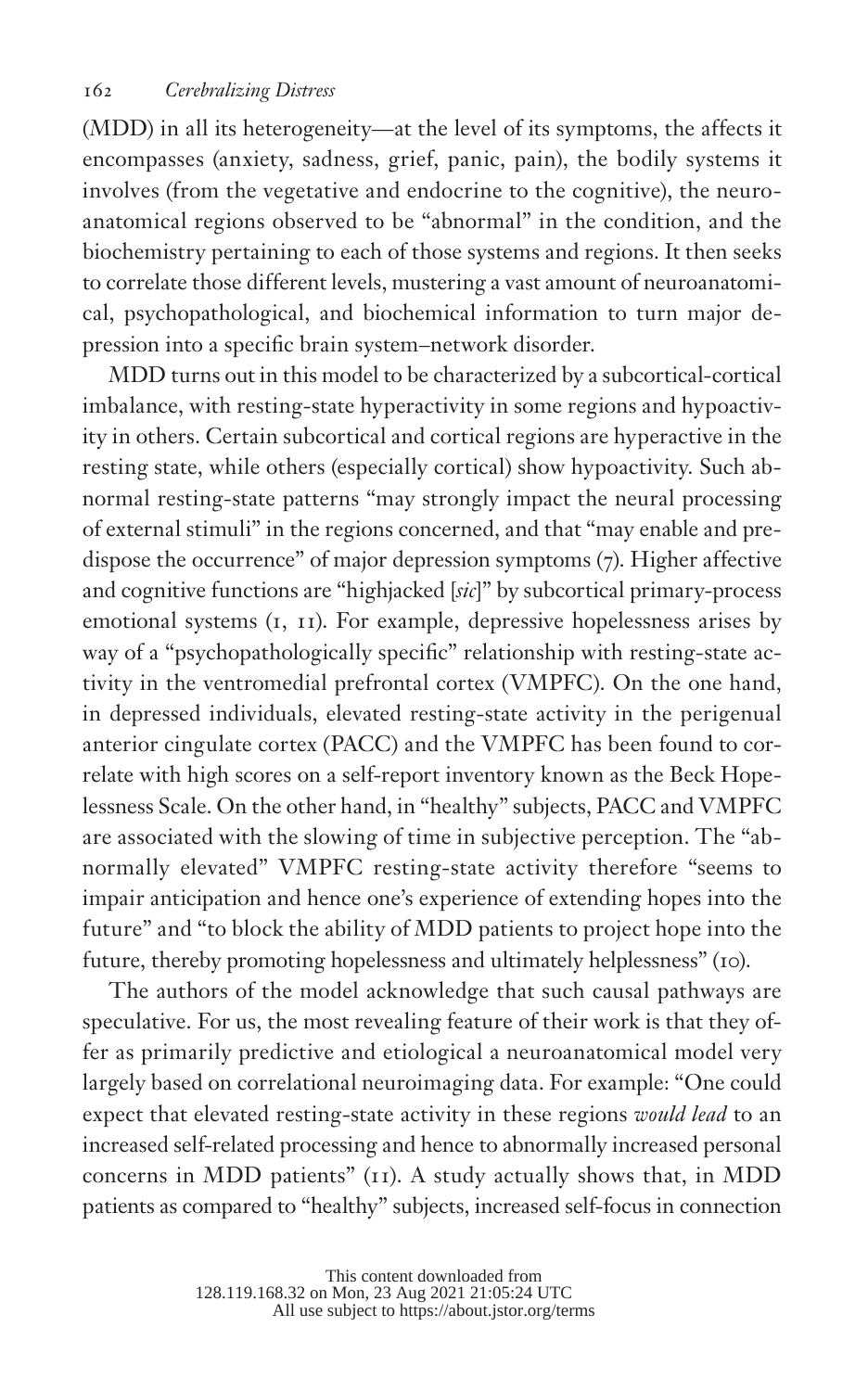with negative emotional stimuli correlates with significantly lower signal intensities in various subcortical and cortical regions (Grimm et al. 2009). But here we remain in the domain of correlations, not of factors "leading" anywhere.

The authors of the model we just summarized believe that if social factors known to be associated with the onset of depression were shown "to impact either the resting state- level itself or the degree of rest- stimulus interaction," then the model could become neurosocial (Northoff et al. 2011, 14). They also realize that abnormal resting-state activity is likely to be a necessary rather than a sufficient condition of depression, acting as a "neural predisposition," a "susceptibility marker," a "risk factor" (14). However, in spite of its integrative purpose, the model ultimately accounts for depression in neuroanatomical terms and depicts it as "just like diabetes." And it does so explicitly: Low insulin, the authors explain, "metaphorically corresponds" to the abnormally elevated resting state; like abnormally high blood sugar, which interacts with biochemical mechanisms in diverse bodily systems, such a state has "comparable effects on diverse brain-mind subsystems"psychopathological effects comparable to those of diabetes, like becoming blind or suffering gangrene (15).

The neurobiologists who, working with laboratory mice, induced a network and behavioral chronic stress phenotype and then reversed it by stimulating the prefrontal cortex-to-amygdala circuit did not hesitate adventurously to attribute a causal nature to the "central brain mechanism underlying MDD" they apparently identified and to announce treatments directly targeting the relevant network interactions (Hultman et al. 2016, 449). In contrast, and quite understandably, authors engaged in neuroimaging depression research abstain from speaking directly in terms of causes. Abnormalities "play a role," are "involved in," "impact on," or "may contribute" to mental disorder; functional and anatomical differences or the activation of brain structures do not reveal the cause of depressive symptoms but only have "temporal relations" with their expression or are "significantly positively associated" with them. In the end, research cannot decide "whether particular brain changes in depression are a consequence of symptoms or due to underlying neural vulnerabilities," which are themselves at the beginning of an etiological chain (Graham et al. 2013, 424). There is much to commend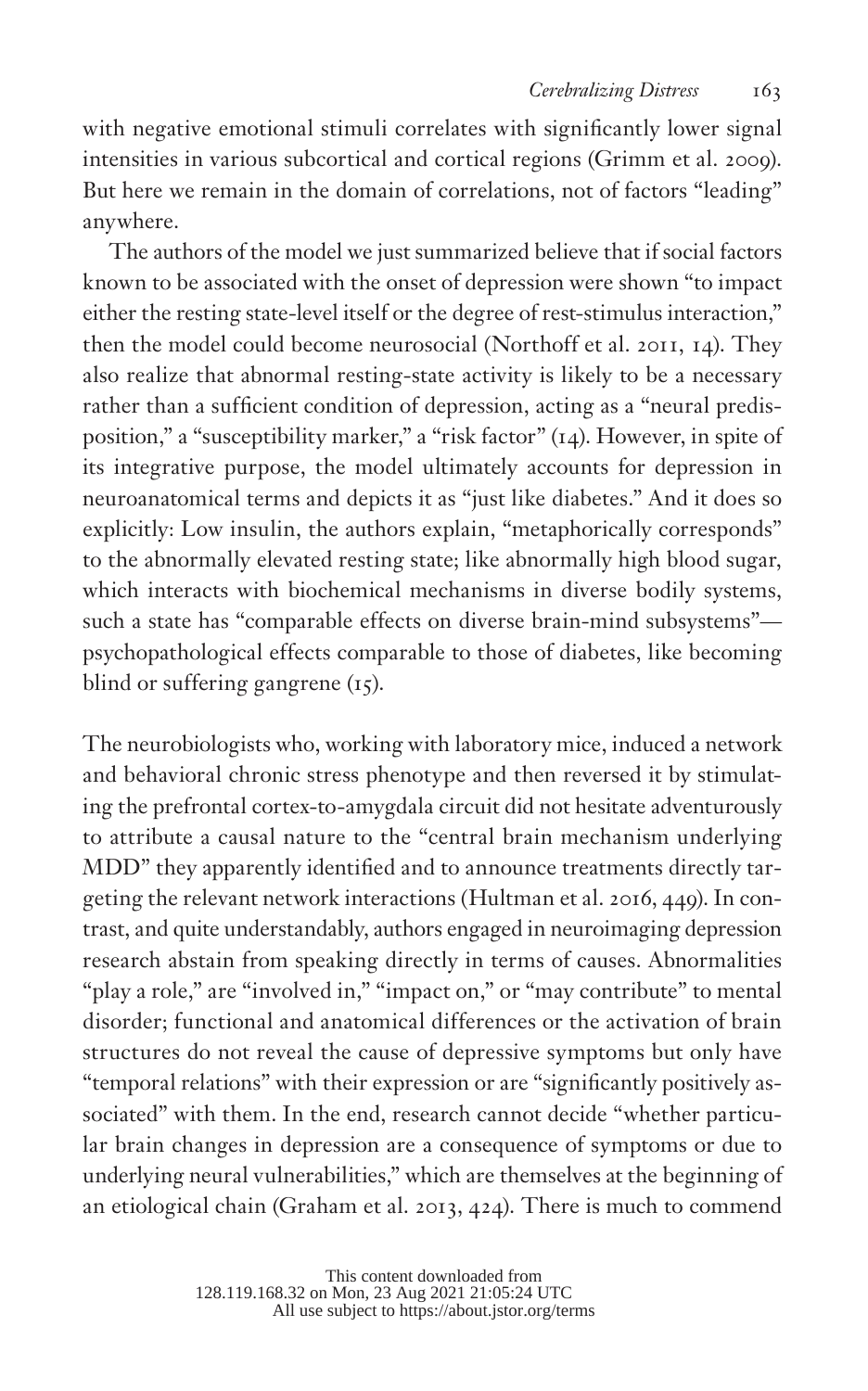in a cautious attitude toward causal connections. Yet the intentionally imprecise language not only reveals ambivalence regarding causality but is also symptomatic of a historical situation. Although the existence of a link between brain chemicals and mood disorders has been known since the 1950s, when drugs that alter those substances were found to relieve these disorders, in 2017 it is still unknown if changes in neurotransmitter levels cause depression or the other way around; the same is acknowledged in connection with volumetric, anatomical, and neuroimaging data.

As we have noted, explicit discourses about physiopathology and diagnosis are less about causes than about biomarkers. These are being sought for at different levels: some concern "predisposition" and hence the probability of developing a disorder under particular conditions; others, valuable for diagnosis, are expected to indicate, with a high level of probability, that the patient suffers from such and such pathological condition; yet others bear on treatment and thus on the likelihood that an individual will respond or not to a given pharmacological or psychological therapy. The overall goal of the shift toward biomarkers is to underpin diagnoses with pathophysiological evidence and to allow disorders to be reconceptualized (eventually in a denosologizing perspective) according to biological criteria. As already mentioned, biomarkers reflect correlational results at the population level and lack predictive power for the individual. But the explicit acknowledgment that this is so constantly clashes with the way in which goals and results are presented and discussed.

As far as causality is concerned, the situation is essentially the same with regard to neuroimaging, including resting- state results relevant to ADHD (e.g., Posner et al. 2013), schizo phre nia (e.g., Arbabshirani et al. 2013), and autism (e.g., Deshpande et al. 2013). The slippage from neuroimaging correlations to etiological causation observed in all these areas has an equivalent in the diagnostic realm. In the field of depression, as in ADHD, schizophrenia, and autism, neuroimaging has been advertised as capable of becoming a diagnostic tool, and *Time* has even announced, "Brain Scans Could Become EKGs [electrocardiograms] for Mental Disorders" (Khamsi 2013). Every thing leads the public not to notice that scans are said to correlate with those disorders only *after* a clinical diagnosis has been made. The hope of bypassing the challenges and apparent messiness of the clinic and of auto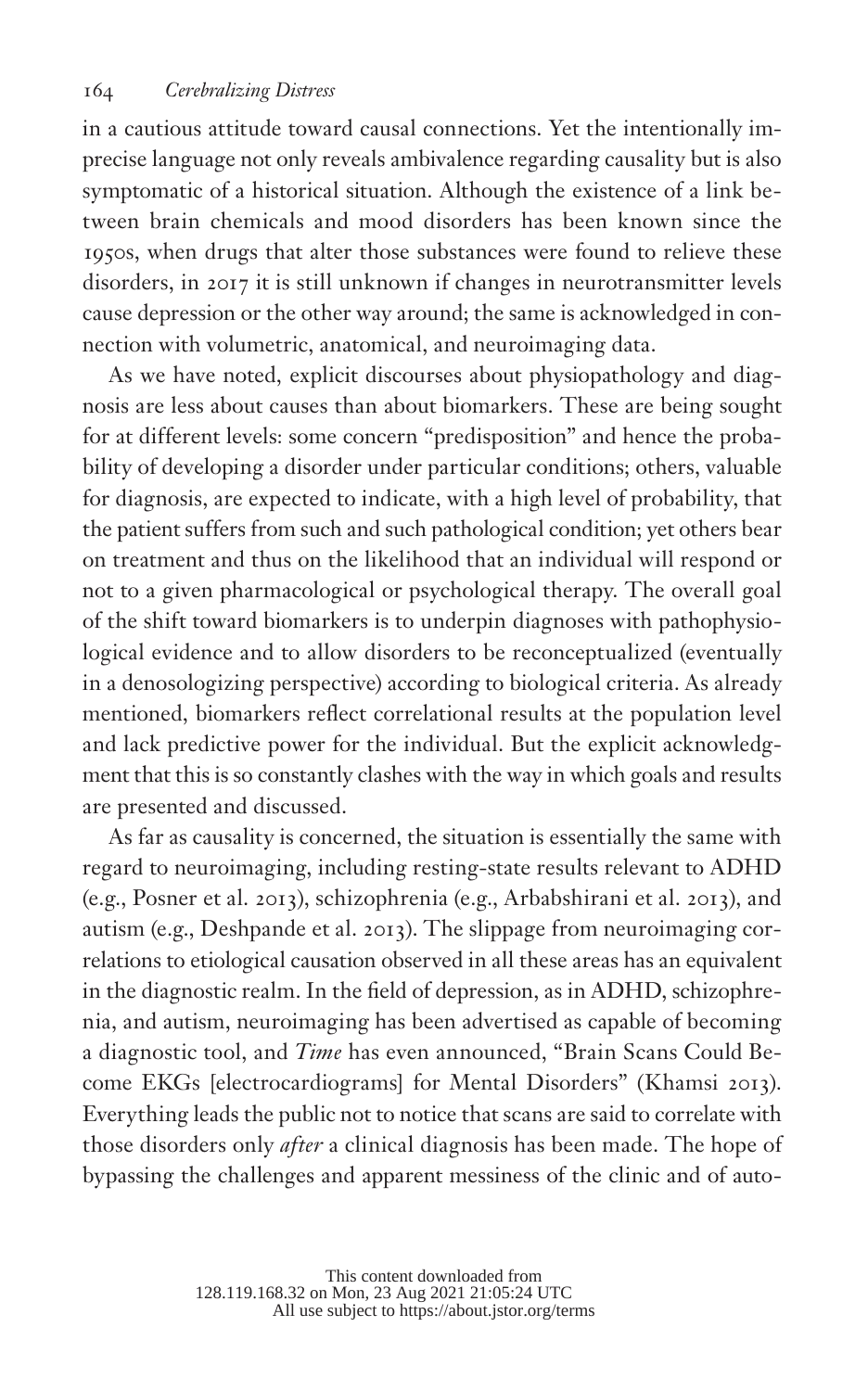mating diagnosis by way of brain scans drives the entire field of psychiatric neuroimaging; the probabilistic rationale of the biomarker is inconsistent with the expectations raised by those who, in principle, adhere to that rationale.

Moreover, as often explained, psychopathology "is increasingly viewed from a circuit perspective in which a disorder stems not from circumscribed anomalies in discrete brain regions, but rather from impairments in distributed neural networks" (Posner, Park, and Wang 2014, 3). Yet, in the same way that the shift to biomarkers coexists with a desire for causality, the emphasis on neurocircuitry has in most cases barely altered the localizationist logic that drives the research. Connectome- based imaging studies, also correlational, have identified "disrupted topological organization of large-scale functional and structural brain networks in depression," but these "pathologic networks *associated* with depression" cannot be said to be anything beyond "*potentially* valuable biomarkers" (Gong and He 2015, 223, our emphasis). The establishment of meaningful links is left for an unspecified but intensely publicized future.

Finally, the denosologizing effect of the quest for biomarkers, which is expected to break down categories such as depression, is in tension with keeping depression as a category in Global Mental Health and in "burdenof- disease" calculations; turning away from *ICD*-and *DSM*- based diagnoses clashes with the claim that depression, as defined by these classifications, is a major cause of disability worldwide. GMH advocates propose shifting tasks to communities and local primary healthcare settings with appropriately trained lay workers. There are indications that this mode of intervention is effective for depression (e.g., Patel et al. 2011), and it is praised for bringing together bottom-up consultation processes with a top-down evidence-based approach.

The question whether and how mental illness is universal, as well as the globalization of mental illness and mental health, have given rise to acrimonious controversy (see, for a recent exchange, Miller 2014; Summerfield,  $2012$ ,  $2014$ ; White  $2013$ ).<sup>6</sup> Independently of local knowledge systems, the misery of people who would be diagnosed as suffering from brain disorders according to *ICD* or *DSM* is undeniable, and the way they are treated in many cultures around the world fully warrants the indignation of the medical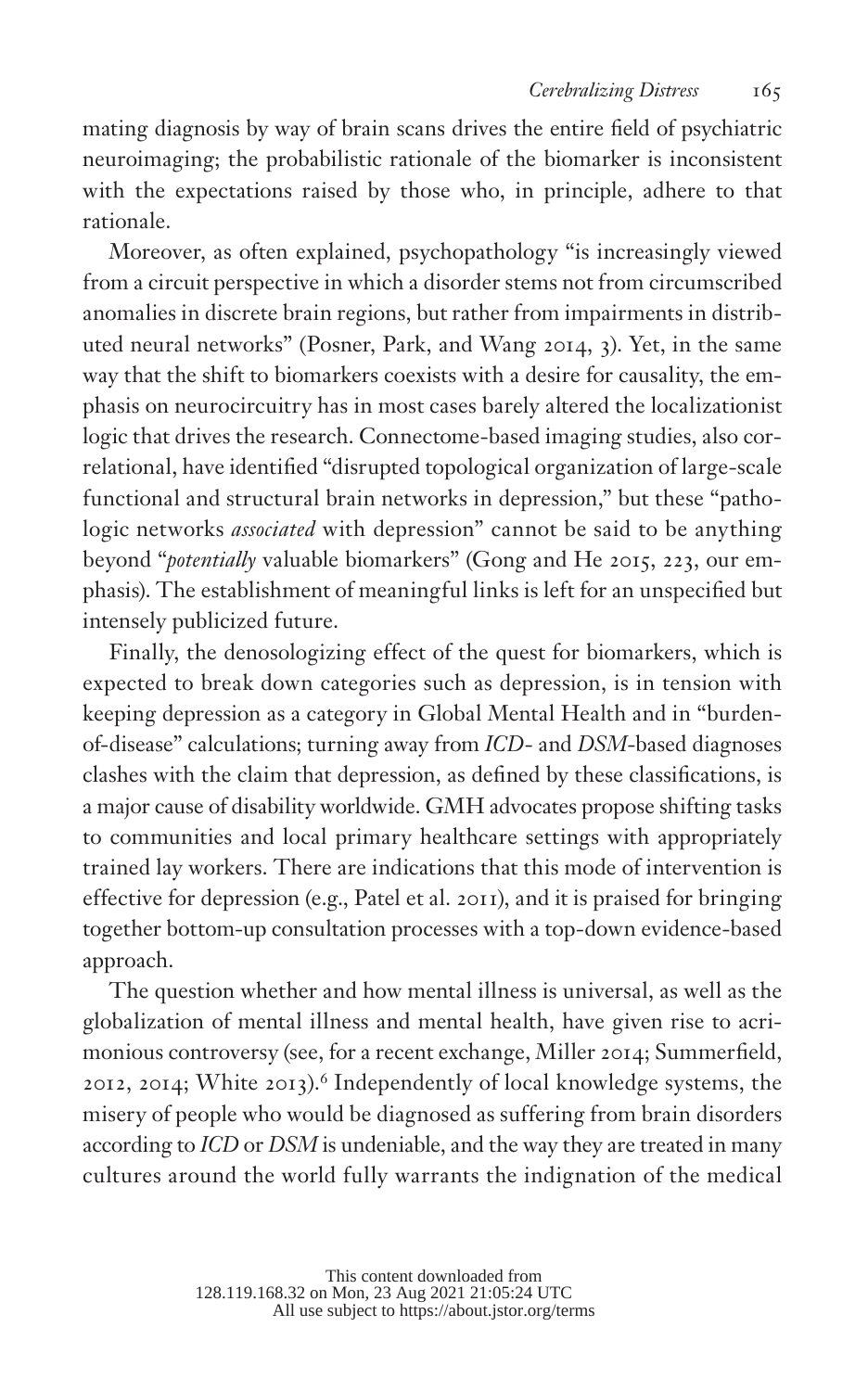anthropologist and cross- cultural psychiatrist Arthur Kleinman (2009), who depicted the current situation as a "failure of humanity." At the practical field level, making up for such a failure must be a top priority. That, however, does not eliminate the difficulty, which global mental health actors recognize, of somehow integrating into GMH the science we have sketched here. Indications of useful synergies between GMH and clinical neuroscience have so far remained at a general level— for example, reinforcing what is known about the impact of social and financial deprivation on mental well-being (Stein et al. 2015).

The challenges are considerable, since the neurobiological outlook on psychic distress, which we have explored via neuroimaging approaches, embodies notions of objectivity and a desire for causality that are difficult to reconcile with phenomenological and first- person understandings. We have considered such a situation by focusing on attempts at revamping nosography and diagnostics on the basis of experimental work and have thus remained in the framework of specialized knowledge production and assessment. We deal next with the other end of the circle, with contexts in which *neuro* idioms and bits of neurobiological information are incorporated into the lives of individuals and groups. Especially in the case of the autism spectrum, such incorporation serves mainly but not exclusively to depathologize and redescribe the diagnosed conditions. But seeing autism as a way of being rather than an illness is not to everyone's liking, and the neurobiologization of the spectrum gives rise to camps that defend conflicting forms of subjectivity and sociality, thus highlighting again the constitutive ambivalence of cerebralizing processes.

## *Neurodiversity*

In an often- quoted article of 1998, significantly entitled "Thoughts on Finding Myself Differently Brained," the autistic self- advocate Jane Meyerding wrote that she "was surprised to find [herself] moving into the realm of neurology." Since the 1990s, indeed, autism advocacy has organized itself largely around "neurology" or, more accurately, as a *neurodiversity* movement. So far the movement has been dominated by people diagnosed with Asperger syndrome and other forms of high-functioning autism (although some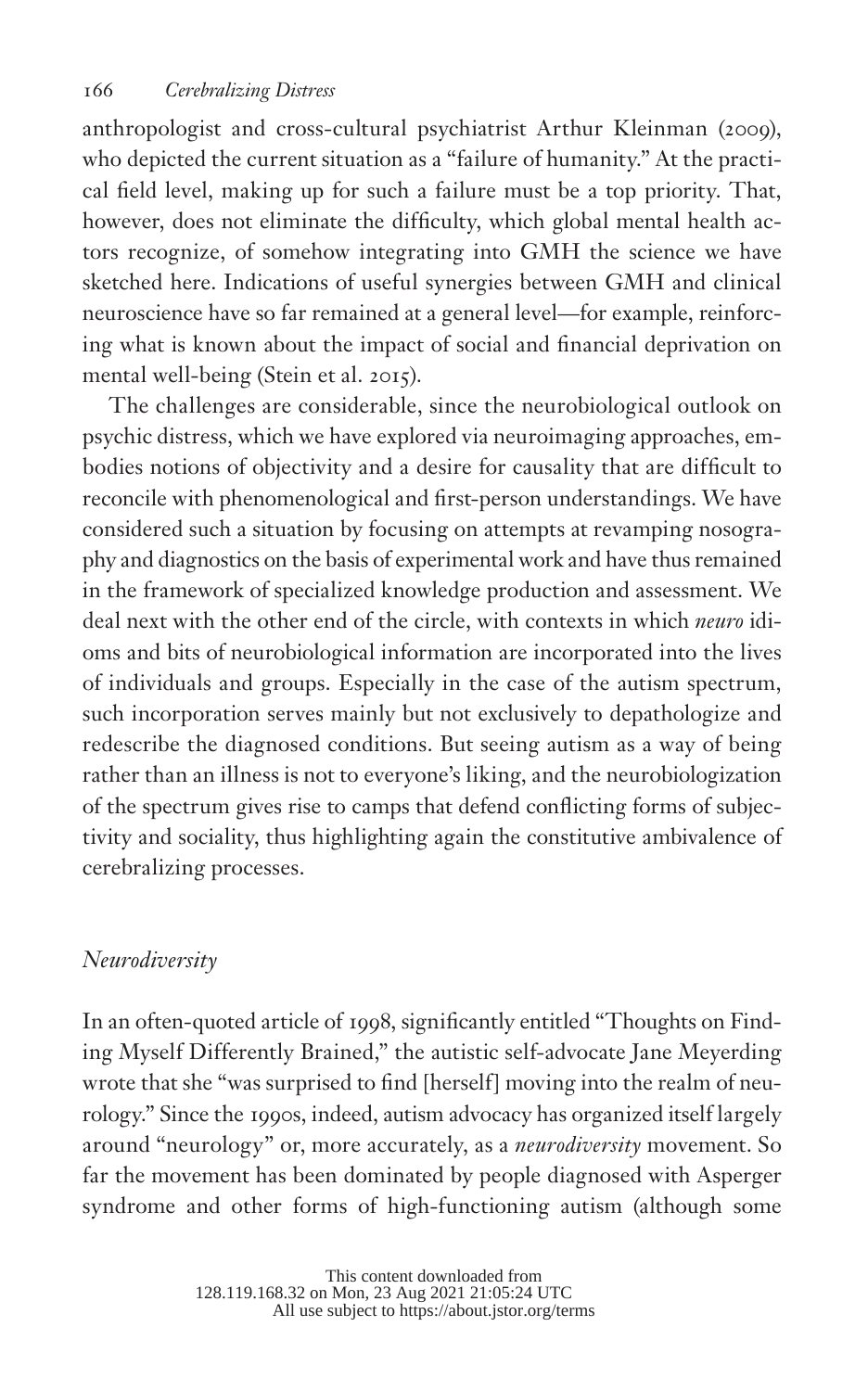prominent self-advocates, such as Amanda Baggs, do not speak and define themselves as "low functioning").7 Asperger as a formal diagnosis has disappeared from the *DSM-5* and is subsumed as the high-functioning end of a new "Autism Spectrum Disorder." Individuals at that end of the spectrum believe that their condition is not a disease to be treated and, if possible, cured, but rather a human specificity that must be respected as such.<sup>8</sup> Their being unlike "neurotypicals" derives in their view from a brain "wiring" that is different but not abnormal. Such identity claims manifest what the activist Judy Singer (1999) has called "neurological self-awareness." Indeed, autistics' identitarian claims have gone hand in hand with the cerebralization of their condition. As we shall see, the "person-first language" generally supported by the disability rights movement is not always well received within autism self-advocacy groups, for whom the expression "person with autism" suggests that the condition is not constitutive of the individual.9 The *neuro-* prefix and a usually imprecise *neuro* vocabulary serve to construe autism as a positive attribute and to demonstrate the legitimacy of the autistic experience. Cerebralization, which as we saw is driven by a quest for causality and "objectivity," thus sustains subjectivation.

## *Autism as a Biosocial Phenomenon*

The emergence of the term "neurodiversity" and the corresponding movement in the late 1990s should be analyzed within a broad perspective. On the one hand, it belongs in the history of disability movements (Charlton 2000; Corker and French 1999; Corker and Shakespeare 2004; Davis 1995, 2002; Shapiro 1993). On the other hand, it instantiates the extensive and diversified societal impact of neuroscientific knowledge and practices. The neurodiversity movement is historically connected to a turn away from psychoanalysis and toward a neurobiological and genetic understanding of autism. Especially in the United States, from the 1940s to the mid-1970s, psychoanalytic explanations were paramount both in psychiatric theory and clinical practice (Nadesan 2005). The later shift was embodied in procure and anti-cure discourses, both expressed in neurodiversity advocacy groups and in parent and practitioner groups favorable to behavioral and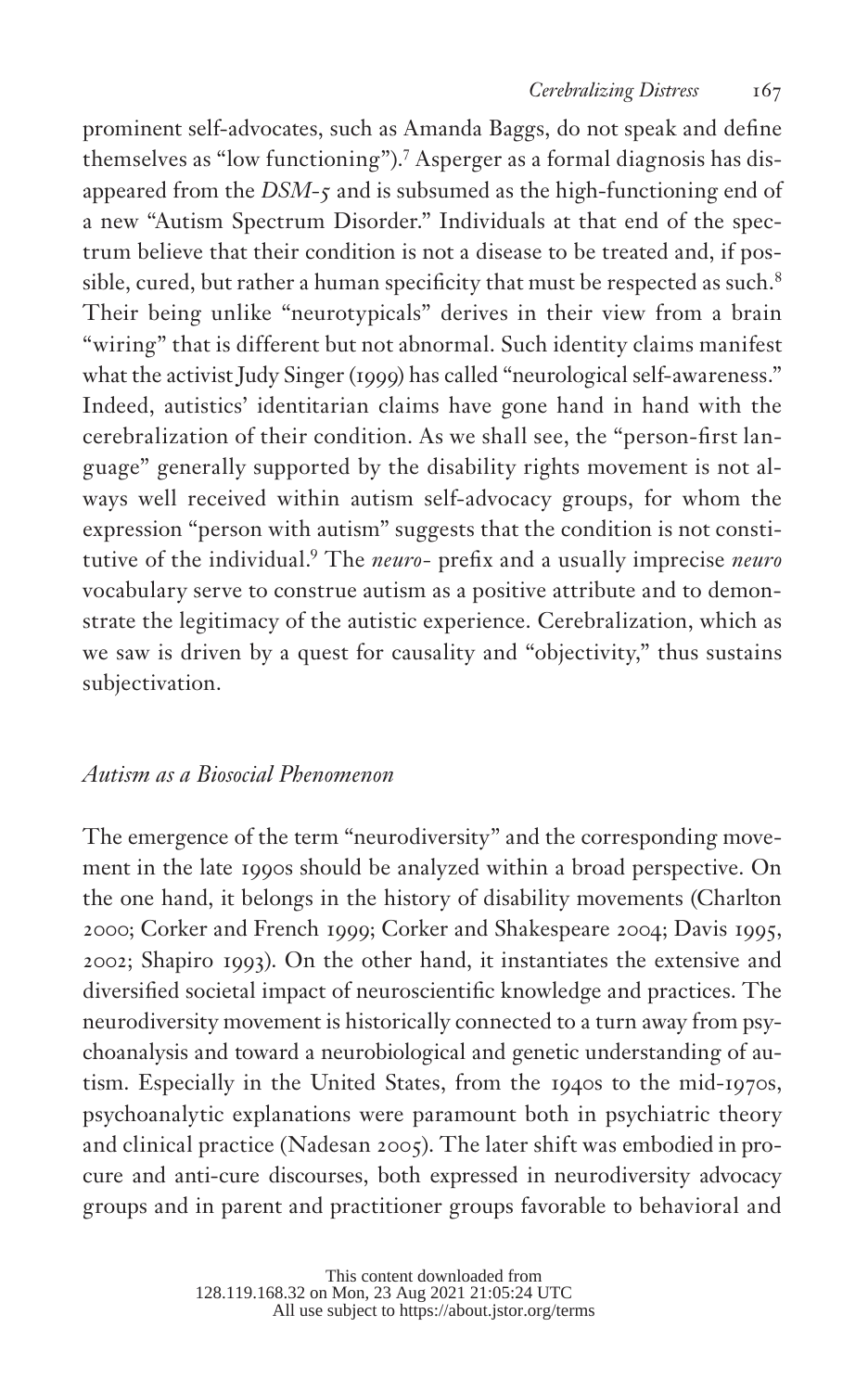psychopharmacological therapies (Chamak 2008; Silberman 2015; Silverman 2008a, 2008b, 2012).

Other roots of the neurodiversity outlook are to be found in the antipsychiatry movement as well as in the emergence of psychiatric consumer/ survivor/ex-patients groups (Graby 2015). From a nosological perspective, the categories comprised under the umbrella of "neurodiversity" (autism is the main one, but see Armstrong 2010 and Hendrickx 2010) are included in the *DSM*, overlap with learning disabilities, and historically fall somewhere between psychiatric diagnosis and disability, between mental illness and mental retardation (Eyal et al. 2010, Graby 2015). Autistic self-advocates frequently associate themselves explicitly with the Deaf rights movements, and some of them have been inspired by the American "independent" living" movement (Silberman 2015).

Disability studies and the disability rights movement share a commitment to the social model of disability and the rejection of the medical model (Oliver 1990, Shakespeare 2006, Wendell 1996). The social model, which distinguishes between *impairment* and *disability*, has been criticized for downplaying the importance of impairment and consequently mixing up disabled and nondisabled people. However, underlying the pursuit of a barrier- free world is the assumption that discriminations are not attributable to individuals' impairments but result from society's failure to accommodate them. Similarly, autistic self- advocates do not reject impairment labels (for they consider their autism to be neurologically real) but reclaim them from medicine and turn them into the basis of positive identities and into the justification for claiming rights and compensations. Impairment has thus become a "difference to be expected and respected on its own terms in a diverse society" (Cameron 2008, 24), and its biological nature has allowed activists to redescribe mental disorder as a sui generis form of human diversity or even of human consciousness (Boundy 2008).

As mentioned, the neurodiversity movement also draws on antipsychiatry and the "survivor's" groups, including radical strands such as Mad Pride and its appropriation of traditionally derogatory terms such as "psycho," "crazy," and "nut." These movements wish to deconstruct stereotyped and stigmatizing representations in science, medicine, and public culture at large (Rowland 2015). While they developed as "revolts from below" (Crossley 1998), they historically followed the "revolt from above" that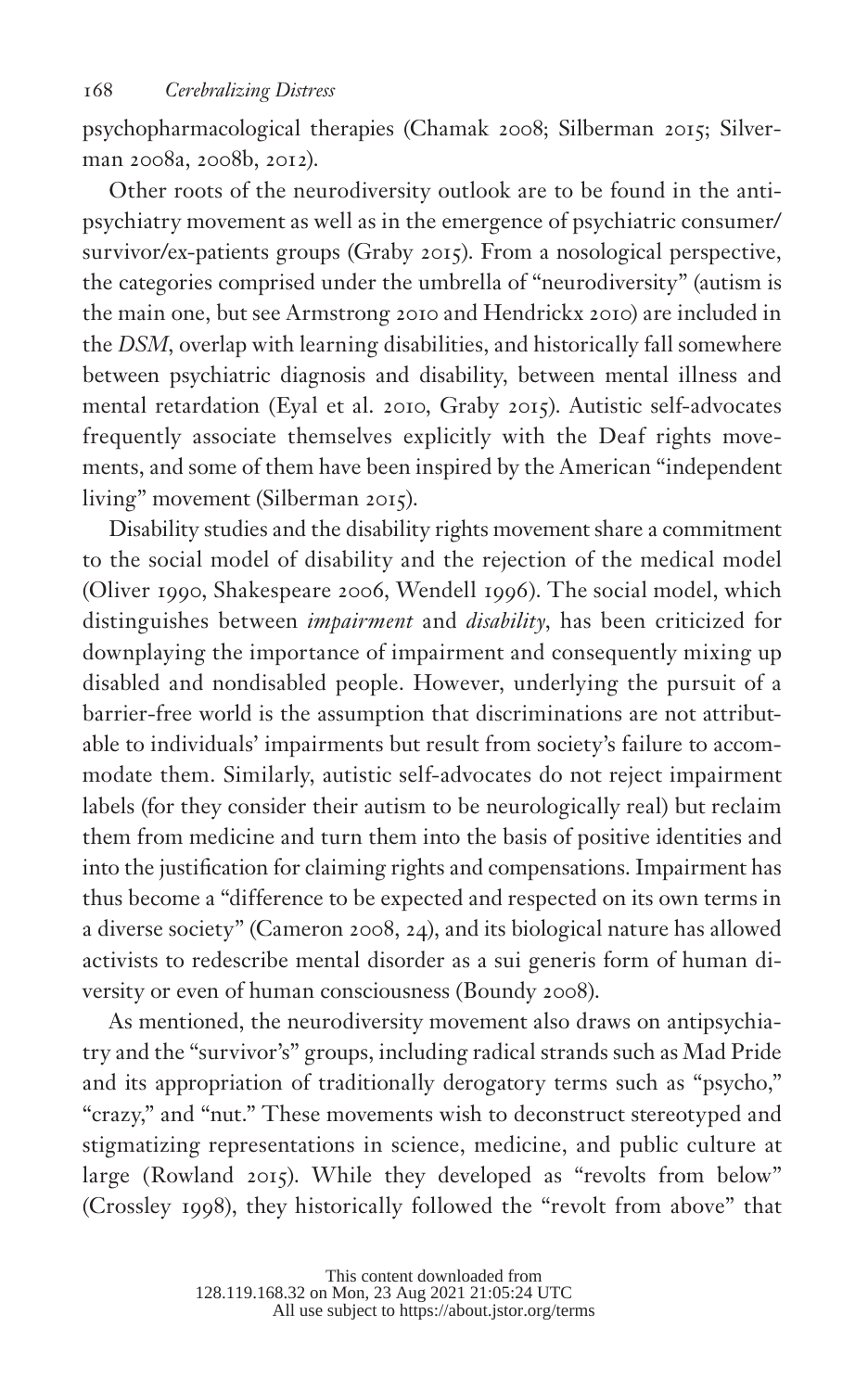began inside professional psychiatry with Robert Laing and David Cooper in the United Kingdom, Thomas Szasz in the United States, and Franco Basaglia in Italy. Laing's *The Divided Self* was published in 1960, Cooper's *Psychiatry and Anti- Psychiatry* in 1967, and the Mental Patients' Union appeared in Britain in 1973. Antipsychiatry politicized the psychiatric field, opened up a space for the expression of diagnosed persons, and offered them alternative discourses about madness and normality. Although users were involved in the antipsychiatry movement from the beginning, "survivor's" groups emerged a decade later. While the former belongs in terms of style and tactics to the counterculture of the early 1960s, the latter were more politicized and, influenced by Marxism, located patient politics in the context of revolutionary action and a general class struggle (Crossley 1998, 2006).

In spite of many overlaps in inspiration and rhetoric, the neurodiversity movement differs from antipsychiatry and patients' crusades in its interpretation of the ontological status of mind, brain, and body. While neurodiversity advocates admit that their conditions are neurologically real and therefore represent physically based differences, the earlier movements tended to reject the idea of fundamental and materially real divergences between them and "normal" individuals (Graby 2015, Jones and Kelly 2015). Thus, in each camp the brain ended up fulfilling opposite ideological functions. The neurodiverse see the brain as the somatic seat of legitimate identities, different from the "neurotypical"; antipsychiatry identifies it with the reductionism and pathologizing impulse of biological psychiatry. In short, neurodiversity movements share the depathologizing rhetoric of antipsychiatry and user/survivors movements but at an ontological level have more affinities with the disability rights movements, which instead of downplaying impairment redescribe it in positive terms.

The first associations for the parents of autistic children appeared in the mid-1960s. The National Autistic Society was founded in London in 1962. In 1965, Bernard Rimland, author of *Infantile Autism: The Syndrome and Its Implications for a Neural Theory of Behavior*, together with the pioneer activist mother Ruth Sullivan and other parents, established the Autism Society of America.<sup>10</sup> Similar groups soon mushroomed in other countries (Chamak 2008, Chamak and Bonniau 2013, Dekker 2006, Shapiro 2006, Wing 1997). The rise of the Internet in the early 1990s was a major turning point for both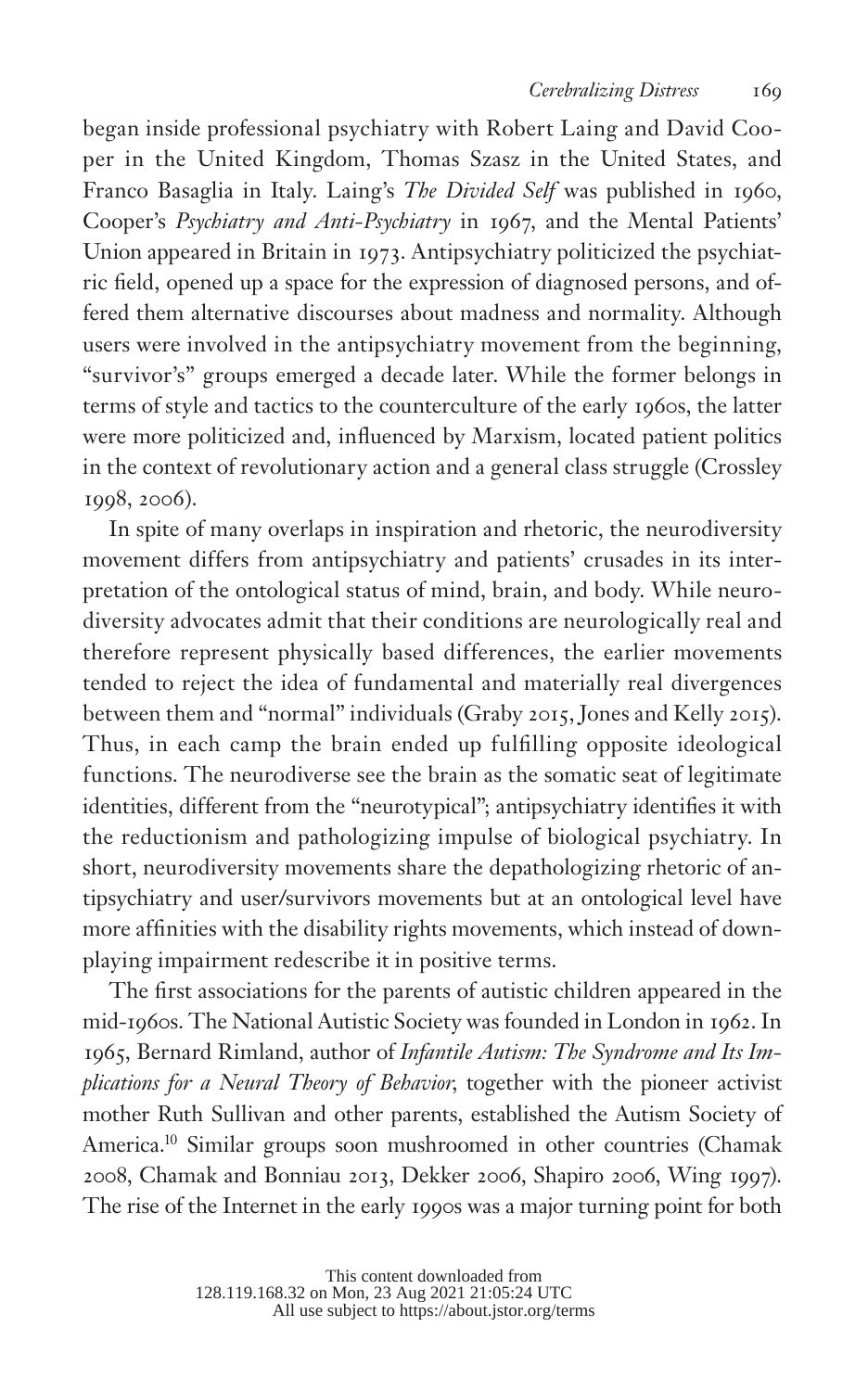parent and self-advocacy groups. One of the earliest online parents lists, the Autism and Developmental Disabilities List (AUTISM List), promoted applied behavioral analysis (ABA), a form of cognitive behavioral therapy, as a treatment for autistic children. Diagnosed adults who felt that both experts and families misunderstood or ignored them resisted the emphasis on curing. Australian and American activists then formed Autism Network International (ANI) in 1992, supplemented since 1994 by Autism Network International Listserv (ANI-L). The first issue of their newsletter Our Voice came out in 1992, and the first autistic retreat (called Autreat) took place in 1996 (Bagatell 2010, Chamak 2008, Orsini 2012, Silverman 2008a, Silberman 2015).

Although nonautistics may adhere to ANI, all decision making is done by autistics alone. The motto "By autistics for autistics" captures the network's core values and expresses the principle of the disability movement at large, "Nothing about us without us" (Charlton 2000, Shapiro 1993). Their goal is to fight the vision of autism conveyed by professionals and families who share an "obsession" with a cure, which ANI considers not merely disrespectful of the autistic way of life but an attempt to erase legitimate difference. Hence the strength of the anti-cure attitude in this camp (Sinclair 2005).

In the opposite camp stand organizations such as the National Alliance for Autism Research (NAAR), founded in 1994, and the Cure Autism Now Foundation (CAN).<sup>11</sup> The latter was created in 1995 by the parents of an autistic child and brings together families, medical doctors, and scientists to support biomedical research and education. NAAR and CAN have now merged with Autism Speaks.12 CAN is a major target for autism movement activists, who accuse it of demonizing autistics and frightening their families, promoting narrow viewpoints on the disorder, and neglecting autistic adults' life experiences.

The growth of self-advocacy movements and their enhanced exposure in the media has intensified the political clash between the anti-cure and the pro-cure.<sup>13</sup> One of the most controversial issues concerns applied behavior analysis, the above-mentioned therapy that employs learning theory to improve "socially significant behaviors."<sup>14</sup> For many parents, ABA is the only way of helping their autistic children make some progress toward establishing visual contact and performing limited cognitive tasks. In contrast, for autism militants, ABA represses autistics' natural modes of expression (Dawson 2004). In the United States and Canada, the debate has reached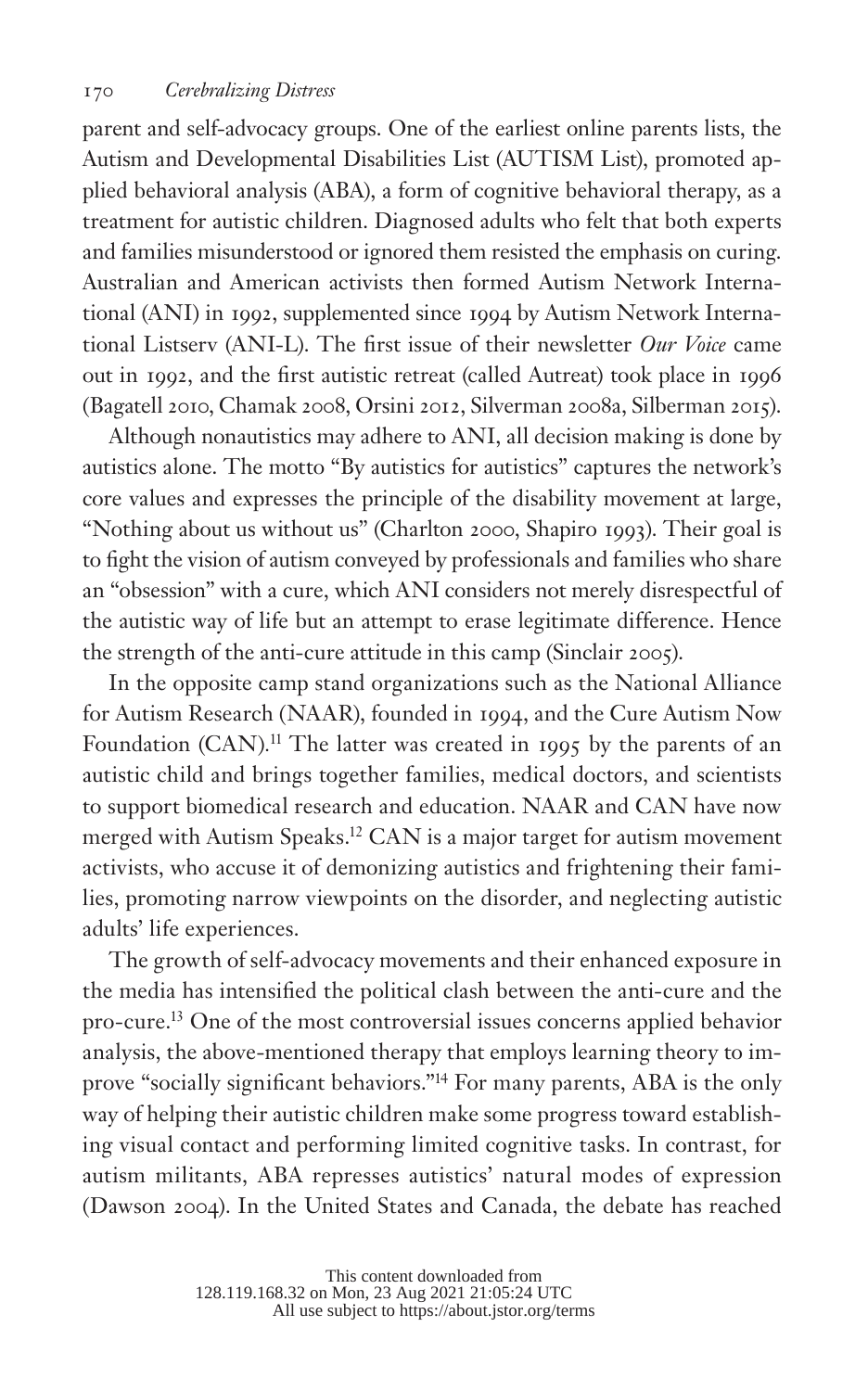the courts: While parents fight to obtain governmental support or make health insurance companies pay for the therapy, which is extremely expensive, neurodiversity advocates maintain that autism is not an illness and that attempts to cure it violate autistic rights (Baker 2011; Dawson 2004; Orsini 2009, 2012). The latter position may provide reasons for refusing to subsidize treatments, but the most adamant partisans of neurodiversity are willing to take the risk. For them, the search for therapies manifests denial and intolerance toward differences and enacts eugenic and genocidal policies; in 2004, some went as far as petitioning the United Nations for recognition as a "minority social group" that deserves protection against "discrimination" and "inhuman treatment" (Nelson 2004). Their position is one of the logical consequences of cerebralization, which in this case acts as a normalizing rather than as a pathologizing mechanism. Thus the only "distress" they claim to suffer is not caused by a pathology but by society's lack of acceptance.

The biosocial field of autism is not entirely structured by such radical polarizations, but it must nonetheless face the question whether mental disorders are necessarily harmful and whether people who have "symptoms" that don't make them suffer or put them at an increased risk of experiencing future distress or impairment should be considered mentally ill (Cooper 2015). Under *DSM- IV*, such people were not diagnosed; in *DSM-5* they are. The high-functioning end of the autism spectrum is a paradigmatic case, since some people (who would have formerly been diagnosed as having Asperger syndrome) meet the diagnostic criteria but are not unhappy and function well in society. Treatments are acceptable to alleviate discomforts they share with millions of undiagnosed individuals. Thus, the prominent neurodiversity advocate Temple Grandin, a high-functioning autistic who provided the title for Oliver Sacks's *An Anthropologist on Mars* (that is how she says she feels around neurotypicals), is not against medication. However, as is clear from her autobiography *Thinking in Pictures* (1995), she wishes to limit it to secondary symptoms such as anxiety and not to autism itself. Judy Singer, another activist, thinks that drugs are acceptable as long as they aim to relieve suffering, not change individuals' personality. Fernando Cotta, the president of the Brazilian Autistic Pride movement, concurs that respecting autistics is not incompatible with medication; for example, if an autistic "has attention problems, he can take something that can help him, just as somebody who has the flu takes an anti-flu medicament" (Lage 2006).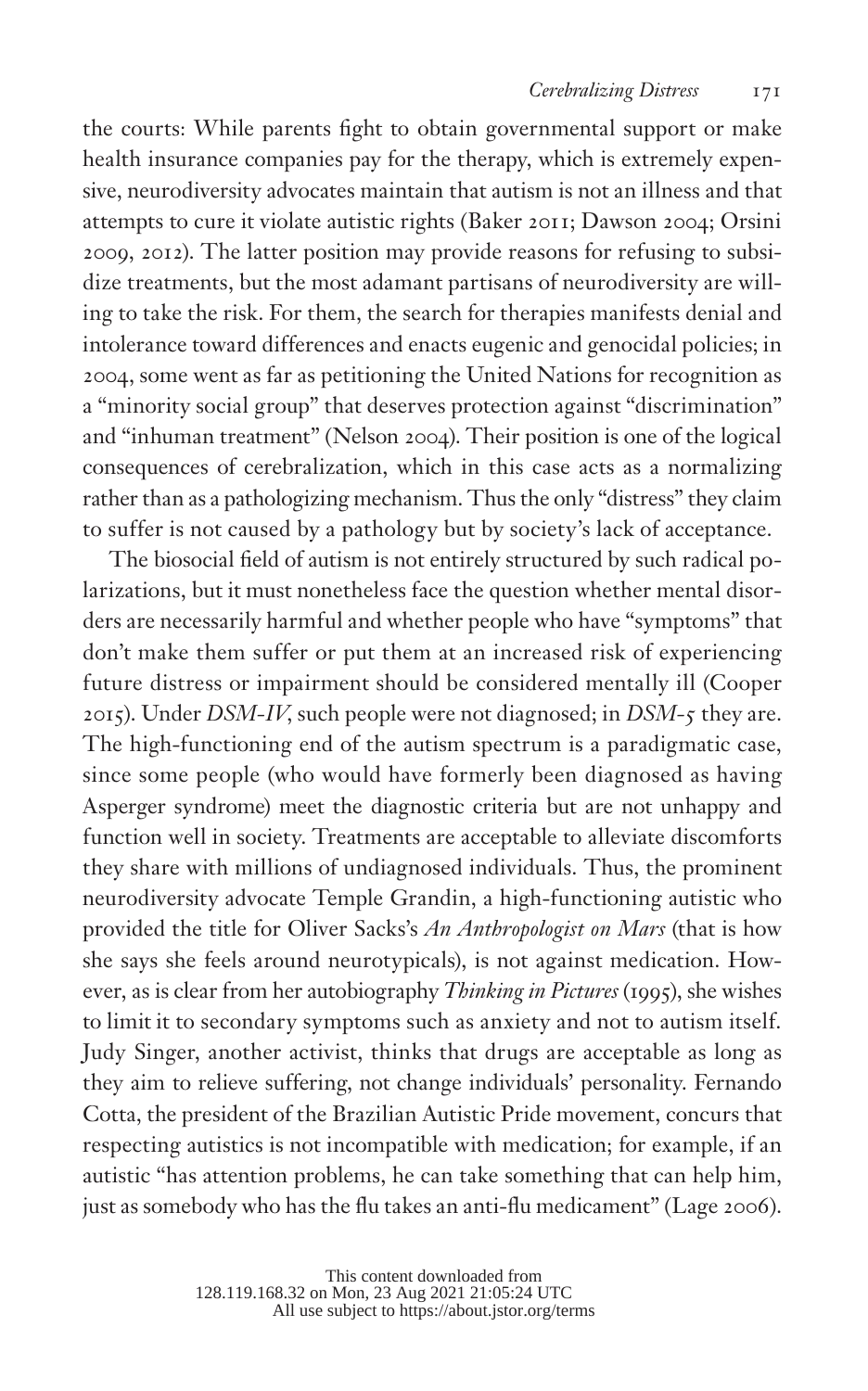In short, some self-advocates insist that autism itself should not be treated but have a pragmatic attitude toward medical interventions.

Neither do all parents oppose self- advocacy movements, nor do all autistic adults favor neurodiversity.15 The latter sometimes find it difficult to harmonize their identities in the autistic communities and in the neurotypical world, and this tension can become an important source of anxiety and suffering (Bagatell 2007). Moreover, some autistic adults do want to be cured, but they seem to represent a largely silent population. "Most persons with an autism- spectrum disorder have never expressed their opinions on someone's blog and never will," affirms Jonathan Mitchell, who suffers from a mild autism spectrum disorder, blogs against neurodiversity, and notes that "the neurodiverse often reach a vulnerable audience, as many persons on the spectrum have low self-esteem. Neurodiversity provides a tempting escape valve" (quoted in Solomon 2008).16 Sue Rubin, a low- functioning autistic who is the subject of the documentary *Autism Is a World*, emphasizes that whereas high-functioning autistics tend to be against a cure, low-functioning autistics generally hold the opposite position. For her, "the thought of a gold pot of a potion with a cure really would be wonderful." She writes:

As a person who lives with autism daily and will not live a normal life, I find people who are high functioning and saying society should not look for a cure offensive. They have no idea what our lives are like. Killing autism lets me enjoy a life with great friends and allows me to go to college, but I must never let down my guard or autism will take over. I don't want any more children to live, as I must, in this constant state of war. (Rubin 2005)

For persons such as Rubin, it is the advocates of neurodiversity who are insensitive and lack respect.

Finally, the relationship between parent and self-advocacy groups differs considerably depending on national context. Whereas it can be highly conflictual in the United States, the United Kingdom, and Australia, in France autistic self- advocacy remains under the influence of parent associations (Chamak 2008, 2014; Chamak and Bonniau 2013). Thus, while the biosocial field of autism seems to be extremely polarized at first glance, under closer inspection it appears to be more complex and to provide room for a variety of nuanced positions. It is therefore more appropriate to characterize it as including discourses, individuals, and groups that, while antagonistic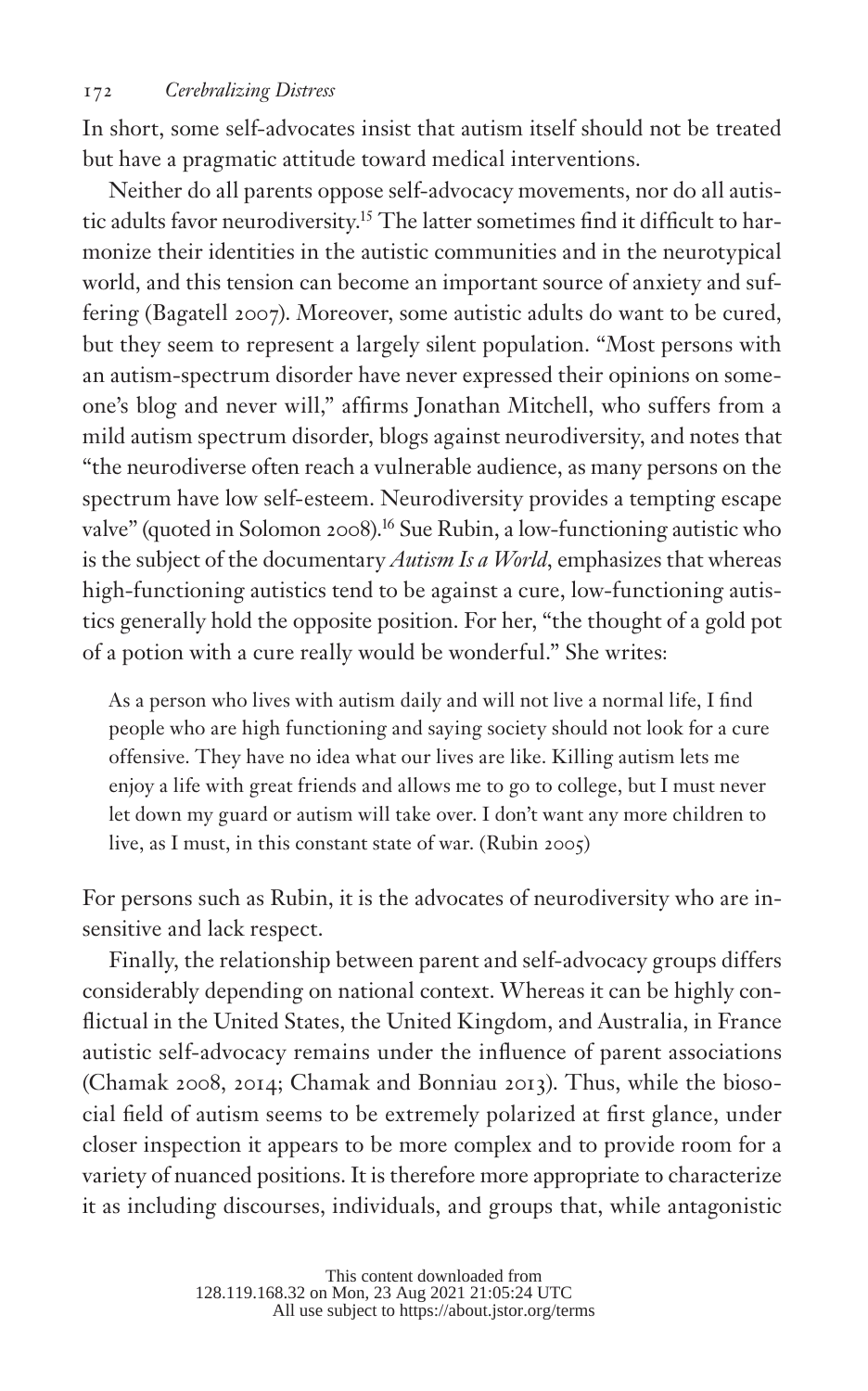in some respects, in others overlap or support one another, rather than to characterize it as a clash of homogeneous groups holding sharply antithetical positions.

## *Autistic Cultures and Neurodiversity*

The term "neurodiversity" is generally credited to Judy Singer, a sociologist diagnosed with Asperger syndrome, who used it in a 1999 article titled "Why Can't You Be Normal for Once in Your Life? From a 'Problem with No Name' to the Emergence of a New Category of Difference" (the title echoes Betty Friedan's 1963 *The Feminine Mystique*, whose first chapter identified American women's dissatisfaction and yearning as "The Problem That Has No Name"). The term also appeared in Jane Meyerding's 1998 "Thoughts on Finding Myself Differently Brained," and Singer herself wrote, "I am not sure if I coined this word, or whether it's just 'in the air,' part of the zeitgeist." As explained, "neurodiversity" proclaims that some features usually associated with illness are in fact only atypical or "neurodivergent" (Harmon 2004a, 2004b, 2004c). Disability studies scholars see the rise of neurodiversity as a critique of the dominant discourse of dependency and abnormality, a celebration of difference, and an assertion of pride that, beyond the circle of the disabled, their families, physicians, and caretakers, reaches into the domain of public health and educational policies (Corker 1999, Swain and Cameron 1999). "If you do not believe there is a disability, if you do not believe there is anything that needs to be 'cured' or genetically prevented— that disability is indeed little more than a social construction then you will likewise be freed from the need for a cure" (Cheu 2004, 209).

These ideas and the social forms they animate exist chiefly by way of the Internet. "Deaf culture" (Padden and Humphries 2006) has in this connection inspired the development of "autistic culture."17 An autistic self- advocate states it explicitly: "Much like the deaf community, we autistics are building an emergent culture. We individuals, with our cultures of one, are building a culture of many" (Prince-Hughes 2004, 7; see also Davidson 2008). The web has become the privileged vehicle for advocacy and networks, enabling "what was thought impossible, to bind autistics together into groups" (Singer 1999, 67). That is why it seems to be for them what sign language is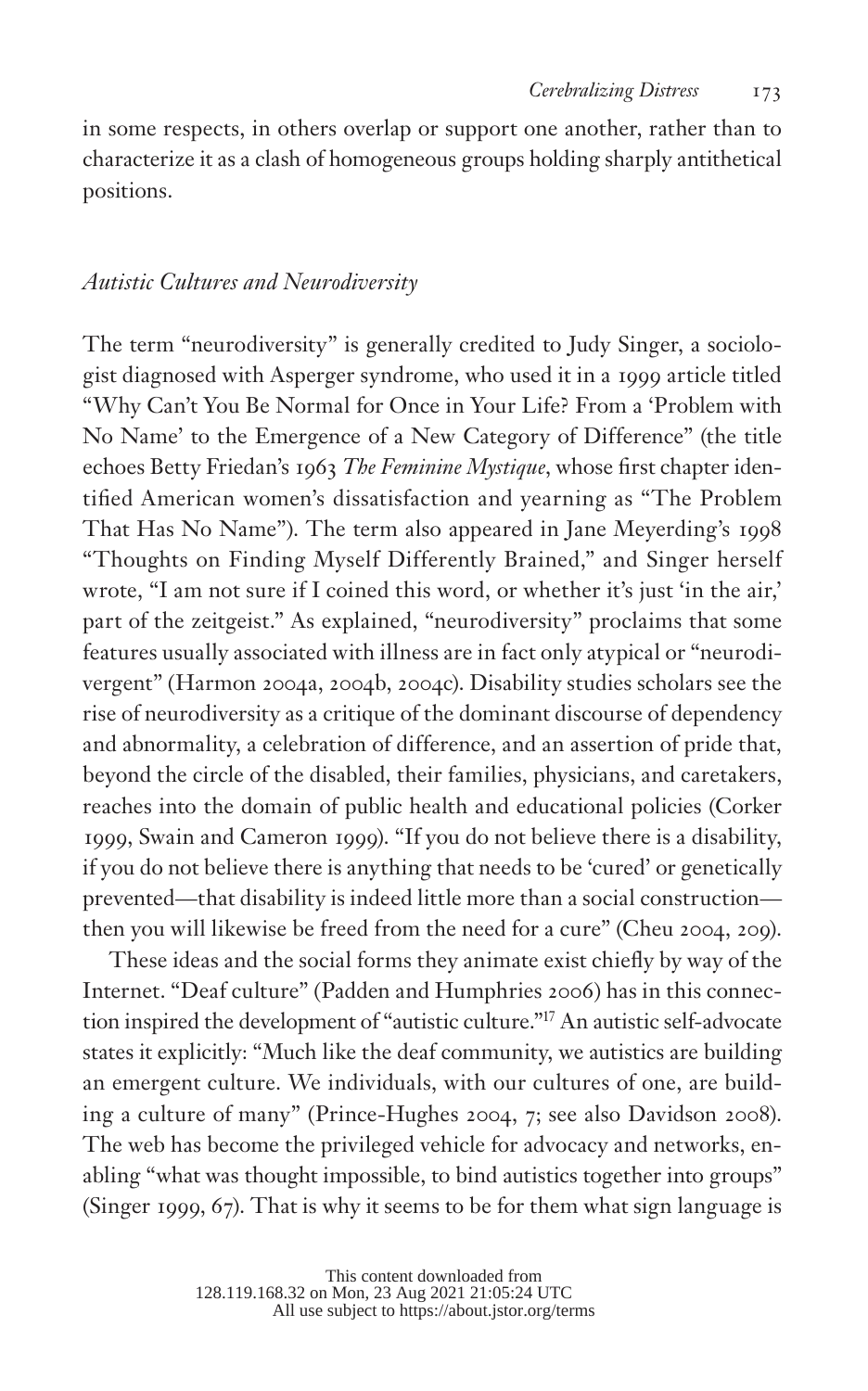for the deaf or Braille for the blind (Blume 1997a). Self- advocates thus craft themselves as a "new immigrant group on line, sailing to strange neurological shores on the Internet" (Blume 1997b).

Cyberspace has turned into a vehicle and territory for new forms of "biosociality." Prominent among the phenomena sustained by websites and blogs is the emergence of a specific self- advocate vocabulary for categorizing persons (Bagatell 2007): *Aspie*, *Cousin* (someone who is not clinically autistic but still similar enough to autistic people to be part of their culture), *Neurotypical, Autistic* or *Autie* (preferred to the politically correct "person with autism"), or *Curebie* (derogatory term for those who wish to cure autism). Websites also recommend fictional and science literature; various online support organizations, blogs, and chat rooms facilitate interaction among autistic individuals, provide clarifications on symptoms, enable the sharing of experiences, and help their users make friends or find partners (Chamak 2008; Jurecic 2007; Silverman 2008a, 2008b). All of this combines to promote awareness and empower a community that (at the initiative of Aspies for Freedom) has since 2005 celebrated on July 18 its own Pride Day.18

Websites like Proudly Autistic include a marketplace where one can purchase T- shirts, tote bags, mouse pads, stickers, postcards, and greeting cards proclaiming "No more 'Trained Seal' Treatments!" (against ABA), "Not Being Able to Speak Is Not the Same as Not Having Anything to Say," or "I Am Autistic. What's Your Excuse?"19 As Nancy Bagatell (2007) shows in the case of Ben's "coming out" as an autistic, these objects may function as powerful "tools of identity." Ben's trajectory recalls the gay and lesbian coming out, which can be understood as a political act with significant liberating or destructive consequences (Davidson 2008; Valentine, Skelton, and Butler 2003).

# *Identitarian Issues:* Being *Autistic or* Having *Autism?*

This brings us back to the fundamental question of identity. Parent and professional associations that support the search for a cure usually refuse to acknowledge the very existence of an identity issue. For them, autism is simply a disease. Children *are not* autistic, they *have* autism. As Kit Weintraub (2005), the mother of two autistic children and a board member of Families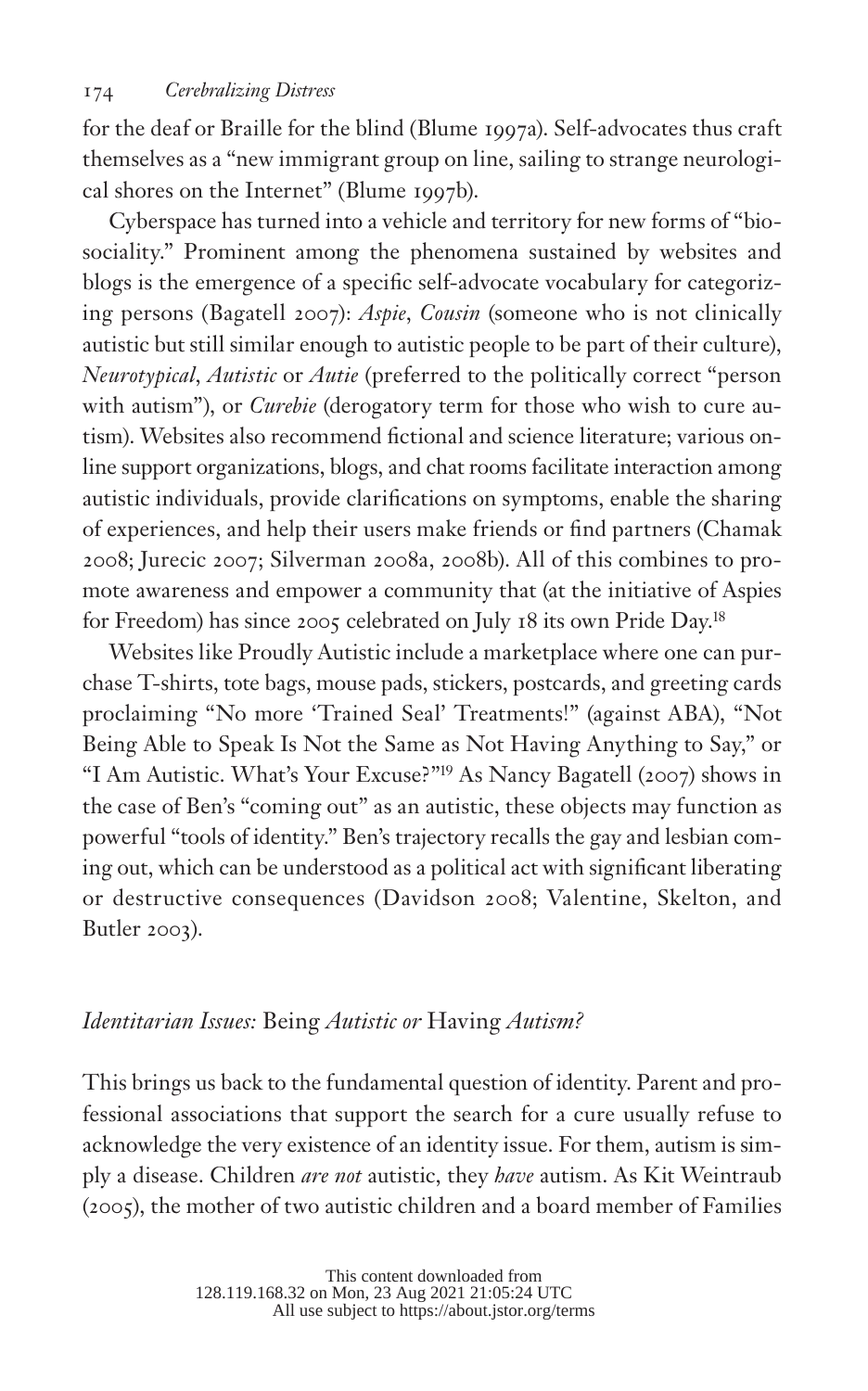for Early Autism Treatment, wrote in response to the autistic self- advocate Michelle Dawson's (2004) critique of the "autism- ABA industry,"

I love my children, but *I do not love autism*. My children are not part of a select group of superior beings named "autistics." They have *autism*, a neurological impairment devastating in its implications for their lives, if left untreated. . . . it is no more normal to be autistic than it is to have spina bifida. (Weintraub 2005)

Although online discussion groups demonstrate that some autistics do not see their condition as a positive part of their selves (Brownlow 2007), others do consider it as essentially constitutive of who they are. Autism, they argue, is "pervasive, it colors every experience, every sensation, perception, thought, emotion, and encounter, every aspect of existence" (Sinclair 1993). This is also the reason why many activists adopt self- descriptions such as *autistic* or *aspie*, which present autism as an integral part of their identity (Silverman 2008b). For the autism rights activist Jim Sinclair (1999), "person with autism" suggests that autism "is something *bad*—so bad that it isn't even consistent with being a person." Dawson thinks that using that expression would be as bizarre as using "person with femaleness" to designate a woman (quoted in Harmon 2004c). Attitudes toward cure and therapies are consistent with these various positions.

As mentioned, autistic identity is sometimes experienced as a source of pride, even as a "gift" (Antonetta 2005). The emergence of this feeling may begin with a sense of reassurance. High-functioning autistics have reported the "comfort" they felt upon being diagnosed. "Finally an explanation, finally a sense of why and how," wrote a man diagnosed with Asperger syndrome at age thirty-six, shortly after his four-year-old son was diagnosed with the same disorder (Shapiro 2006). Ian Hacking (2006) has noted that "many misfit adults now recognize themselves as autistics, or so they say. It really helps to be able to put a label to your oddities. It brings a kind of peace: so that is what I am." Judy Singer (1999, 62) expounds on the "benefits of a clear identity," and Jane Meyerding (2003) speaks of the "aha! moment" when she discovered autism as an explanation. That led to her finding a community whose thought patterns and modes of expression she identified with: "All my life, I have been forced to translate, translate, translate. Now, suddenly, I have people who speak my own language." Autistics may use the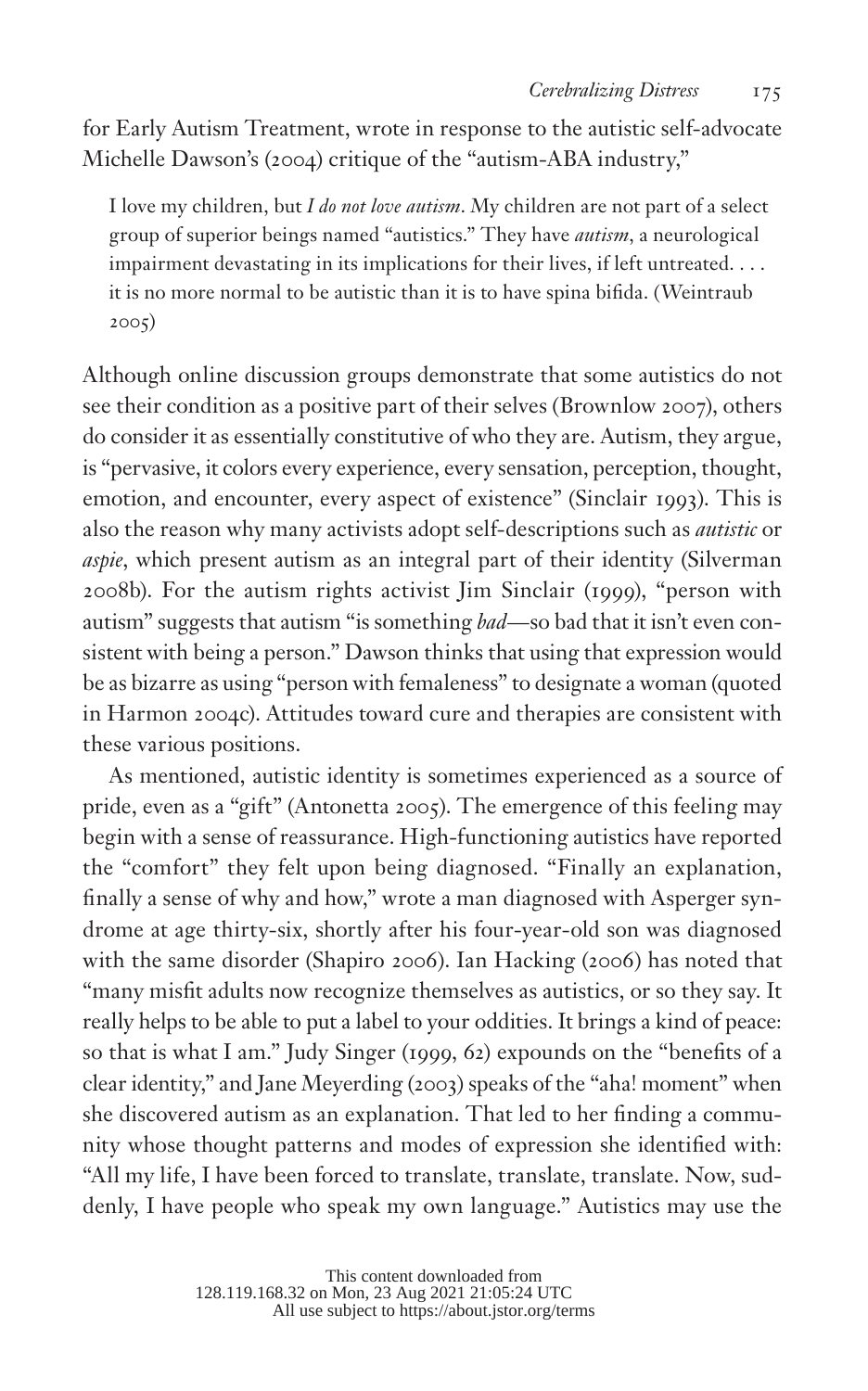diagnostic label positively; the autism idiom generates "signposts" and "shorthands," as Meyerding says, that help them position themselves with respect to the surrounding culture. Labeling thus metamorphoses from signal of stigma to instrument of liberation.

Asserting identity is often associated with rejecting psychological explanations and psychotherapies. The latter can be seen not only as a waste of time but also as downright dangerous. For example, a woman diagnosed with autism said that after spending her teens "in a state of suicidal clinical depression as a result of bullying and feeling that I must be a failure or insane for being different," she found this opinion "only reinforced by the psychotherapist I got sent to, who decided that all my problems must be the result of 'sexual repression.'" Proud to have "walked out after six sessions," she welcomed the autism diagnosis as "the best thing" that ever happened to her (quoted in Blume 1997a).

As highlighted by the very notion of neurodiversity, autistics' claim to a specific identity is linked to the cerebralization of their condition. As the anthropologist Tanya Luhrmann shows in her ethnographic account of American psychiatry, the biologization and neurologization of mental illnesses tend to bracket off subjective and experiential dimensions and to convey the positive message that "the body is always morally innocent" (Luhrmann 2000, 8). Talking about her own experience of manic depression, the anthropologist Emily Martin (2007, 13) recounts, "I often heard from my psychiatrist that my problem was related to my neurotransmitters, and I always found this comforting." In contrast, "if something is in the mind, it can be controlled and mastered, and a person who fails to do so is morally at fault" (8). When a biologically oriented psychiatrist speaks of depression as a cardiologist speaks about cardiopathies, a distance is introduced between the patient and the disease.

We have seen that the destigmatizing effects of the biological interpretation of mental illness have been overestimated. Yet, for all the criticism that "blaming the brain" (Valenstein 1998) may deserve, it sometimes has freed both patients and families from blame for manic depression, eating disorders, anorexia, autism, or schizophrenia. Thus, in the case of families who financially support neuroimaging research, their adherence to a neurobiological approach is consistent with the widespread rejection of the notorious late-1940s theory of the schizophrenogenic mother. At the same time,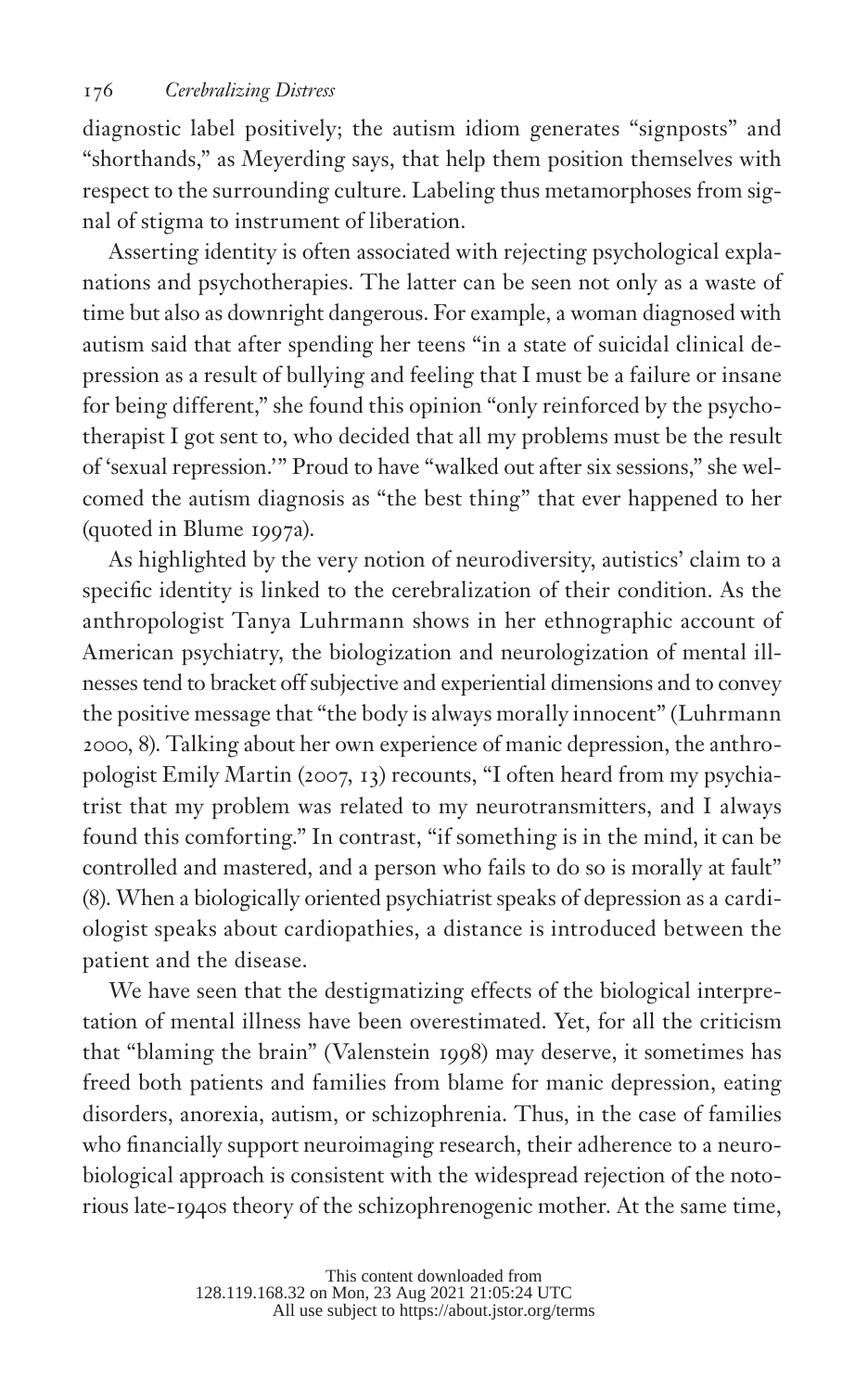it reflects the conviction that psychological ailments can be cured, should be covered by health insurance, and should benefit from other forms of compensation (Martin 2007). As it turns out, it is easier for patients and their relatives to accept a diagnosis of *bipolar disorder*, which has become associated with brain states, than one of *manic depression* or *manic- depressive disorder* (other labels for the same condition), which tend to be perceived as psychological (Montanini and Banzato 2012). In the latter case, " mental illness is in your mind and in your emotional reactions to people. It is your 'you'" (Luhrmann 2000, 6). In contrast, a cerebral disorder is only connected to the body, in the same sense that a heart attack may affect your mind but "is" in your body.

Biological explanations contribute to bring together patients, families, and scientists to spread information about a condition, combat stigma, support patients, and drive the search for treatments (Gibbon and Novas 2008a, Rose 2007). The claim to neurodiversity is connected to a "naturalized" identity, according to which I am who and what I am because my brain is "wired" in a certain way. In his discussion of the "looping effects" of diagnostic labeling, Ian Hacking (1995, 2002) has distinguished labeling from above and from below. Originating as it does with the patients rather than the doctors, neurodiversity illustrates labeling from below, even if it necessarily feeds on information "from above." For autistic self- advocates, neurologizing their condition helps redefine it in terms of an organically localized *difference*. There is, however, no consensus on the neurobiological etiology of autism.

Contemporary research uses several approaches to define biological markers: one may search for the characteristics of the "autistic brain," look for autism genotype(s), or investigate comorbidity and environmental influences (Nadesan 2005). Viewing autism as a brain dysfunction (Fombonne 2003, Freeman and Cronin 2002, Wing 1997), psychiatrists and neuroscientists have tried to discover the disorder's "brain address" (Wickelgren 2005, 1856) and have even suggested that the autistic brain is an extreme form of the "male brain" (Baron-Cohen 2002). In view of such heterogeneity, it has been proposed that autism is best understood as a "multi-system disorder" (Charman 2006). As far as neuroimaging approaches are concerned, they have generated great expectations; actually, however, they "seldom provide data on an individual level, do not yet have well-accepted standards or replicability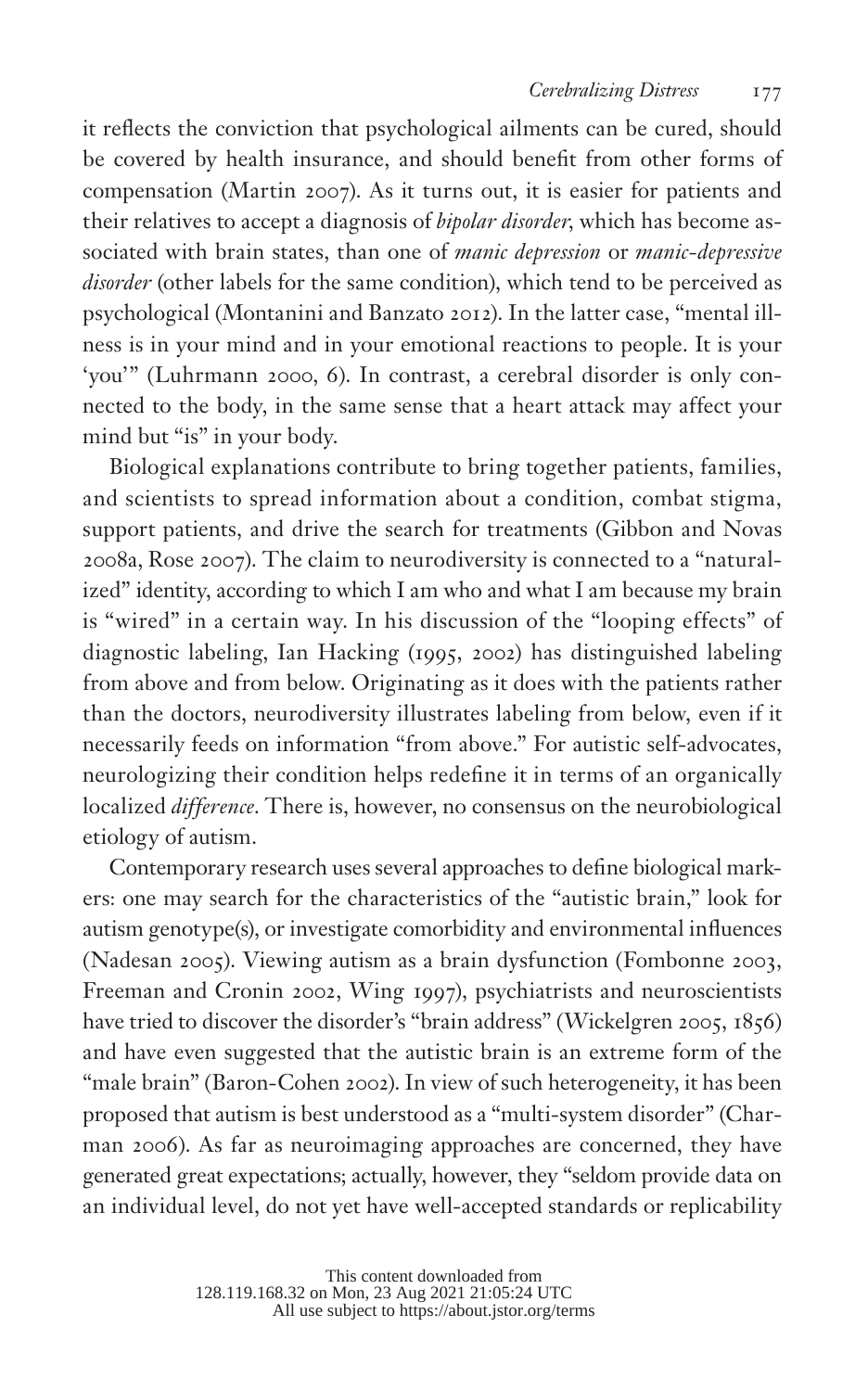across time or site . . . and have rarely addressed questions of specificity of findings" (Lord and Jones 2012, 491). In other words, and despite considerable amounts of research, there is still no convincing, well-replicated brain- based autism biomarker (Walsh et al. 2011). In spite of that, "autism has retained its identity as a genetic disorder of the brain" (Silverman 2012, 155).

Autistic advocates place less emphasis on particular biomarkers than on the more general fact that, as Temple Grandin put it, autism "is a neurological disorder. A child is born with it. It's caused by immature development of the brain . . . and not by bad parenting or the environment" (quoted in Blume 1997a). Similarly, for the Dutch self- advocate Martijn Dekker (2006), autism "is neither a physical (bodily) disability, nor a mental illness: it is a neurological disability." His making the brain something different from the body illustrates that organ's special ontological and functional status. All sides of the autism community share his position. Thus, selfadvocates' bête noire, Cure Autism Now, has sponsored the creation of an Autism Genetic Resource Exchange (Silverman 2008a), the "world's first collaborative gene bank for autism."20 (Gene expression patterns in the brain, rather than genomes per se, are increasingly understood as crucial; hence the rising importance of *neurogenetics*. See for example Jones 2012).

Even though some groups have supported alternative causes for autism (for example, mercury poisoning; Bumiller 2008), there is a generalized preference for brain- based explanations, which have emerged as part of the spread of neuroscientific claims beyond the laboratory. It is therefore not a concern for mental disorders that contributes to the "elevation of neurology" but the other way around: this "elevation" provides a major reason for the increasing attention paid to those disorders, including autism (Blume 1997a).

## *Loving and Hating One's Brain*

Whether superficial or well informed, wacky or serious, neurodiversity advocates' engagement with the neurosciences has become a major vehicle for fashioning personal identities. The process began in the late 1990s. We have already mentioned Jane Meyerding's remembering how "surprised" she was to find herself "moving into the realm of neurology." What does her recol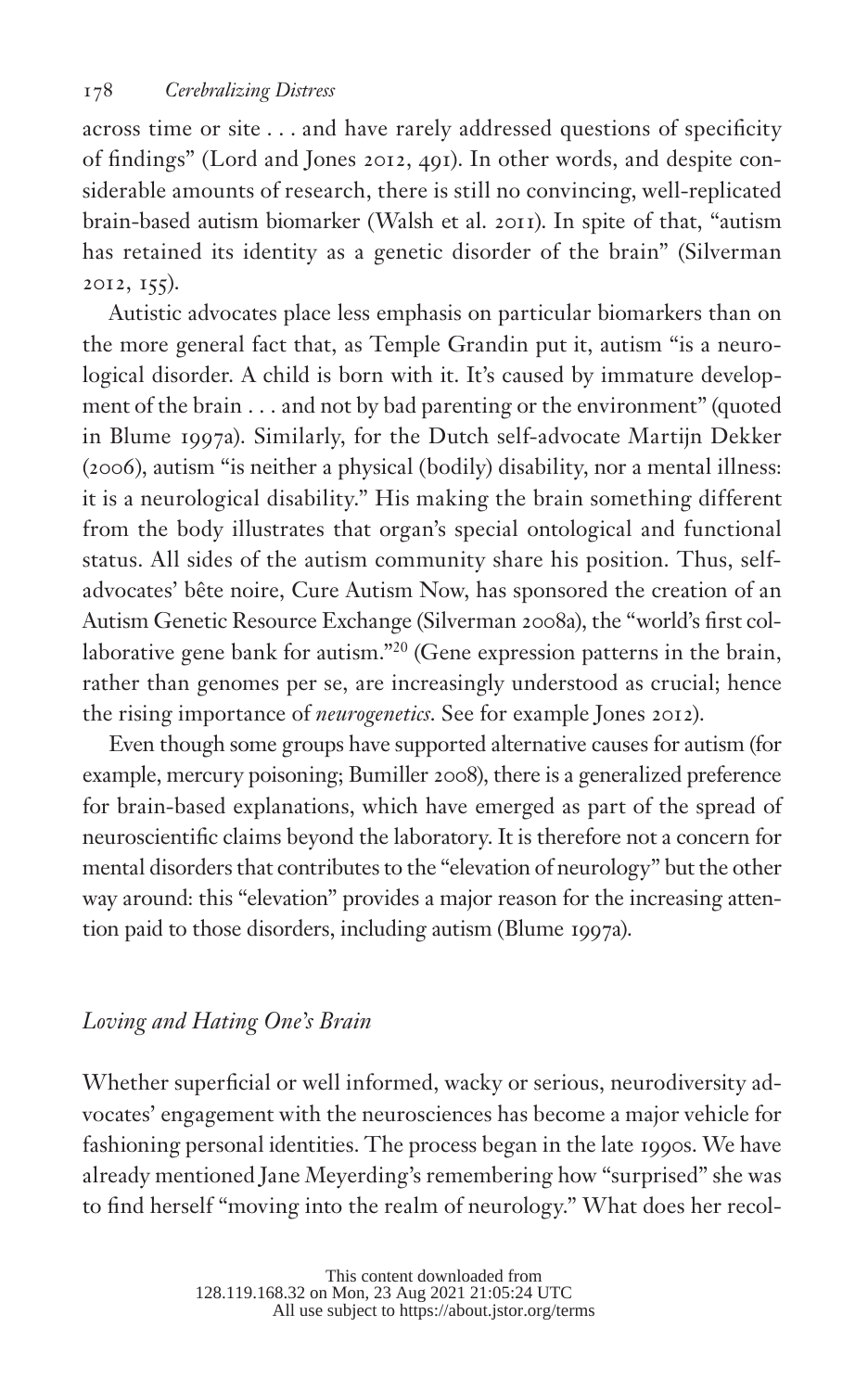lection tell us about subjectivation processes within autistic culture? Can we say that some self-advocates become cerebral subjects by way of their engagement with the neurosciences and their claims to *neuro*diversity? Does defining oneself as *neurodiverse* illustrate what Joseph Dumit (2004) calls "objective self-fashioning," that is, the incorporation into one's self-definition of scientific or expert ideas, terms and meta phors? Do all self- advocates mobilize brain vocabularies in the same way? Are there distinctive versions of the "brain story" (Martin 2009)? And how are they shaped differently in blogs, discussion groups, autobiographies, conferences? What sort of information is being used? Is it drawn from scientific articles, popular accounts in magazines, movies, or novels? Who is addressing whom, and in which arenas? How are discourses adapted to different contexts and audiences? Answering these questions is not easy.

There is a substantial amount of social science research on these matters, conducted especially on online materials or by way of ethnographic approaches, focusing on the social construction of disability in the new media (Coleman 2010; Goggin and Newell 2003; Hallett and Barber 2014; Jaeger 2012; Keim- Malpass, Steeves, and Kennedy 2014; Kozinets 2010; Snodgrass 2014). The blogosphere being a major setting for the development and consolidation of disabled identities, the use of the Internet, especially by blind, deaf, and autistic people, has gained considerable attention (Goggin and Noonan 2006). The web has become an essential space of debate and identity development for autistic persons (Biever 2007, Blume 1997a, Dekker 2006, Kenway 2009). Many empirical studies deal with autism in cyberspace.<sup>21</sup> Qualitative research is also being conducted on autistic people's writings, particularly autobiographies and memoirs (Chamak et al. 2008; Davidson 2007, 2008; Hacking 2009; Osteen 2008). Books such as *Voices from the Spectrum* (Ariel and Naseef 2006) collect first-hand stories by parents, siblings, people diagnosed with autism, and mental health professionals, and ethnographic accounts examine identity construction by autistic individuals (Bagatell 2007, 2010; Bertilsdotter Rosqvistab, Brownlow, and O'Dell 2013; Jurecic 2007; Ochs and Solomon 2010; Prince 2010).

The range of subjects is very broad, encompassing differences in parents' and patients' understanding of autism, social interaction and alienation, perceptual differences and sensory distortion, the expression and management of emotion, comprehension and communication difficulties, desire and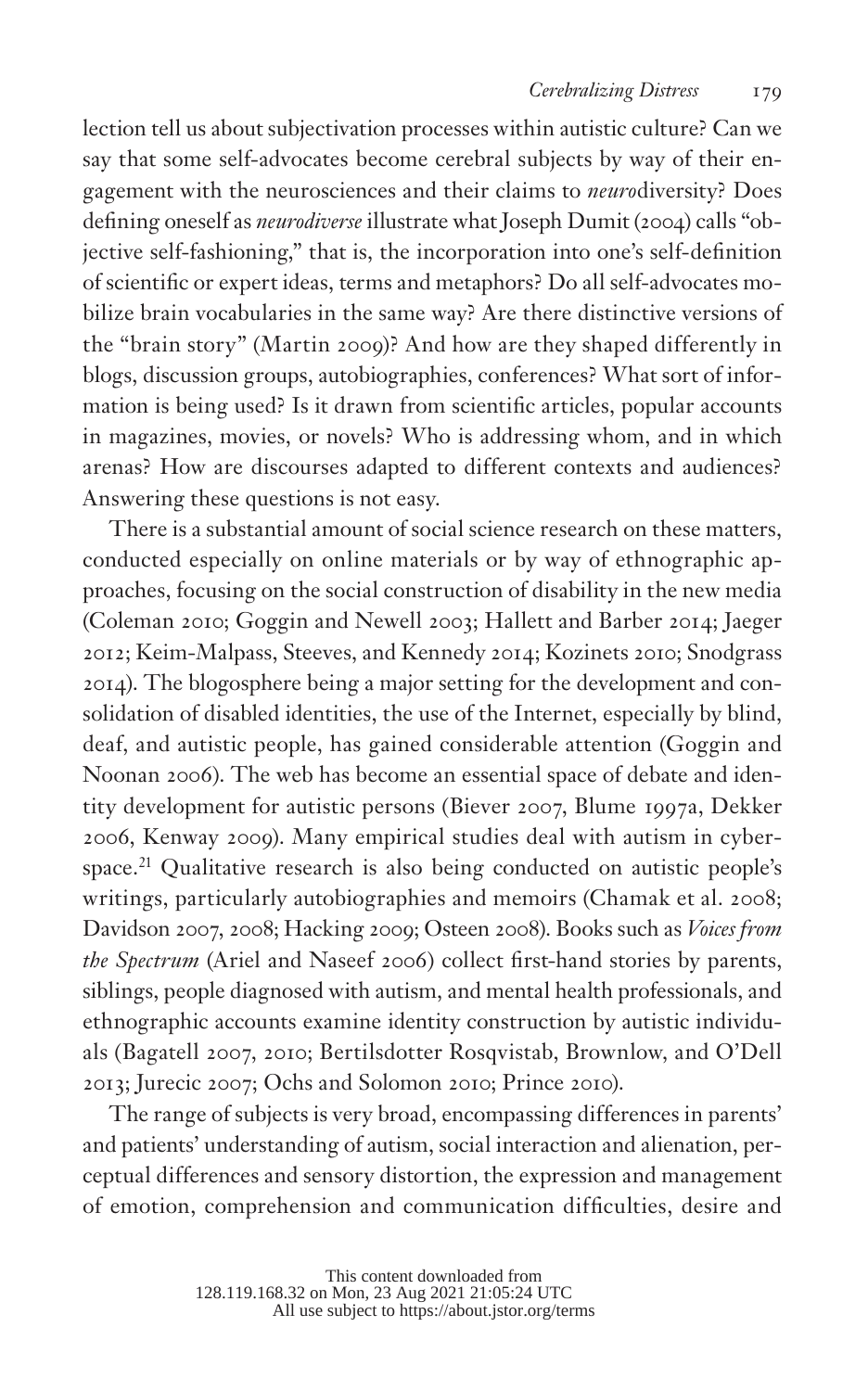relationships, the role of the Internet and support communities, diagnosis, self-diagnosis, and the role of "expert" knowledge. But it is self-advocates' already mentioned "neurological self-awareness" and "preference for neurology" (Singer 1999) that most immediately captures the dynamics of the cerebral subject.

Muskie, the creator of a satirical online Institute for the Study of the Neurologically Typical, declares: "My brain is a jewel." "I am," he writes, "in awe of the mind that I have. I and my experience of life is not inferior, and may be *superior*, to the NT experience of life." Though also branded a "Curebie," aspie Michael John Carley (whose son has likewise been diagnosed) rejoices:

*I love the way my brain works*, I always have and it's one of the things I can now admit to myself. I like the way I think in terms of numbers. I like the way I visualize things. I like the way most especially that I can bury myself in work that I love to a degree that makes everybody else in the world look at me and go, "God! I wish I could do that." No, I am not changing anything. (Quoted in Shapiro 2006, our emphasis)

Meyerding (1998) illustrates a similar reification of the brain when she notes that her employer and friends "think they have conveyed what it is they expect [her] to do, but they have been speaking in a language [her] brain doesn't understand."

Note how these testimonies slide without warning from "my brain" to "I": I love the way my brain works / I like the way I think; those people speak *to me* in ways *my brain* doesn't understand. Beyond metaphorically personifying the brain, such language conflates persons and brains.<sup>22</sup> The creator of the audio post "Asperger's Conversations"23 says that "we are a world of *funny brains*" and claims that "neuroscience will help us to understand and appreciate the new mix" (our emphasis). Instead of curing autism, some activists propose curing "Neuro-bigotry,"<sup>24</sup> while others dream of Aspergia, a utopian, autism-friendly "neuro city."<sup>25</sup> "Danni's Blog," by an English selfadvocate who defines herself as a "Christian Socialist Computer Addict," is filled with references to the way her brain works:

*I am hating my brain*. . . . I can't deal with the scary thoughts and brain misfiring that makes me too scared to sleep. . . . I need a *brain transplant*, or for River Tam to kill me with her *brain* I don't want to let people down, and I'm even less reliable now than I was before my *brain* went all bad-funky. . . . I had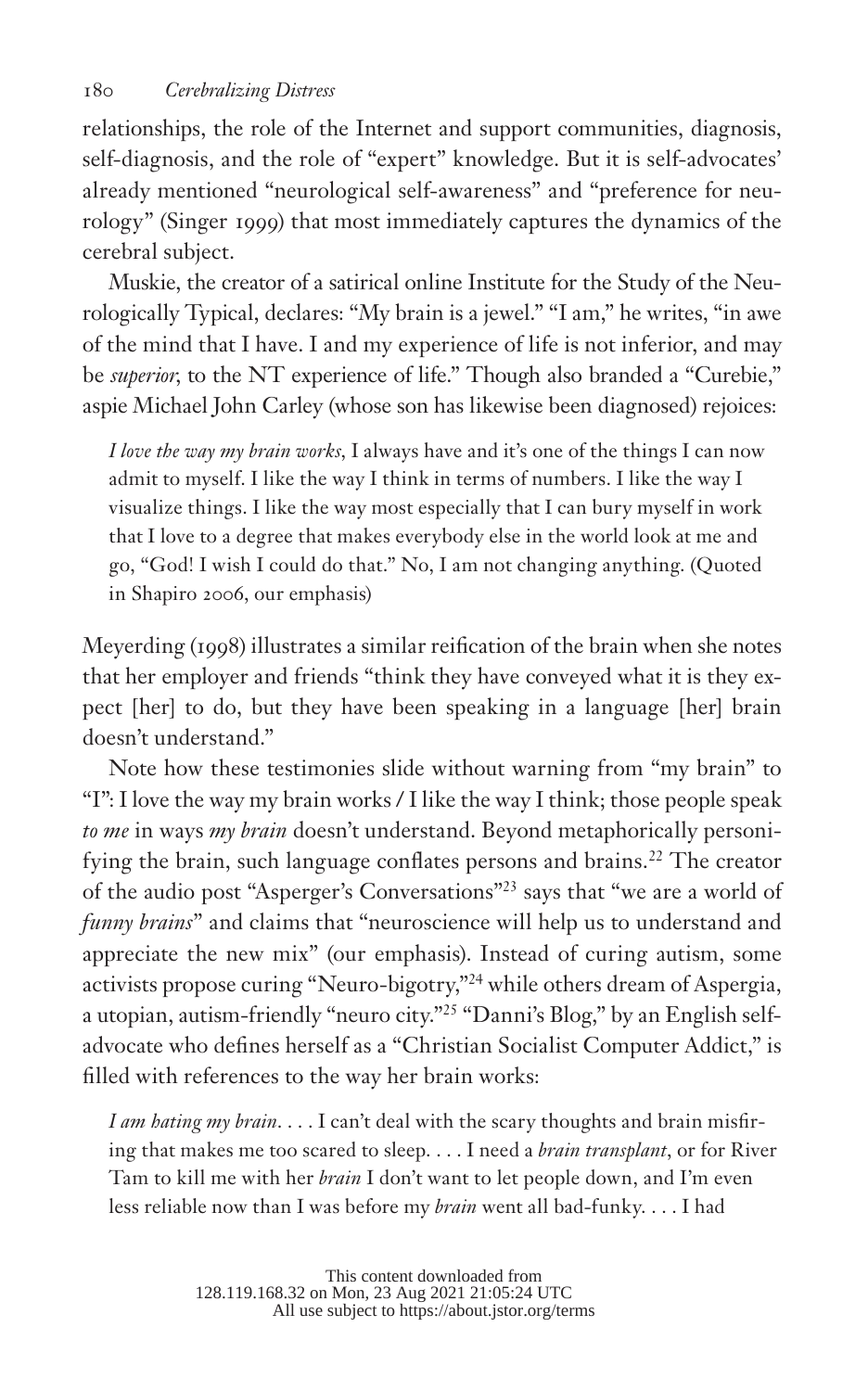an appointment with the learning support officer. . . . Was weird, as my *brain* wasn't working right. . . . By this point my *brain* was making weird associations. . . . My *brain* feels all sluggish and blocked. . . . My anxiety is pretty bad and I have other *brain weirdness* things that mean that normal coping methods and stuff don't help. . . . I can't do the homework, partially because . . . my *brain weirdness* is getting worse. If I fail it, I can retake it (most likely when my *brain* is working better). It can be hard when my *brain is hating me* and I'm struggling to keep calm.<sup>26</sup>

Such language is common. In a post on "Identity Politics and the Language Controversy," Dora Raymaker, co- director of the Academic Autistic Spectrum Partnership in Research and Education and a member of the Autistic Self Advocacy Network's Board of Directors, confides: "My *brain* has been terribly 'sticky' on a proposal I'm writing for a conference presentation, and tearing my *brain* away to even read a news story let alone write about it has failed some uncountable number of times. And not only has my *brain* been sticky on the topic of the proposal but my *brain*'s been sticky on identity politics and language."27

We could give many other examples. The question is: What do these individuals mean when they say their brains are jewels or that they hate their brains, or when they refer to their brains as being in a particular state or doing this or that? Are they using merely figurative language, or do they mean to say that they are essentially their brains, that their identity and subjectivity can be somehow reduced to brain neurochemistry and processes? Actually, like the many other protagonists of the *neuro*, from reputed neuroscientists to phony brain trainers, who also speak of brains that think, feel, decide, believe, know, desire, and do various other things only persons can do, they do not seem to believe that they are their brains alone. Yet they rely on brain language to talk about themselves. Why? One clear reason is that they live in an environment where *neuro* talk (if not always neuroscience itself) has become a major source and sign of legitimacy. My brain is more authorized "to do it" than myself.

Sometimes "brain" and "mind" are interchangeable: Muskie simply juxtaposes "My *brain* is a jewel" with "I am in awe of the *mind* that I have." But he is obviously talking about the same thing, and the same applies to Carley's enthusiasm about how his brain works. The brain sometimes stands metonymically for the person or "I," as when self-advocates write "my brain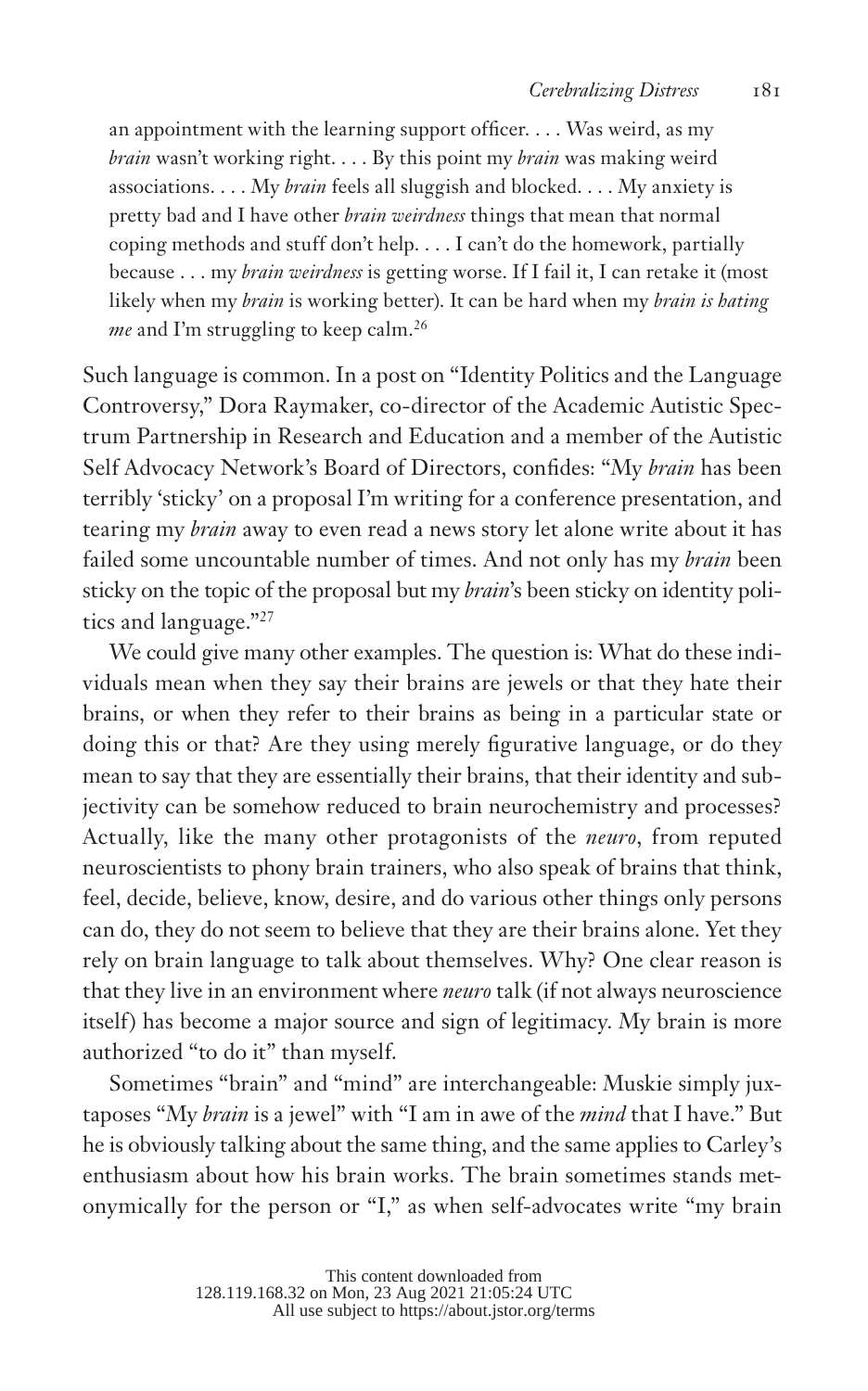doesn't understand," "whatever phrase that non-voluntary portion of my brain happens to be using," or "we are a world of funny brains." On other occasions, the state of the brain—by which a state of being is designated inspires self-reproach: "sometimes I hate my brain or my brain hates me." That, however, seems to mean that the brain hates itself, since the brain, identified to "I," is also said to feel "all sluggish and blocked," or depicted as not "working right," or making "weird associations."

Neuroscientific metaphors and vocabularies contribute to give the differences between neurotypicals and people on the autistic spectrum a "real" and "natural" character (Brownlow 2007, Brownlow and O'Dell 2006). Neuroscience helps justify those differences, as when a self-advocate declares, "I know they are all individuals, and that we shouldn't blame every NT [neurotypical] for the action of every other NT . . . but there is a common thread that ties them together, and it is at the core of their being. It is more than cultural; it is *how they are hardwired from the factory*" (quoted in Brownlow and O'Dell 2006, 319, our emphasis). Meyerding too neurologizes difference:

Here came neurology and the possibility that *my brain really was different*. . . . If I could understand my life for the first time only by understanding *how my brain was dif fer ent* from the majority of brains, how much did I really have in common with all those neuro-typicals (NTs) out there, compared to whom I'd been judged inadequate so many times? . . . Imagine my surprise, then, when I realized I was able to feel "aligned" with this disparate group of individuals joined together by *neurological differences*. . . . *My brain works somewhat differently* from most brains (from "*normal*" *brains*). . . . Most of the ways *I'm dif fer ent from the neural norm* can be disguised as eccentricities. (Meyerding 1998, our emphasis)

Thus, a neuroscientific idiom is exploited to discard mere eccentricity and place autism in a positive light. Yet both autistics and neurotypicals believe in the "neurological origins of [their] exclusiveness" (Brownlow 2007, 138; Brownlow and O'Dell 2006, 319). Neurobiology thus functions as an instrument to erect identity frontiers, yet it does so on the basis of an underlying commonality: we all are our brains.

By a largely rhetorical reversal of the normalcy discourse, autistics may stress neurotypicals' strange behavior and satirically pathologize neu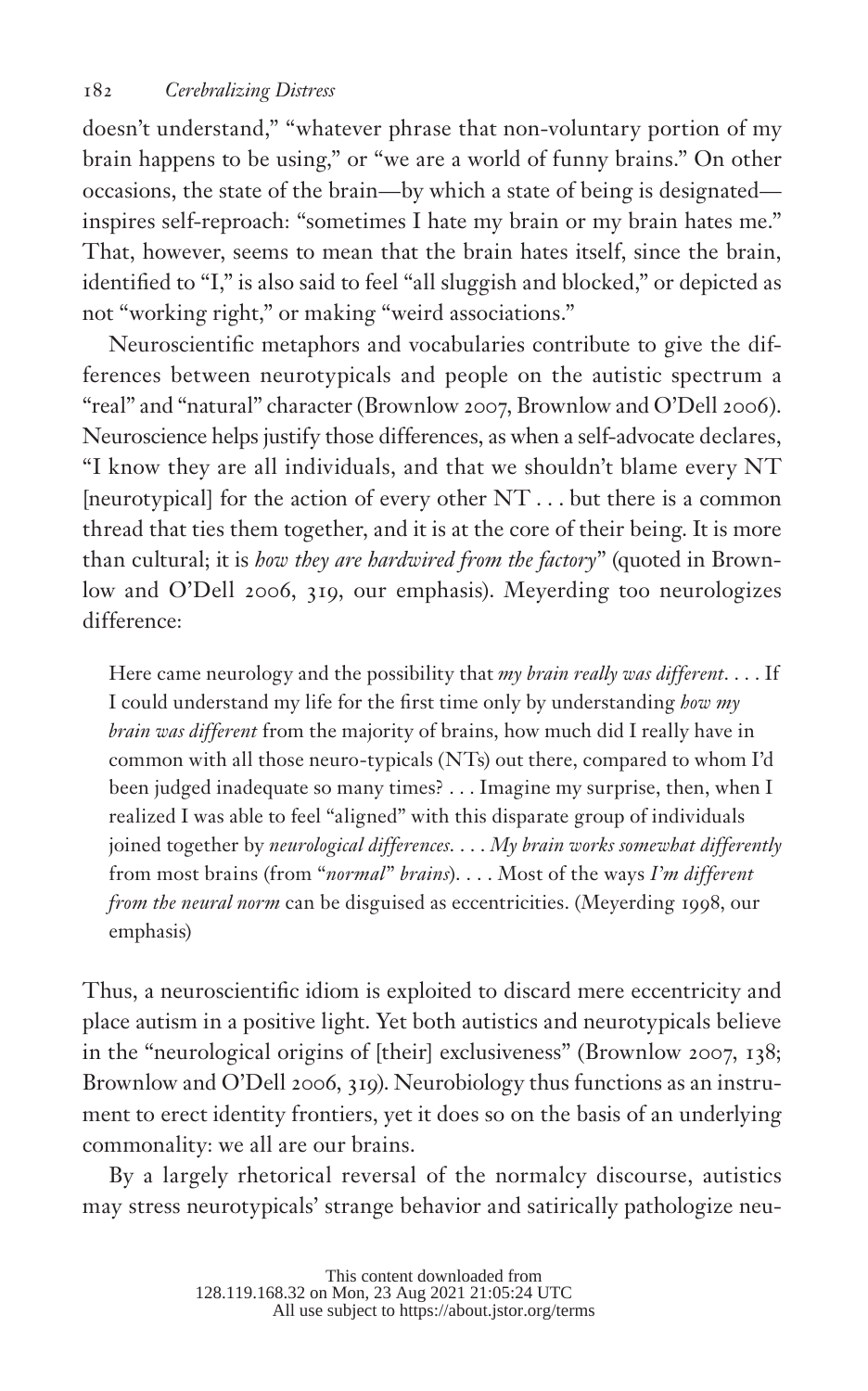rotypicality. Once he realized "how bizarre and illogical the NTs really are," the self-advocate Archie found "that their comments and insults" had a greatly reduced effect; he could not "blame the people that are afflicted with neurotypicality," but he added: "that does not mean that I am obligated to change my views to see values in traits I dislike" (quoted in Brownlow 2007, 140–141). Neuroscientific claims are mobilized in the construction of NT and autistic experiences so as to highlight their natural difference, yet at the same time even extreme self-advocates know how inextricably they are linked to the neurotypical world. It would be, for example, unfeasible to keep the utopian island Aspergia free from NTs. Indeed, "if an aspergian man and woman get married and have an NT child would we have to kick it out of the country?"28

The counterpart of the construction of differences as ontologically real because neurobiologically based is the belief in a certain ontological homogeneity across the autism spectrum. Some activists consider that "low-" and "high-functioning autism" are variations of degree without fundamental "underlying neurological differences" (Nadesan 2005, 208-209). In 2002 Jane Meyerding explained that, since publishing her 1988 essay "Thoughts on Finding Myself Differently Brained," she had realized that classifying people under different categories within the autism spectrum was "seriously misleading" and declared her preference for seeing herself "as autistic, period."29 Identity politics here implies both essentializing neurological uniqueness and typologizing brain difference. Of course, criticism has also been addressed to the goal of homogenizing the autism spectrum. We have already mentioned that the *DSM-5* eliminated several forms of autism (the most familiar one being Asperger syndrome), integrating them within "Autism Spectrum Disorder." While this shift corresponds to the aspiration of autistic self- advocates such as Meyerding, an online petition by the Global and Regional Asperger's Syndrome Partnership, carrying over eight thousand signatures, regards it as return to a past "when so many of us grew up thinking of ourselves as bad, broken and damaged, not unique and differently-wired."<sup>30</sup> The same petition points out that many children and adults, particularly those with Asperger syndrome, will lose the diagnosis and, with it, "crucial supports, services and legal protections" (see also Lutz 2013). The situation doesn't lack irony since, as the psychotherapist and cultural commentator Gary Greenberg (2013, 182) remarked: "Four decades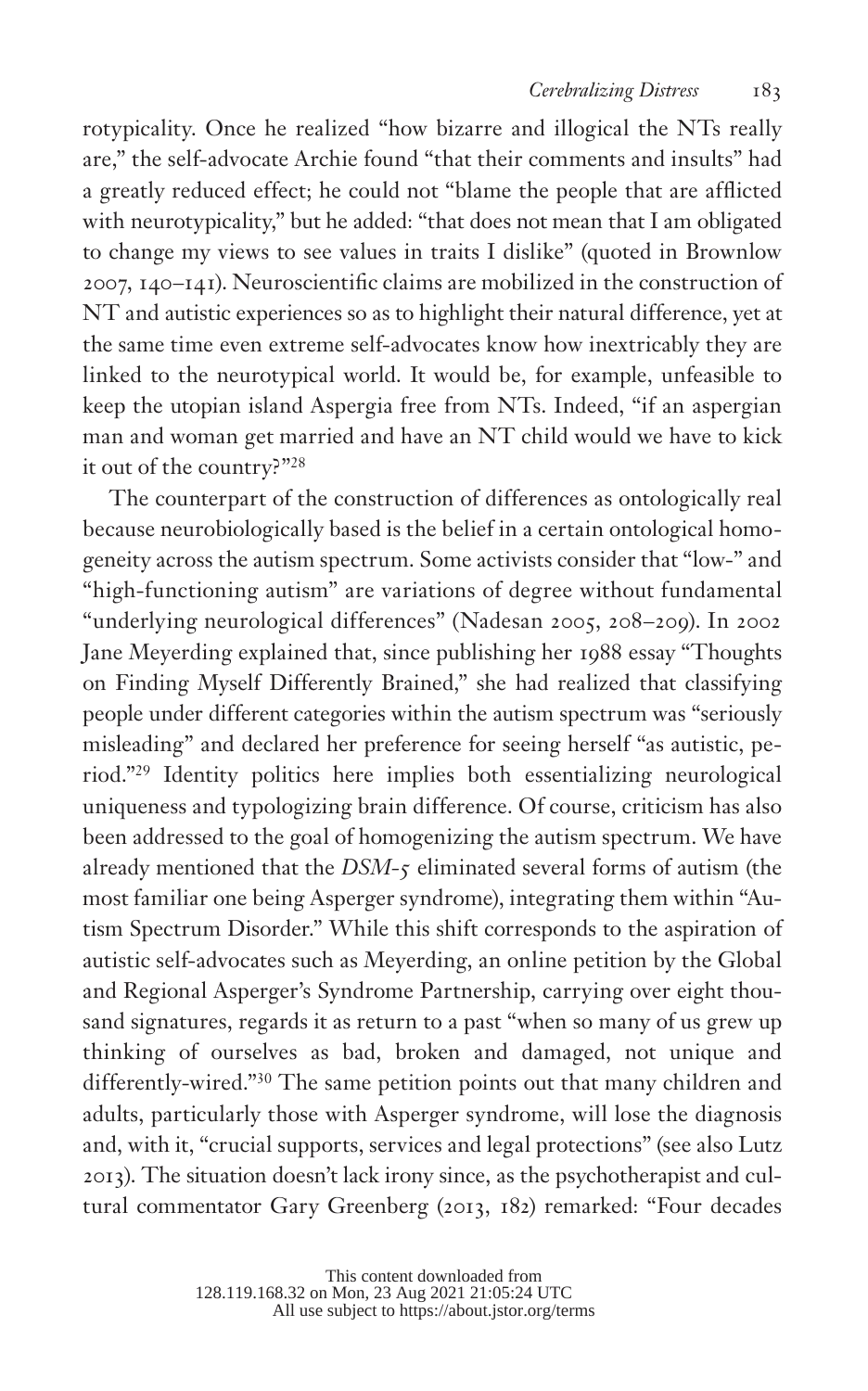after homosexuals demanded to be released from their diagnostic chains, groups of patients were pleading with the APA [American Psychiatric Association, which publishes the *DSM*] *not* to set them free."

Ontological homogeneity is to a large extent a linguistic effect. The world of autistic self- advocacy offers the same phenomenon that Emily Martin observed during her fieldwork on bipolar disorder: Remarks about the brain seemed to be "like clones: endlessly replicating but not generating new connections" (Martin 2009, 7). The brain works like a "confining metaphor" that cuts off links among domains and groups of people. The braincentered lingo is "folk neurology" (Vrecko 2006) or "folk neurosychology" (Rodriguez 2006), that is, the kind of parlance with which eliminative materialists such as Patricia Churchland (1981) would like to replace folk mentalistic idioms. It has not, however, superseded psychological descriptions of subjective experiences. No amount of neuroscientific progress can suffice to make the mind go away. Indeed:

If a more reductionistic and brain- based picture of human action displaced our current everyday mental concepts, it would not be because (or solely because) the neural net theory had won in the court of scientific opinion. It would be because the environment we live in (and that scientific theories are produced in) had shifted so that a brain- centered view of a person began to make cultural sense. (Martin 2000, 575)

The neurodiversity universe thus exhibits a cohabitation of everyday ontologies (a phenomenon we discussed in Chapter 1). When acting, thinking, or speaking about themselves and their relations to others, individuals shift ontological registers, and *my brain* may designate *my mind* or, perhaps more precisely, just *I* or *me*. Presumably this does not mean that people are unaware of what they are talking about and say "brain" when they mean something else. Rather, metaphors and metonymies express a more or less harmonious cohabitation of everyday conceptions of the self while at the same time contributing to give a bodily organ— the brain— the kind of psychological depth usually, or formerly, attributed to the mind. The pervasive presence of the *neuro* idiom is thereby legitimized and gives expression to the supposed "neuroscience revolution" in the making of identities.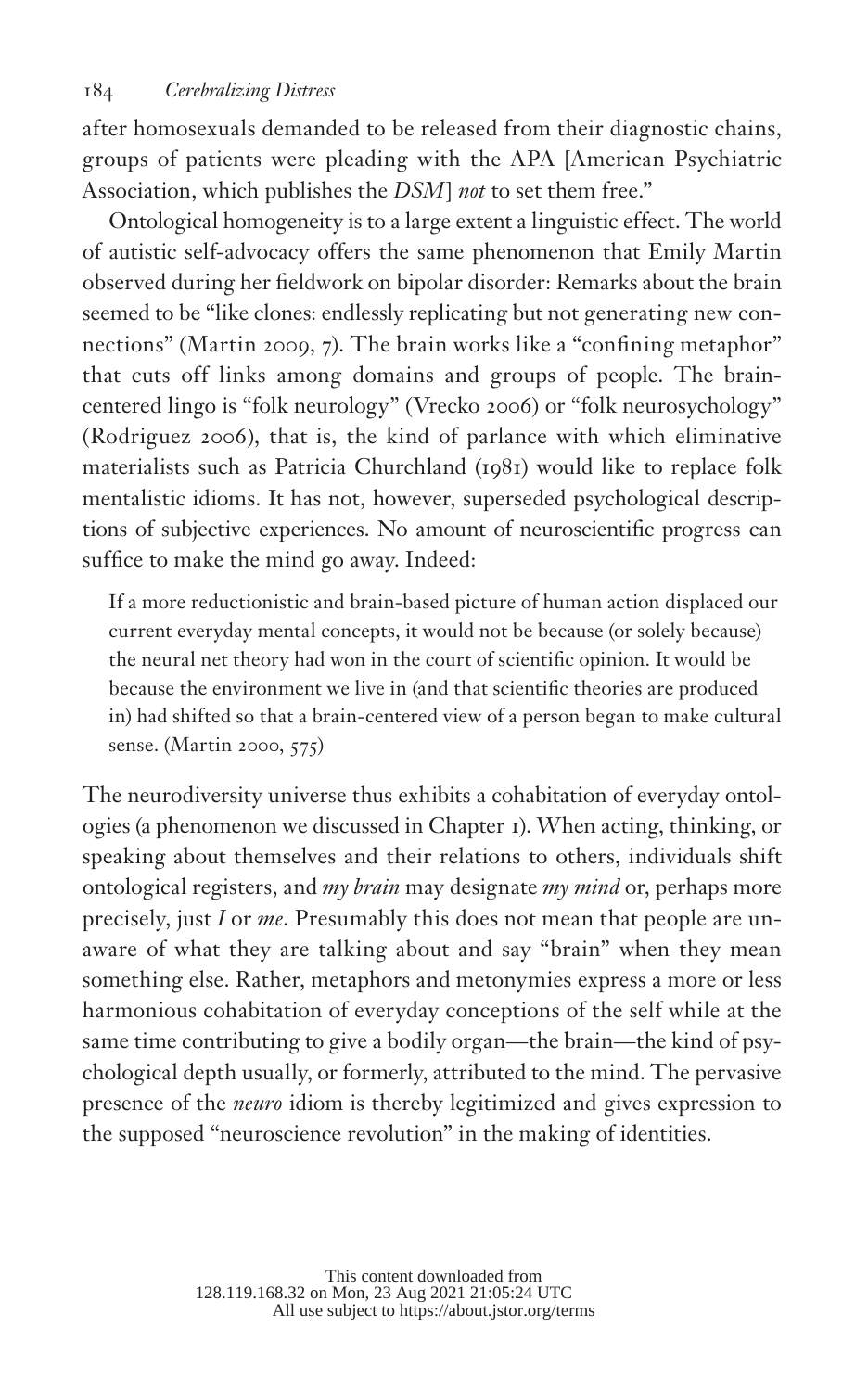# *Identity Politics and the "Neuroscience Revolution"*

The combination of "neuro" and "diversity" is by no means self- evident. The term locates difference and singularity so as to naturalize or, rather, physicalize human identity thoroughly. Of course, as we saw in previous chapters, research on neuroplasticity demonstrates that experience shapes the brain in hitherto unimagined ways and to an unexpected extent. Networks of neurons are formed and changed by habits, conscious decisions, acts of the will or attention, physical exercises, food intake, or meditation practices. This supports the shift of diversity, singularity, and creativity to the brain. Neuroscientific research, however, is also characterized by the search for regularities and neuroanatomical and neurophysiological constants that would make it possible to distinguish (ideally on the basis of neuroimaging) between autistic, depressed, schizoid, and normal brains. As we documented in some detail for depression, much neuroscience aims at identifying the brain circuits responsible for normal and pathological mental states. This brings about a paradoxical situation: While neuroplasticity helps account for neurodiversity, neurodiversity advocates tend to minimize the differences among brains within the autism spectrum so as to support their claims for the existence of a brain- based autistic identity. Thus, the "autistic brain" is displayed as ontologically homogeneous and radically different from the comparably homogeneous "neurotypical brain." (The move is analogous to that performed by cultural neuroscience when it implicitly turns cultural difference into an instance of neurodiversity and assumes a fundamental neurobiological homogeneity within each of the groups it studies, "East Asian" and "Western.")

Neuroimaging here plays an extremely powerful role by visually confirming the diagnosis and deepening ( whether to celebrate it or pathologize it) a person's sense of autistic identity:

Joe Powell was diagnosed with Asperger's syndrome, a form of autism, 14 years ago. Before his diagnosis, he didn't speak at all.

Since then, he says he's made big progress in managing his condition.

His brain scan confirms his ASD [Autism Spectrum Disorder]. He says seeing his diagnosis charted in black and white made a big difference to him.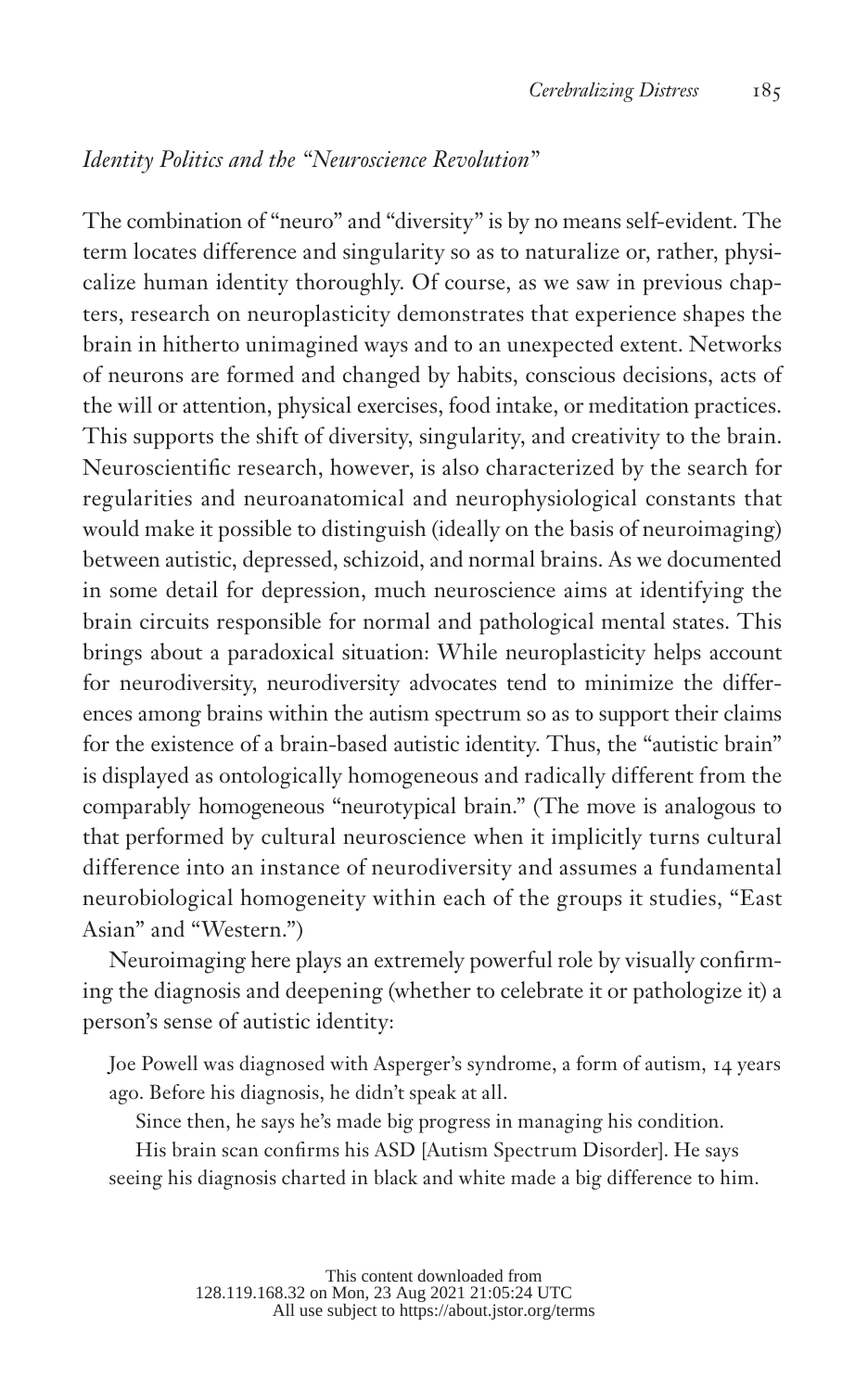"You need to physically see it," he says. "I know the autism is still there. The progress I've made in managing my condition is real, but it's still there." (Hughes 2010)

Powell had participated in a study identifying morphometric features and structural patterns of gray matter anatomy in adults with ASD (Ecker et al. 2010; see Deshpande et al. 2013 for a different fMRI approach to identifying "neural connectivity signatures of autism").

The cerebralization of autism may contribute to reify and naturalize differences between autistic and so-called neurotypical brains; the celebration of disability may open the way to an emphasis on difference via comparison and may even sustain hostility toward nondisabled people (Swain and Cameron 1999). Self- criticism, however, has gained ground within the neurodiversity movement. Sinclair (2005) has condemned antineurotypical prejudice, and some Aspergers consider Aspergia as an "Aspie 'Warsaw ghetto.'"<sup>31</sup> Judy Singer (2007) herself warned that the movement is walking on the "dark side" of identity politics, through "its eternal victimhood, its infantilism, its demand for unconditional love and acceptance without concomitant adult self-reflection, self-criticism, a measure of stoicism, and a willingness to see light and dark in oneself as well as in 'the Other.'"

Singer's criticism implies that self- advocates' use of brain- related terms has contributed to the concealment of individual and institutional dimensions that deserve to be openly discussed. In her description of how Ben, a college student she met at a group called Autistic Adults Coming Together, constructed a positive autistic identity, Nancy Bagatell (2007, 423) observes that having to orchestrate the different discourses around him produced "a lot of discomfort— depression, anxiety and sensory overload— and he desperately wanted relief." One of the bipolars interviewed by Emily Martin (2009, 16) remarked that his "brain contains both health and illness, strength and weakness, darkness and light." Self-advocates tend to neglect such tensions and the fact that, as Singer (2007) points out, "not all is for the best in this brave new world that the 'neuroscience revolution' delineates." Some antipsychiatry advocates "fear that the neurodiversity movement too readily embraces a neurological and medical model for all human behavior."32 On the one hand, seeing oneself as a cerebral subject bolsters one's sense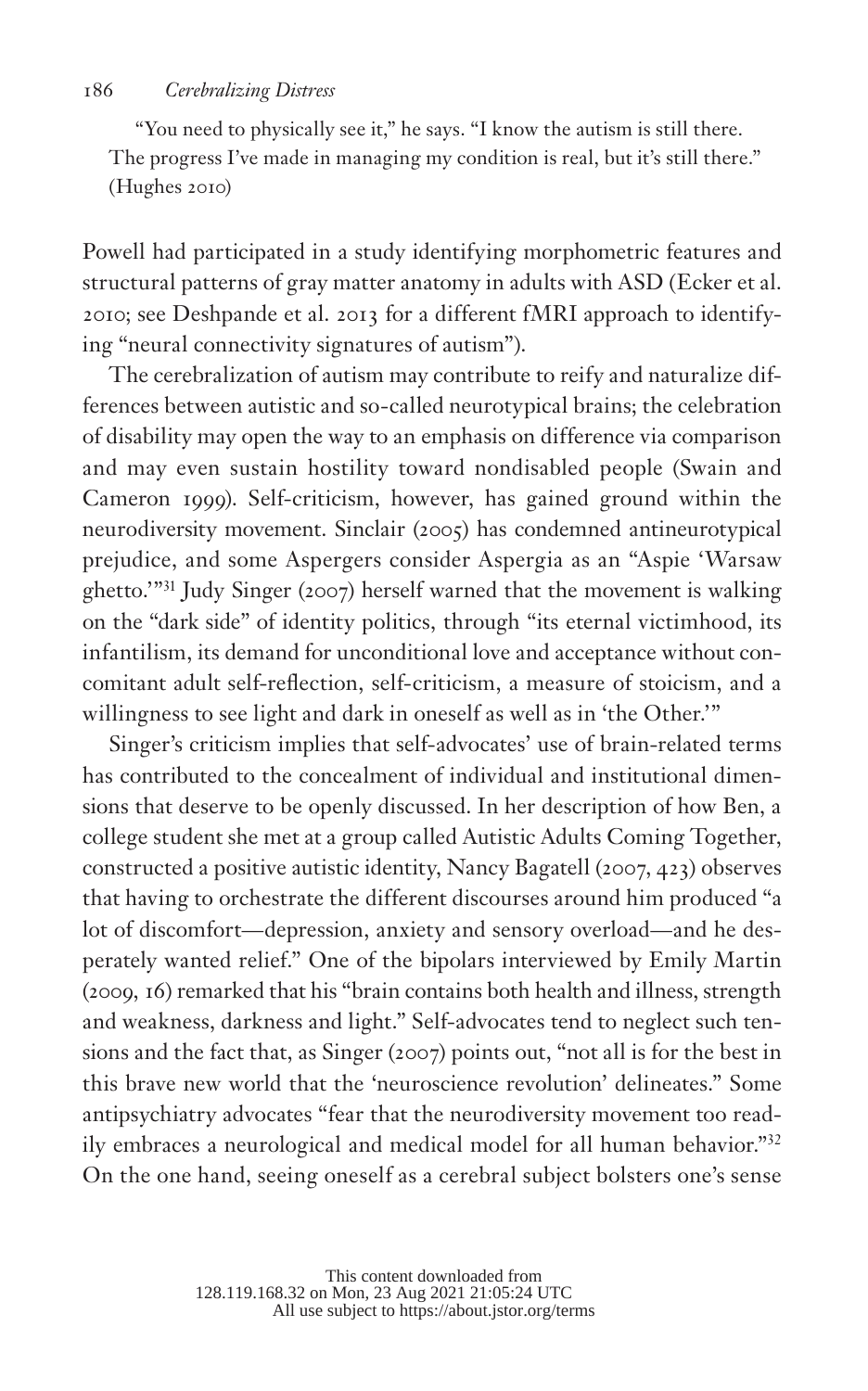of identity and may help erase the social stigma often associated with mental pathology. On the other hand, however, it can solipsistically narrow the notion of what it is to be a person. Such, then, are the dilemmas and controversies of the neurodiversity movement. Its members' search for community and relation is in tension with its own reductionistic identity politics, in which selves and difference result from the mechanics of the brain.

Finally, the case of the neurodiversity movement contradicts those who believe that the neurosciences fail to provide "a common ground for shared moral intuitions and values" and therefore lead to an "anthropological and ethical vacuum" (Metzinger 2009, 213). In fact, persons' considering themselves essentially as cerebral subjects has sustained identity formation processes at the individual and the social and community levels. The process is far from straightforward since, as we have seen, autistic self-advocates must negotiate their neurocentric identity politics, a desire for significant forms of sociality, the brain as "confining metaphor" and as liberating condition, and various ways of relating to medicine and to the "neurotypical" world.<sup>33</sup> Nevertheless, across the spectrum of positions, neurodiversity has operated both as an empirical fact and as a shared fundamental value— and one whose status and legitimacy rest largely on its being taken as a validated scientific fact.

Depression and autism, two nosological entities, highlight the ambiguities of cerebralizing processes and the versatility of the *neuro*. But don't those features result from insufficient scientific knowledge? Some day in the future, different biomarkers will delineate with certainty various forms of depression, autism, and other forms of mental distress. Nomenclatures, classifications, and etiologies will finally "carve Nature at its joints"; they will follow from and point to causal mechanisms and neurobiological foundations. Such are the hopes. The cases just sketched, however, suggest that the uncomfortably protean nature of the *neuro* does not represent a problem to be solved or temporary flaws to be superseded but instead highlights its fundamental attribute. There are different ways of being a cerebral subject, ways that do not depend directly on scientific results and idioms but on choices of a different nature (psychological, moral, political, social, even rhetorical) that use those idioms and results as resources.